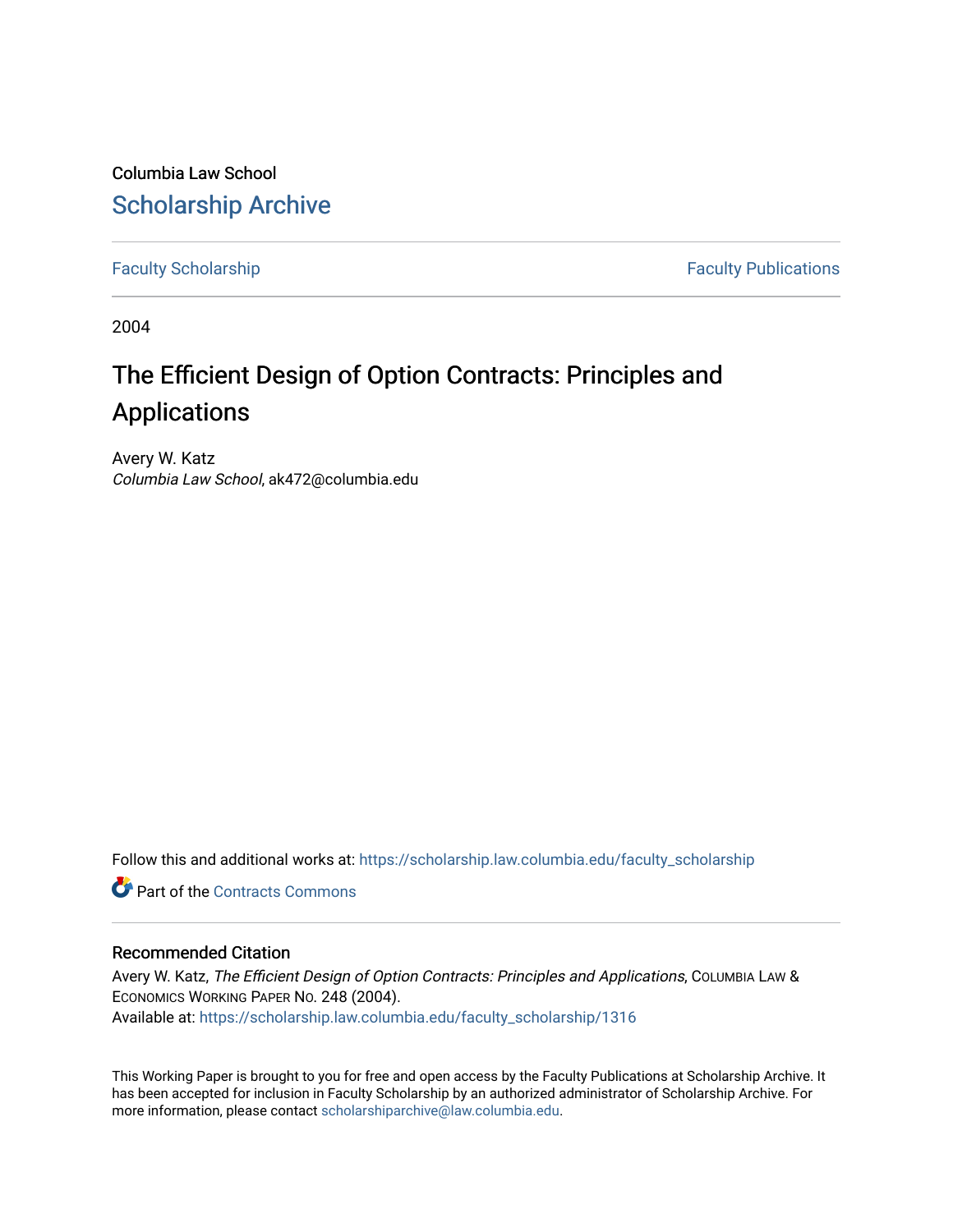# **Columbia Law School The Center for Law and Economic Studies** 435 West 116<sup>th</sup> St. New York, NY 10027-7201

Working Paper No. 248

# The Efficient Design of Option Contracts: Principles and Applications

Avery Wiener Katz

*March 2004*

*This paper can be downloaded without charge from the Social Science Research Network electronic library at: http://ssrn.com/abstract=512146*

*An index to the working papers in the Columbia Law School Working Paper Series is located at: http://www.law.columbia.edu/center\_program/law\_economics*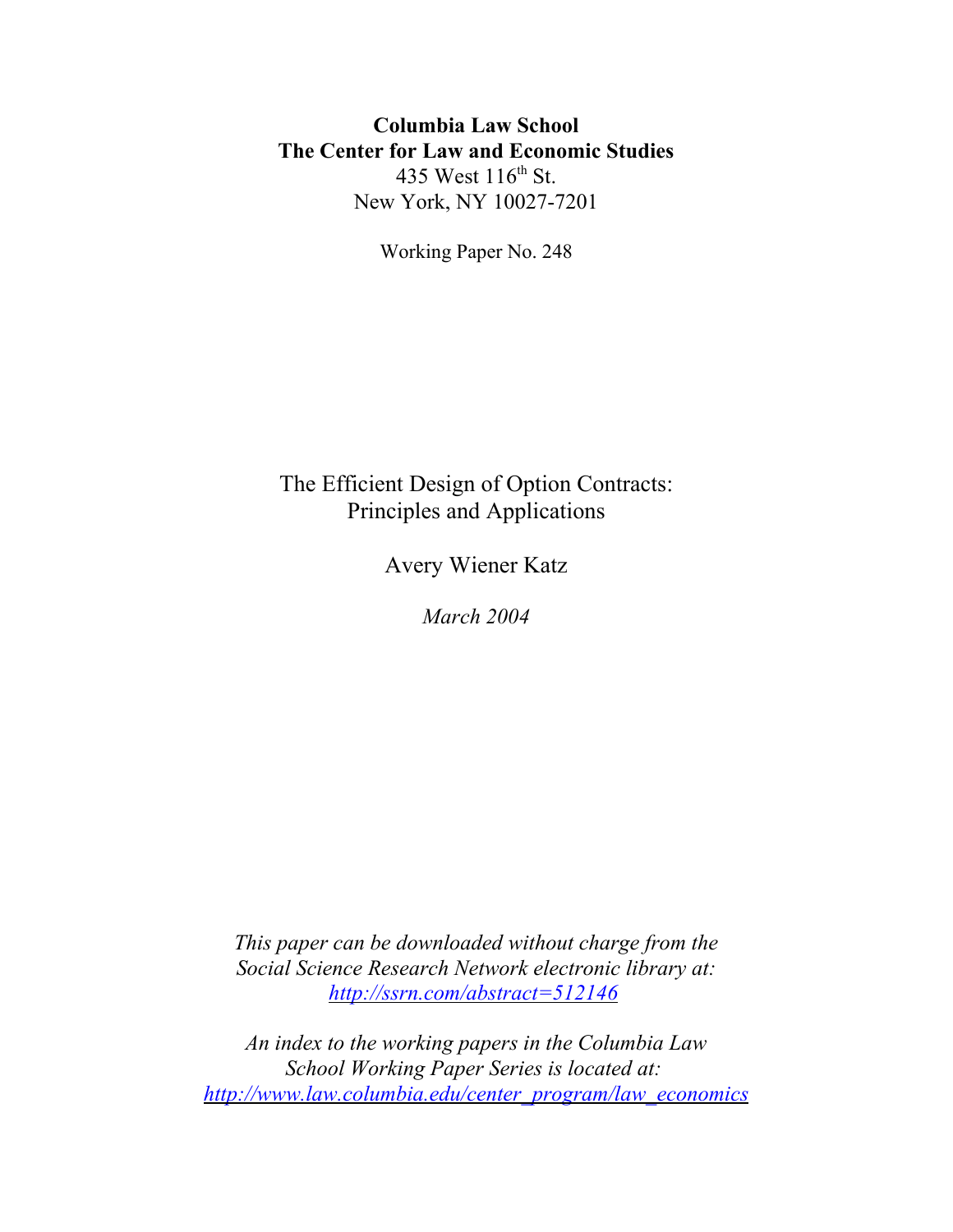# **The Efficient Design of Option Contracts: Principles and Applications**

Avery Wiener Katz\* March 2004

**Abstract:** The law of contracts has often treated options quite differently from other contractual transactions; for example, the characterization of a transaction as an option contract calls forth specially required formalities, but on the other hand often has the effect of releasing partiesfrom doctrinal limitations on their contractual freedom, such as the duty to mitigate damages or the rule that holds excessively high liquidated damages void as penalties. Such differential treatment is challenging to explain from a functional viewpoint, in part because all contracts resemble options to the extent they are enforceable in terms of monetary damages, and in part because contracts that are nominally structured as explicit options can be close economic substitutes for contracts that are nominally structured as unconditional.

This essay sets out a theoretical account of the efficient design of option contracts - one that explains how contracting parties should strike the balance among option premium, option life, and exercise price, in order to maximize the expected surplus from their transaction. It shows that the tradeoffs between these various aspects of option contracts can affect the parties incentives to acquire and disclose information, to invest in relation-specific investments, and to take efficient precautions against the event of breach. It then goes on to develop an organizing framework for private parties choosing whether and how to structure their contractual arrangements as options, and for policymakers choosing whether or how to regulate such private choices. In short, the appropriate balance between option premium, option life, and exercise price will depend on the relative importance that the one attaches to these various dimensions of incentives.

<sup>\*</sup> Professor of Law, Columbia University School of Law. E-mail: [avkatz@law.columbia.edu](mailto:avkatz@law.columbia.edu.). I wish to thank without implicating Melvin Eisenberg, Victor Goldberg, Robert Scott, and workshop participants at the American Law and Economics Association and Columbia, Carolina, Georgetown and Harvard law schools for helpful discussions; Saul Zipkin for research assistance, and the Dean's Summer Research Fund at Columbia Law School for financial support. This paper is a preliminary draft; please do not cite it without permission of the author. The most current version of the paper can be found online at [http://www.columbia.edu/~ak472/#Papers](mailto:avkatz@law.columbia.edu.).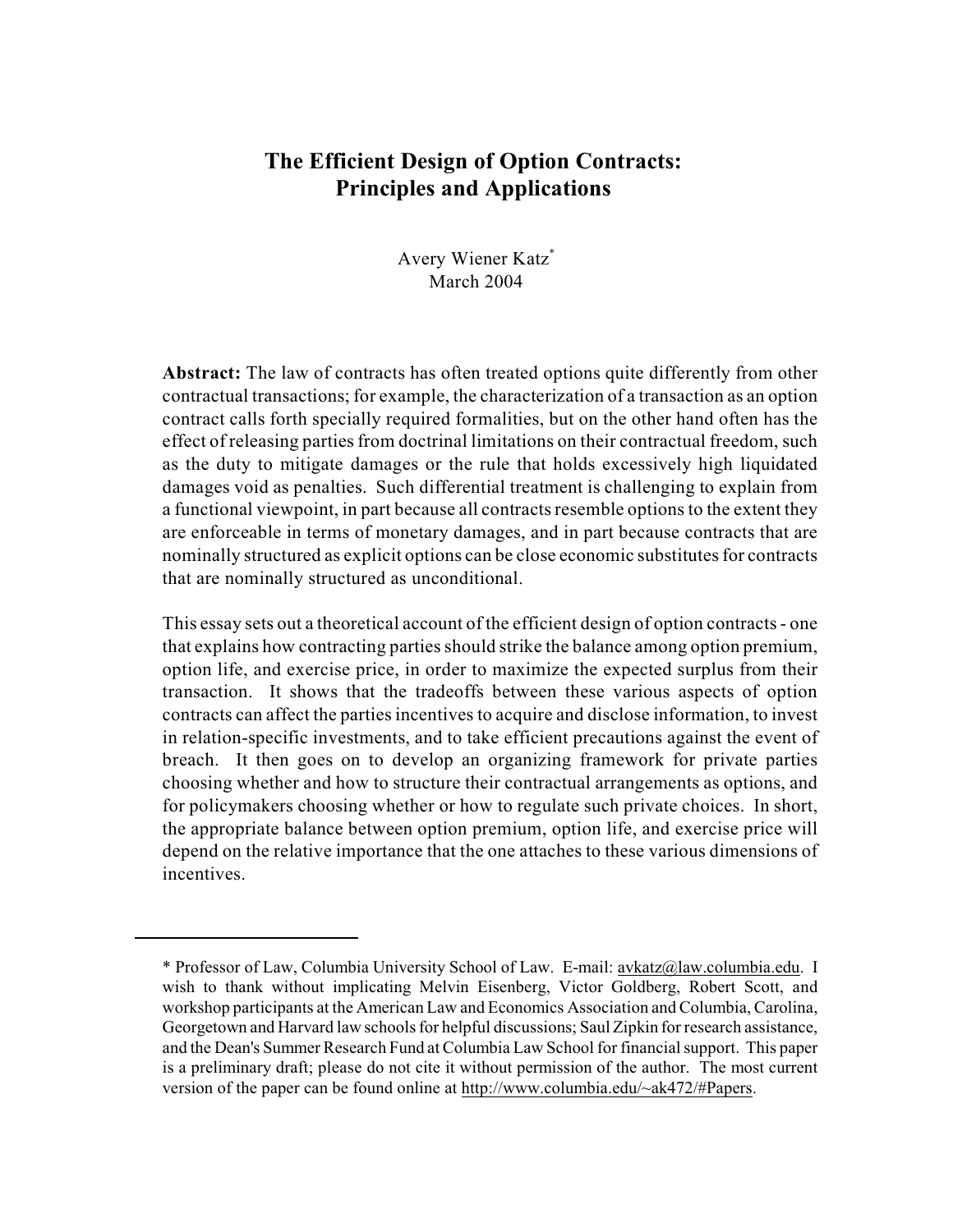## **The Efficient Design of Option Contracts: Principles and Applications**

Many contractual arrangements are structured as options, or include options as important elements. In addition, many aspects of contractual practice, and of the legal doctrine governing contracts, can be interpreted as options. For instance, it has long been recognized that a contract that is enforceable only through monetary liability operates in practice as an option, because as a legal matter the promisor retains the power either to perform or to breach and pay damages, whichever he prefers. Similarly, the doctrine of promissory estoppel, which attaches liability to pre-contractual statements in cases where they are reasonably relied upon, effectively grants a option to the relying party, who may enforce the promise or not as she finds convenient. A similar consequence follows where contracts are voidable (but not void) for reasons of mistake, infancy, or lack of an agent's authority.

Despite this connection, the law of contracts has often treated options quite differently from other contractual transactions. Options contracts with an explicit zero premium were not enforceable under the traditional common law, and even today are not enforceable without special formalities being undertaken. Conversely, the characterization of a transaction as an option contract often has the effect of releasing parties from doctrinal limitations on their contractual freedom, such as the duty to mitigate damages or the rule that holds excessively high liquidated damages void as penalties.

Such differential treatment is somewhat challenging to explain from an economic viewpoint, both because all contracts resemble options in the aforementioned sense, and in part because contracts that are nominally structured as explicit options can be close economic substitutes for contracts that are nominally structured as unconditional. For example, a party who is just willing to accept a zero-premium option with a given exercise or "strike" price should be equallywilling to accept a positive-premium option with a correspondingly lowered strike price or extended option term; and a party who is just willing to accept a zero-premium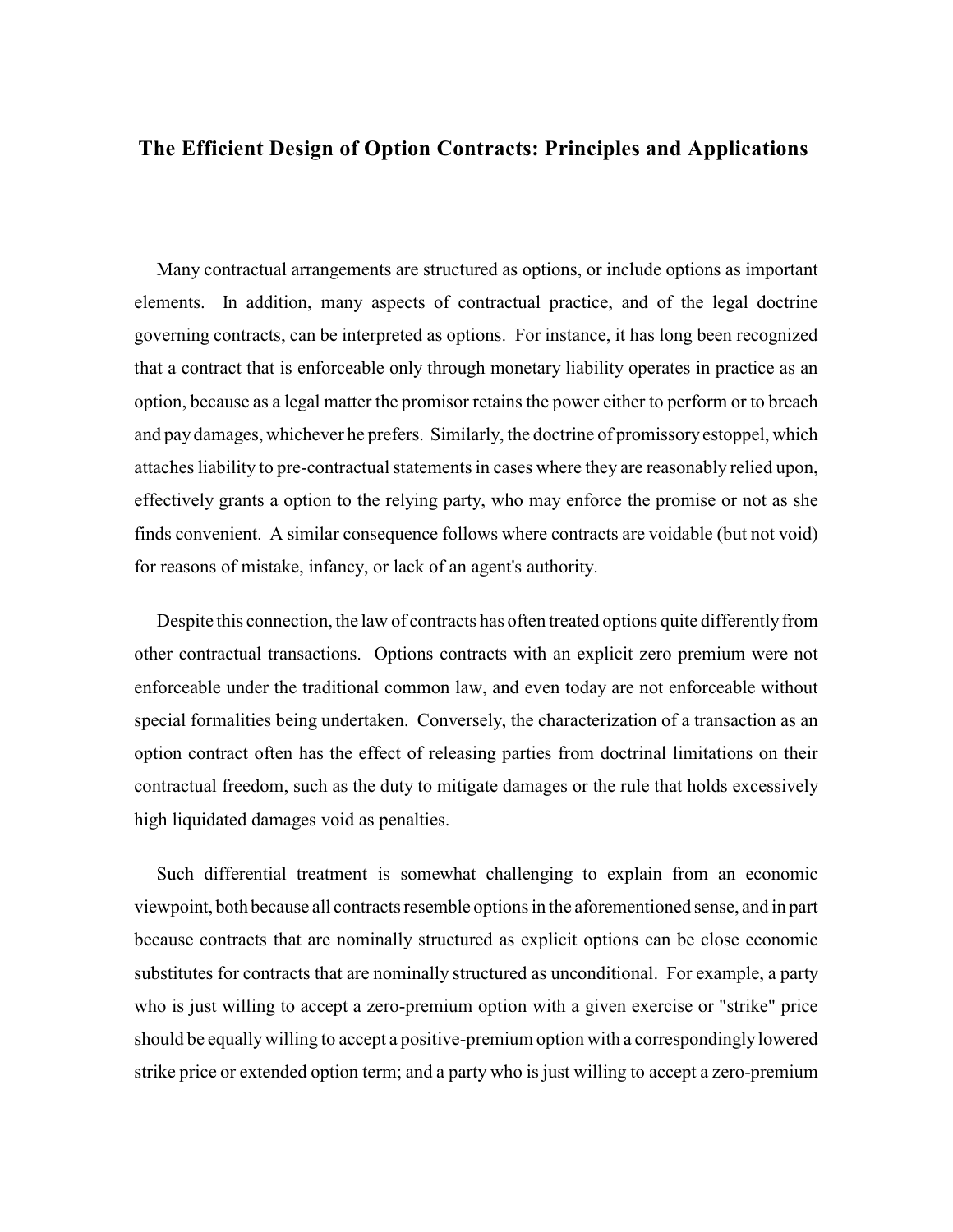option with a given term should be willing to accept a positive-premium option with a correspondingly longer term. Why, then, draw a sharp distinction between zero-premium and positive-premium options?

Similarly, a party who demands a substantial prepaid deposit or ex post liquidated damage clause (economically equivalent to a high option premium and a low strike price) should be willing to agree to a lower deposit or liquidated damages figure in exchange for a correspondingly higher purchase price. Given this relationship, what factors, apart from a desire to avoid the constraints of the common-law penalty doctrine, determine how the parties choose between these possible substitute contracts? And how should the law distinguish, if at all, between front-loaded options contracts on the one hand, and large deposits that are formally styled as options for the purpose of evading the penalty doctrine on the other?

Such questions arise not just out of doctrinal puzzles, but out of transactional problems as well, even when the relevant transactions are unconstrained by legal strictures. Sellers often fail to use option-based pricing policies in circumstances in which doing so would be perfectly feasible and would appear to serve their interest. For example, it has often been argued in defense of the practice of resale price maintenance or the awarding of lost-volume damages that sellers need to charge an above-marginal-cost price on retail output in order to cover the cost of pre-contractual or overhead sales expenses. But such arguments assume that it is infeasible or unprofitable to charge customers for the seller's sales investments up front, through a cover charge or entrance fee that is equivalent to a straightforward option. In most cases there are no barriers to doing so, but in the retail and wholesale context such arrangements are rare, with the exception of a few superstores that are nominally organized as private purchasing clubs.

In order to begin to address such questions, it is necessary to set out a substantive account of the efficient design of option contracts — one that explains how contracting parties should strike the balance among option premium, option term, and exercise price, in order to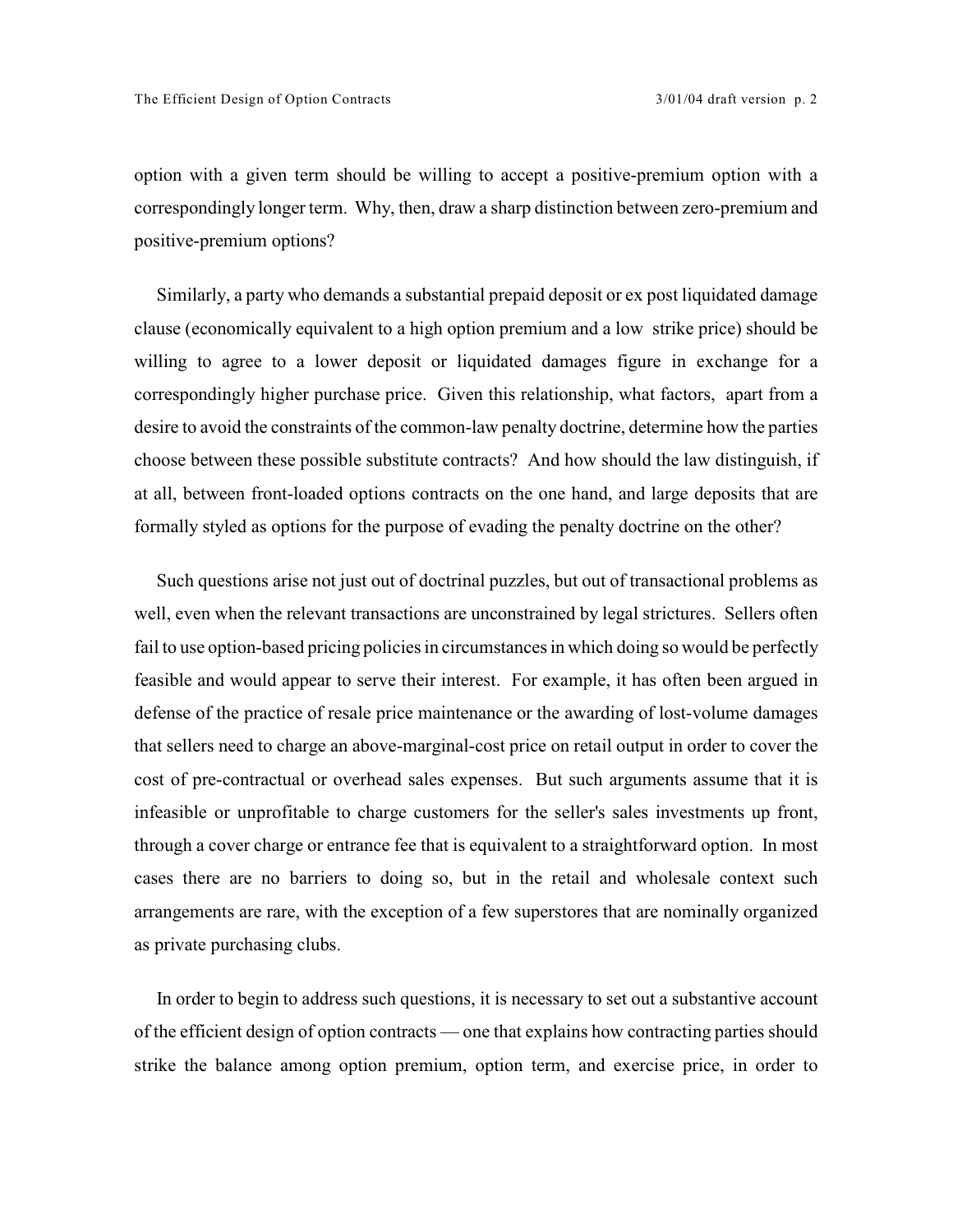maximize the expected surplus from exchange. This essay presents such an account, and shows that the tradeoff between these various aspects of option contracts can affect the parties incentives to acquire and disclose information, to invest in relation-specific investments, and to take efficient precautions against the event of breach. The appropriate balance between option premium, option term, and exercise price, accordingly, will depend on the relative importance that the parties attach to these various dimensions of incentives.

The essay will also show how option contracts can be profitably used in ways that do not necessarily improve the efficiency of the underlying transaction, but that advantage the parties using them at the possible expense of others participating in the market. For example, options can be used to screen for or to signal private information in the context of adverse selection; they can also be used for purposes of price discrimination. To this extent, it may be socially desirable to restrict the use of such contracts if such regulation can be accomplished without unduly sacrificing their efficiency advantages.

Some parts of my account will be familiar to readers conversant with the economic literature on contracts or antitrust. The contribution of this essay, however, lies not in creating new theory but in surveying and synthesizing theoretical analyses from a variety of literatures and specialized bodies of knowledge, in order to developing a useful taxonomy of the considerations that are relevant in deciding whether and how to structure a contractual relationship in the form of an option. Organizing such insights into a more systematic conceptual framework helps us to integrate and synthesize disparate bodies of practical knowledge relating to various commercial and legal fields: sales, information licensing, construction, financial instruments, and so on. Such a synthesis, as I have argued elsewhere, enables insights from one field to be translated and analogized for the purposes of critiquing and improving transactional planning in others.<sup>1</sup>

<sup>1.</sup> Citation omitted to preserve anonymity of submission process.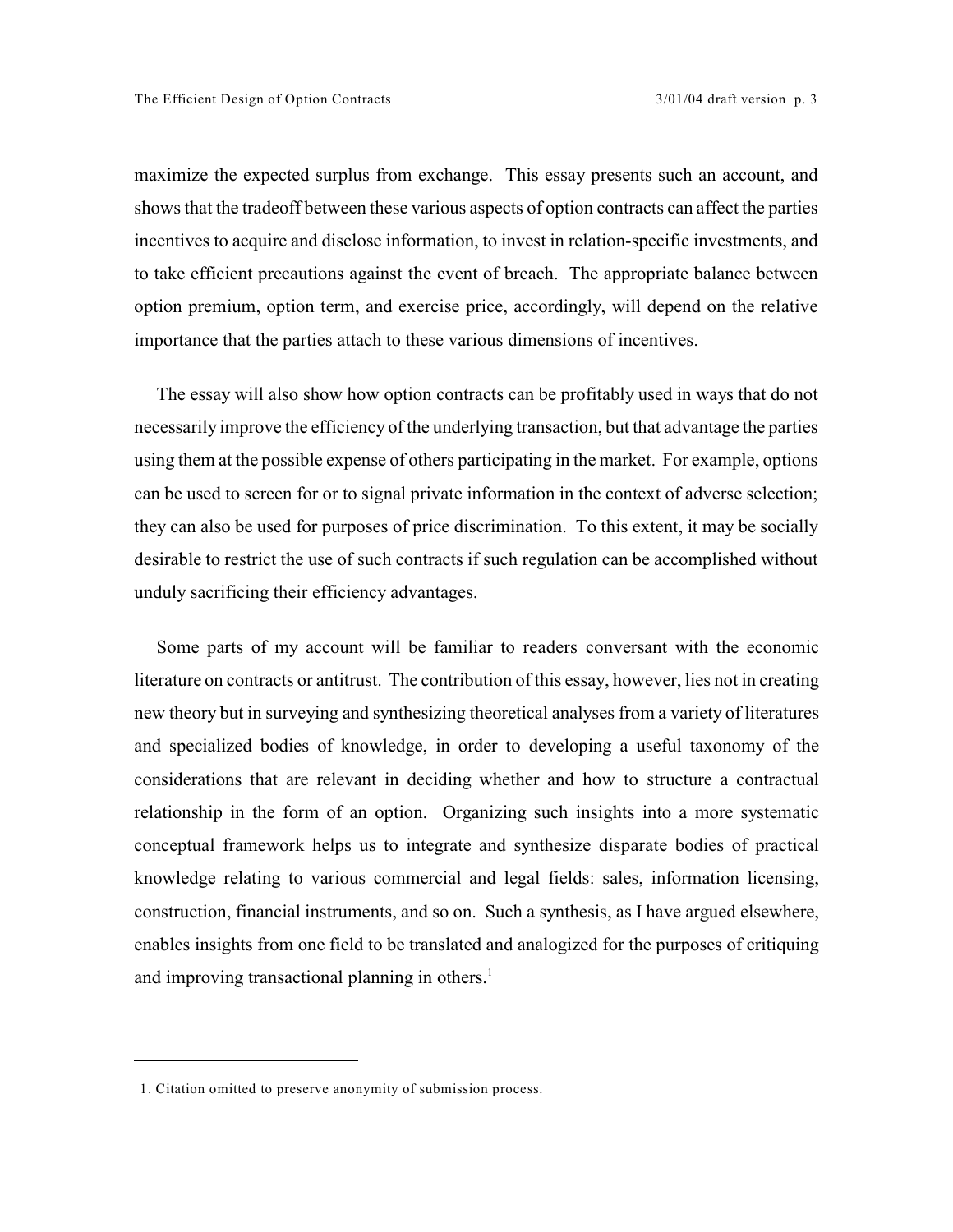The organization of the essay will proceed as follows: section 1 will demonstrate the importance of the analysis by surveying the range of legal problems that reduce to the question of option design. Section 2 will present a conceptual account of option design that demonstrates the basic relationship among the three fundamental elements of an option: option premium, exercise price, and the length of time that the option is open, and will explain how tradeoffs among these three elements can affect the efficiency of the underlying transaction. Section 3 relates those tradeoffs to the overall incentive structure created by the contract; it shows how the choice among option premium, exercise price and option length can influence the parties' incentives to perform, to take precautions against breach, to mitigate damages if necessary, and to invest in their relationship and in relation-specific assets. Section 4 discusses how the analysis presented in the prior two sections relates to the legal problems that motivated the initial inquiry. Section 5 summarizes the main lessons of the essay and offers conclusions.

A note: the essay does not attempt to present a systematic account of option theory or options pricing; several good introductions to those subject are already available for readers who wish to consult them. $^2$  The focus of this essay, rather, is on the use of options to promote efficient contract design, and to foster greater understanding of the principles of contract design among the lawyers and policymakers whose actions and decisions regulate contractual planning.

<sup>2.</sup> See, e.g., Richard A. Brealey & Stewart C. Myers, Principles of Corporate Finance (6th ed. 2000); John Cox & Mark Rubinstein, Option Markets (1985); Avinash K. Dixit & Robert S. Pindyck, Investment Under Uncertainty (1994).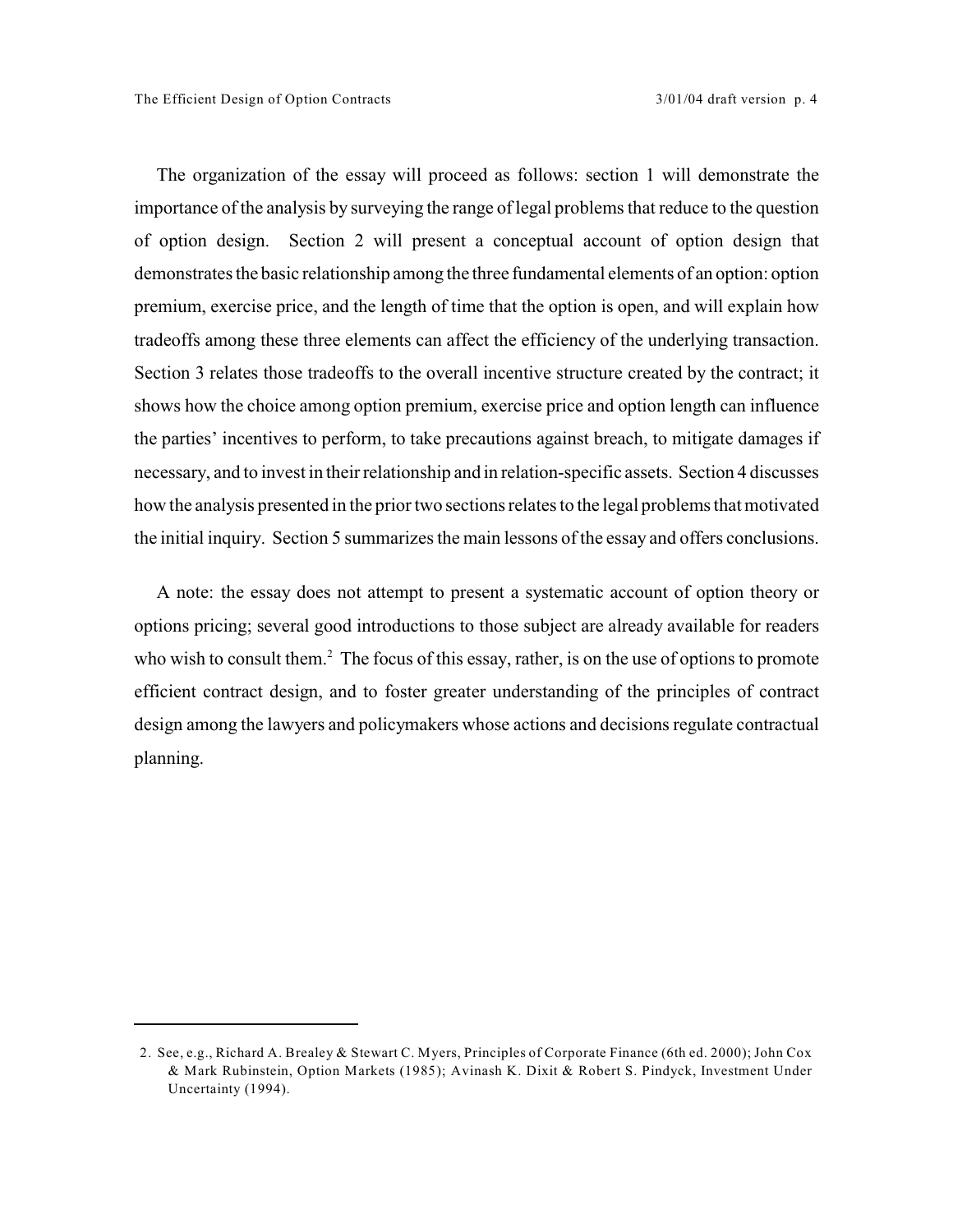## **I. The importance of option contracts**

Doctrinal treatments of contract law — casebooks, treatises and the like — typically present option contracts as a specialized and even minor topic, rather than as the widespread transactional device that they constitute in practice. In this section of this essay, accordingly, I survey the range of legal problems for which an option analysis is useful. Subsection A discusses the various black-letter doctrines under which contracts nominally labeled as options are treated differently from contracts generally. Subsection B relates option-contract analysis to the general area of contractual remedies. It discusses and critiques the familiar observation, commonly credited to Holmes, that the default rule under which the remedy for breach of contract is limited to monetary damages in effect turns all contracts into option contracts, and then extends this observation to a variety of specific doctrinal rules in the remedial area. Finally, subsection C shows how taking an option-based perspective raises interesting practical questions about business behavior and about transactional planning, and not just a set of esoteric doctrinal puzzles.

## A. Special doctrinal treatment of option contracts

## 1. *Consideration and mutuality*

It is a basic principle of the common law that promises are generally not legally enforceable unless theyare given in exchange for consideration — some payment, performance or counterpromise that flows back to the promisor or his designate.<sup>3</sup> While the precise meaning and rationale of the consideration doctrine have long been debated, one commonly accepted component of the concept is the element of bargain: promises should presumptively be enforceable if they are made as part of a deliberate and arms-length economic exchange. On this understanding of the concept, most option contracts should qualify as bargains; they are

<sup>3.</sup> In order to avoid ambiguity when discussing generic option transactions, I adopt the convention in this paper of referring to offerors or grantors of options ("optionors") with male pronouns, offerees or grantees ("optionees") with female pronouns, and contracting parties generally with neutral pronouns.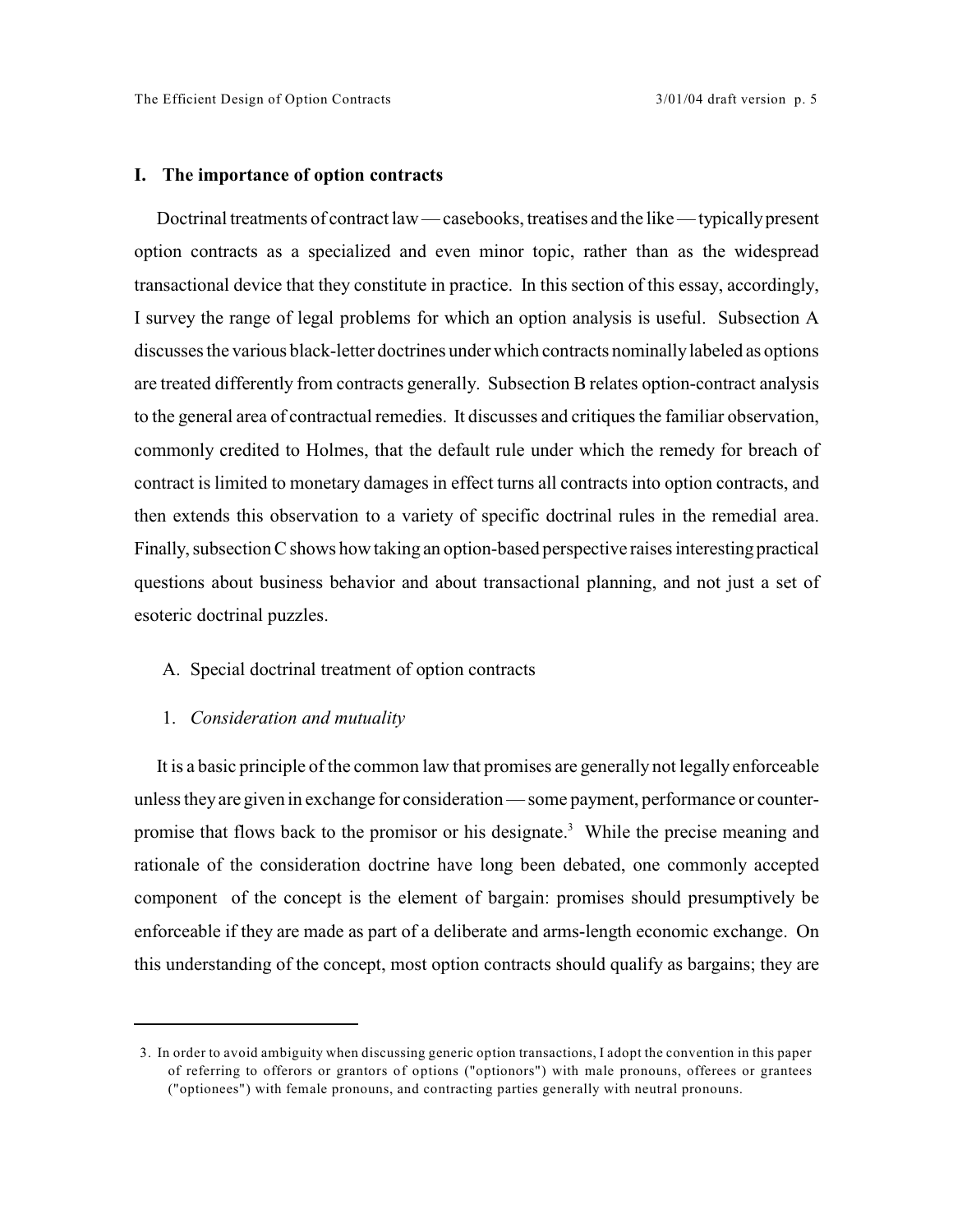extended as part of an exchange process and operate as one of the critical terms and conditions of the exchange.

Traditional common–law courts were nonetheless reluctant to view many contracts with option terms as full-fledged exchanges, because the holder of such an option (the optionee) does not give anything to her grantor (the optionor) unless and until the option is exercised. For example, in *Wickham and Burton Coal Co. v. Farmers' Lumber Co.*,<sup>4</sup> the court refused to enforce an agreement under which a seller of coal agreed with one of its customers to furnish at a fixed price and over a fixed six-month term whatever amount of coal the buyer wished to purchase, on the grounds that the agreement did not bind the buyer to any minimum amount. In the court's view, the fact that the buyer had the option to order no coal at all rendered any promise it made illusory, and hence insufficient to provide consideration. Similar results were reached in cases in which one party retained the option to terminate the contract at any time (since that party could if she wished escape all liability by exercising her option), and in cases in which buyers promised to purchase their requirements or sellers promised to sell their entire output of a particular commodity (since the ostensibly bound party could choose to have no requirements or output during the relevant time frame).<sup>5</sup>

The evident fact that such promises arose out of arms-length exchanges entered into for purposes of risk and incentive allocation, however, was not lost on courts and commentators; and many strove to find limits on the optionee's discretion that would render his promise other than illusory. In *Wood v. Lucy, Lady Duff Gordon*<sup>6</sup>, for instance, Judge Benjamin Cardozo famously found consideration by reading into an exclusive agency contract an implied promise of best efforts on the part of the promisee. Other courts have implied a duty to exercise

<sup>4. 189</sup> Iowa 1183, 179 N.W. 417 (1920),

<sup>5.</sup> For a representative at-will termination case, see Miami Coca-Cola Bottling Co. v. Orange Crush Co., 296 F. 693 ( $5<sup>th</sup>$  Cir. 1924); for a representative requirements case, see Oscar Schlegel Mfg. Co. v. Peter Cooper's Glue Factory, 132 N.E. 148 (N.Y. 1921).

<sup>6. 118</sup> N.E. 214 (N.Y. 1917)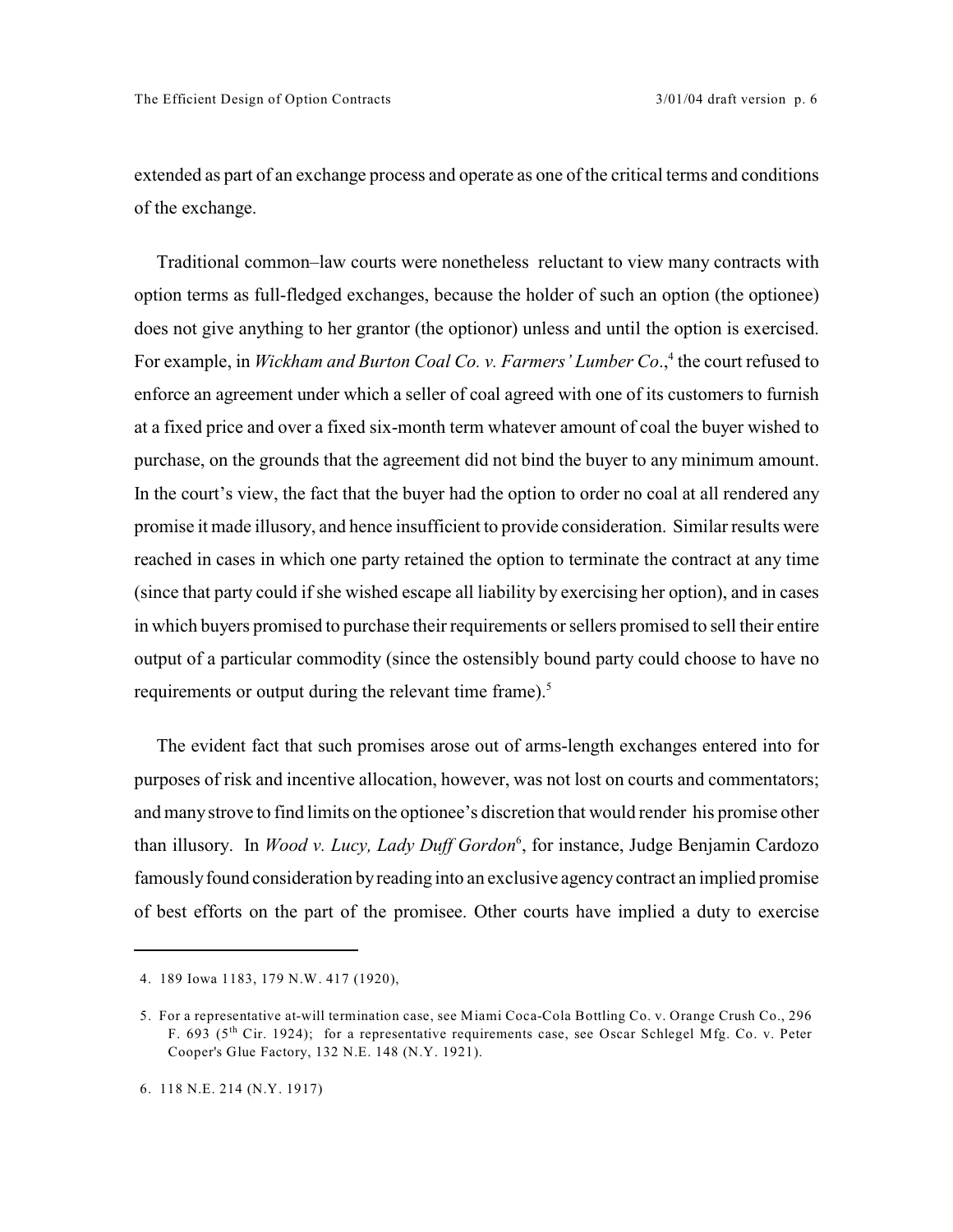discretion in good faith, as in *Mattei v. Hopper*<sup>7</sup>, where the purchase of a parcel of commercial real estate was made subject to an independent broker's obtaining leases satisfactory to the buyer. The Uniform Commercial Code similarly implies a general duty of good faith in the performance of all contracts within its scope, and specifically uses the duty of good faith to limit the discretion that can be exercised under a requirements or output contract (§2-306), a sales contract which leaves the price or other particulars of performance o be fixed by one of the parties  $(\frac{8}{2}-305(2), 2-311(1))$ , and an acceleration clause  $(\frac{8}{1}-208)$ . Still others have stretched to find consideration in contractual or statutory notice requirements, even where those requirements did not substantially burden the optionee's exercise of discretion.<sup>8</sup> Nonetheless, the illusory-promise rule remains part of black-letter doctrine to this day; as Restatement (Second) of Contracts § 77 provides: "A promise or apparent promise is not consideration if by its terms the promisor or purported promisor reserves a choice of alternative performances unless . . . each of the alternative performances would have been consideration if it alone had been bargained for."

There remains a channel, however, for parties who want to bind themselves to a contract while leaving their offeree with full discretion whether or not to go forward with the deal. Although the formal device of nominal consideration has been discredited as a general method of creating contractual obligation, Restatement (Second) of Contracts § 87(1) provides: "An offer is binding as an option contract if it (a) is in writing and signed by the offeror, recites a purported consideration for the making of the offer, and proposes an exchange on fair terms within a reasonable time; or (b) is made irrevocable by statute." Similarly, in the law of sales, UCC §2-205 allows such "firm offers" to be made by a signed writing, but limits their

<sup>7. 51</sup> Cal. 2d 119; 330 P.2d 625 (1958).

<sup>8.</sup> See, e.g., Gurfein v. Werbelovsky, 97 Conn. 703, 118 A. 32 (1922); Lindner v. Mid-Continent Petroleum Corp., 221 Ark. 241 (1952).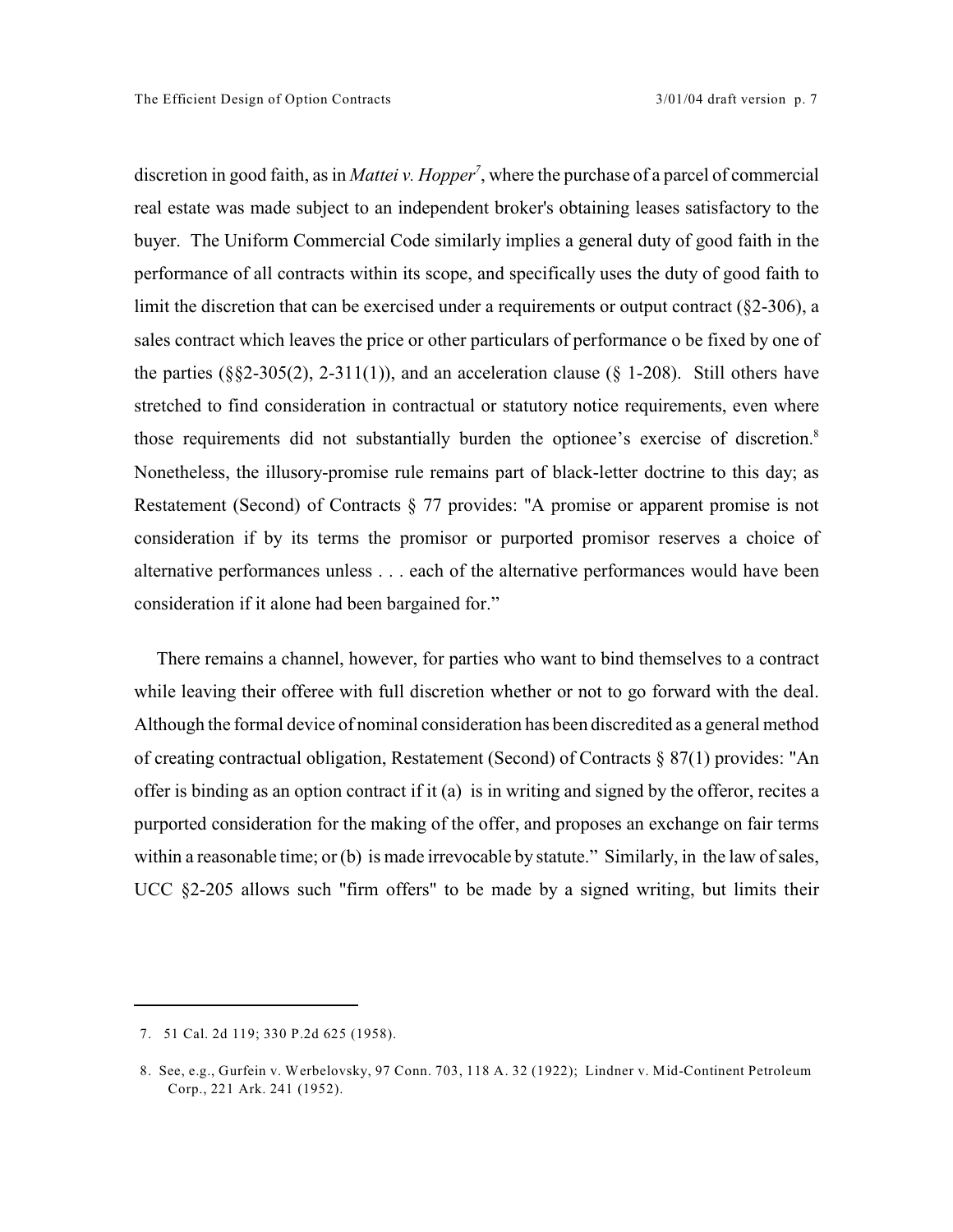enforceability to a period not to exceed 90 days.<sup>9</sup> Thus, offerors who wish to bind themselves to zero-premium options can do so provided that the option does not extend over too long a term and provided that they observe the requisite formalities.

From an economic viewpoint, the puzzling aspect of this historical survey of doctrine is not that the courts held to formal accounts of consideration in the face of the commercial reality of the underlying deals, or that it took so long to find a formal escape hatch. Rather, it is why parties frequently found it in their interest to enter into such arrangements, when by changing the option just slightly, they could have had themselves a legally enforceable deal. For example, consider a firm offer that gives the offeree the option to purchase a promissory note for \$500, with the option to be exercised within no more than one year. This option is a very close substitute for another option that sets the strike price at \$450 rather than \$500, but that also requires the offeree to pay \$25 up front to hold the option open. Assuming that there is approximately a 50% chance that the option comes "into the money" (i.e., that it becomes worth exercising because the market price rises above the strike price), the \$25 down payment compensates for the extra \$50 of profit that the offeree will gain in the event that she exercises the option. $10$ 

An option that is traded for a positive premium was and is fully enforceable, subject to other possible defenses such as mistake or unconscionability. Why didn't parties who wanted to

<sup>9.</sup> UCC §2-205 ("An offer by a merchant to buy or sell goods in a signed writing which by its terms gives assurance that it will be held open is not revocable, for lack of consideration, during the time stated or if no time is stated for a reasonable time, but in no event may such period of irrevocability exceed three months; but any such term of assurance on a form supplied by the offeree must be separately signed by the offeror.")

<sup>10.</sup> Of course, the reduction in exercise price slightly increases the chance that the option will be worth exercising, so the expected value of the option rises by slightly more than \$25; the basic lesson is that the reduction in exercise price can be priced out up front. Similarly, if the parties did not want to alter the exercise price of the option, they could increase its term, since the length of time that the option is open affects the likelihood that it will at some point come into the money. Thus a zero-premium option to purchase a promissory note within one year, for instance, would be a good substitute for a \$25 option to purchase the same note at the same price within 2 years, if the time extension increased by an additional 50% the probability that the option comes into the money.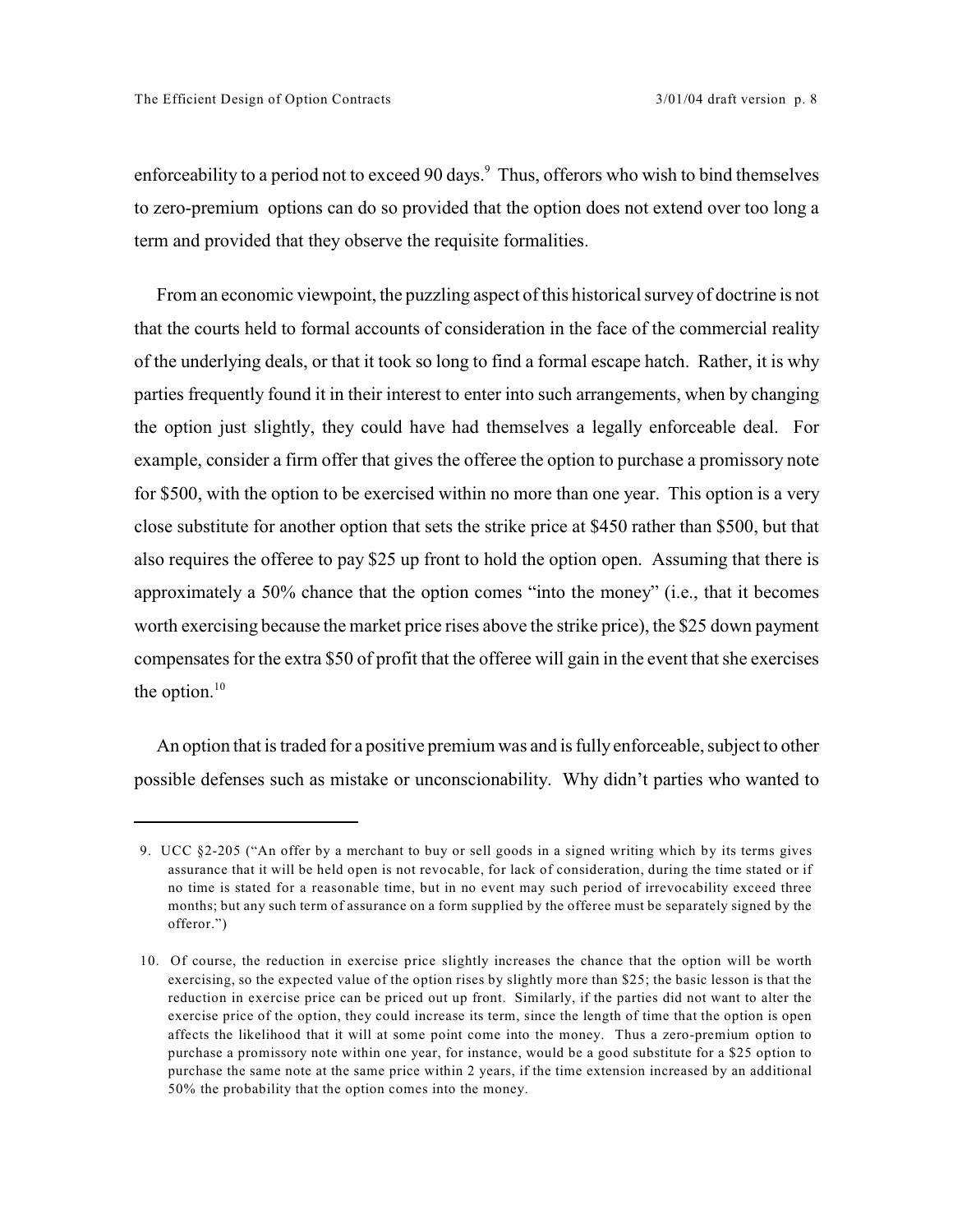make firm offers simply collect payment from their offerees, and in exchange for that payment sweeten the other terms of the exchange? One possible answer is that they wanted to make such offers but didn't want to make them legally binding, of course, but such an explanation does not account for subsequent parties' use of the formal devices established by UCC 2-205 or Restatement §87(1).

## 2. *Offer and acceptance*

In additional to the formal requirements of consideration referenced above, option contracts also implicate contract formation issues, since as the phrase "firm offer" indicates, options can be and often are viewed as irrevocable offers. The question of revocability, accordingly, reduces to the question of whether an option has been granted. And as with consideration, doctrinal treatment of this issue has evolved over the years. Case law and commentary prior to the first Restatement of Contracts suggested, consistent with a strictly formalistic view of consideration, that offers for unilateral contracts could be revoked at any time before performance was completed.<sup>11</sup> The first Restatement moderated this position, taking the view that an offeree who tenders or partially performs the requested performance is entitled to enforce the offeror's promise so long as he completes performance within a reasonable time; while the second Restatement extends this right to the mere beginning of performance, and also explicitly labels the resulting obligation an option.<sup>12</sup>

<sup>11.</sup> See, e.g., I. Maurice Wormser, The True Conception of Unilateral Contracts, 26 Yale L.J. 136 (1916) (presenting notorious hypothetical in which defendant, who has promised to pay plaintiff \$100 for crossing the Brooklyn Bridge, withdraws the offer once plaintiff has walked three-quarters of the way across); Petterson v. Pattburg, 161 N.E. 428 (N.Y. 1928) (defendant, who had promised to accept a cash payoff of a mortgage held on the plaintiff's realty, revoked the promise as the plaintiff stood on defendant's doorstep ready to tender cash in his pocket);

<sup>12.</sup> Compare Restatement of Contracts §45("If an offer for a unilateral contract is made, and *part of the consideration* requested in the offer is given or tendered by the offeree in response thereto, the offeror is bound by a contract, the duty of immediate performance of which is conditional on the full consideration being given or tendered within the time stated in the offer, or, if no time is stated therein, within a reasonable time") with Restatement (Second) of Contracts §45(1) ("Where an offer invites an offeree to accept by rendering a performance and does not invite a promissory acceptance, an option contract is created when the offeree *tenders or begins the invited performance or tenders a beginning of it*") (emphasis supplied).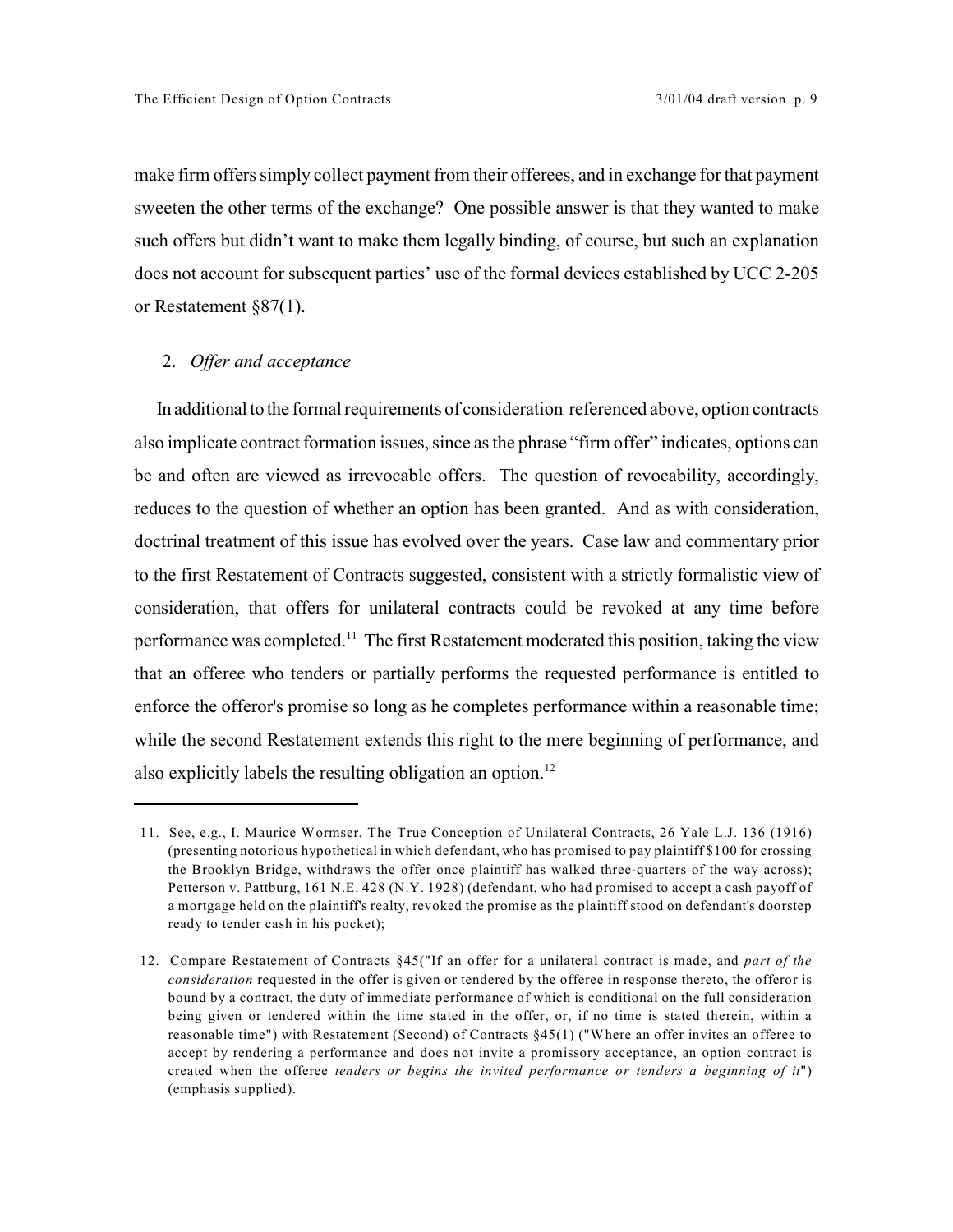The irrevocability of an option contract, however, is not its only distinctive feature under the law of offer and acceptance. Various rules dealing with the expiration and rejection of offers are applied differently to firm offers than to offers generally. In contrast to ordinary offers, for instance, options remain open by default until their originally announced expiration date, even in the case of an explicit rejection or counter-offer by the offeree, on the theory that the optionee is entitled to enjoy the full speculative value that she was promised.<sup>13</sup> On the other hand, contract terms governing the time and manner of the optionee's exercise of acceptance are applied strictly, in contrast to the more liberal treatment accorded to ordinary acceptances. As the comments to Restatement §25 explain: "any relaxation of terms would substantively extend the option contract to subject one party to greater obligations than he bargained for."

Additionally, the abstruse but traditional distinction between unilateral and bilateral contracts turns out in substance to be about options. As all first-year law students are taught, an offer for a unilateral contract can only be accepted by performance of the requested consideration, while an offer for a bilateral contract can only be accepted by a promise to perform. Courts and commentators have vacillated over the years on the difference between the two types of contract and on the question of which type should be presumptively favored. The first Restatement of Contracts, for instance, adopted the position that bilateral contracts were the norm, interpreting ambiguous offers as seeking a counter-promise rather than an act.<sup>14</sup> The second Restatement ostensibly de-emphasizes the distinction by allowing an ambiguous

<sup>13.</sup> See Restatement (Second) of Contracts §37 (1981): "[T]he power of acceptance under an option contract is not terminated by rejection or counter-offer, by revocation, or by death or incapacity of the offeror, unless the requirements are met for the discharge of a contractual duty." For a critique of the Restatement rule, see Michael J. Cozzillio, The Option Contract: Irrevocable Not Irrejectable, 39 Cath. U. L. Rev. 491 (Winter 1990).

<sup>14.</sup> See Restatement of Contracts §31 (interpreting ambiguous offers as offers for bilateral contracts).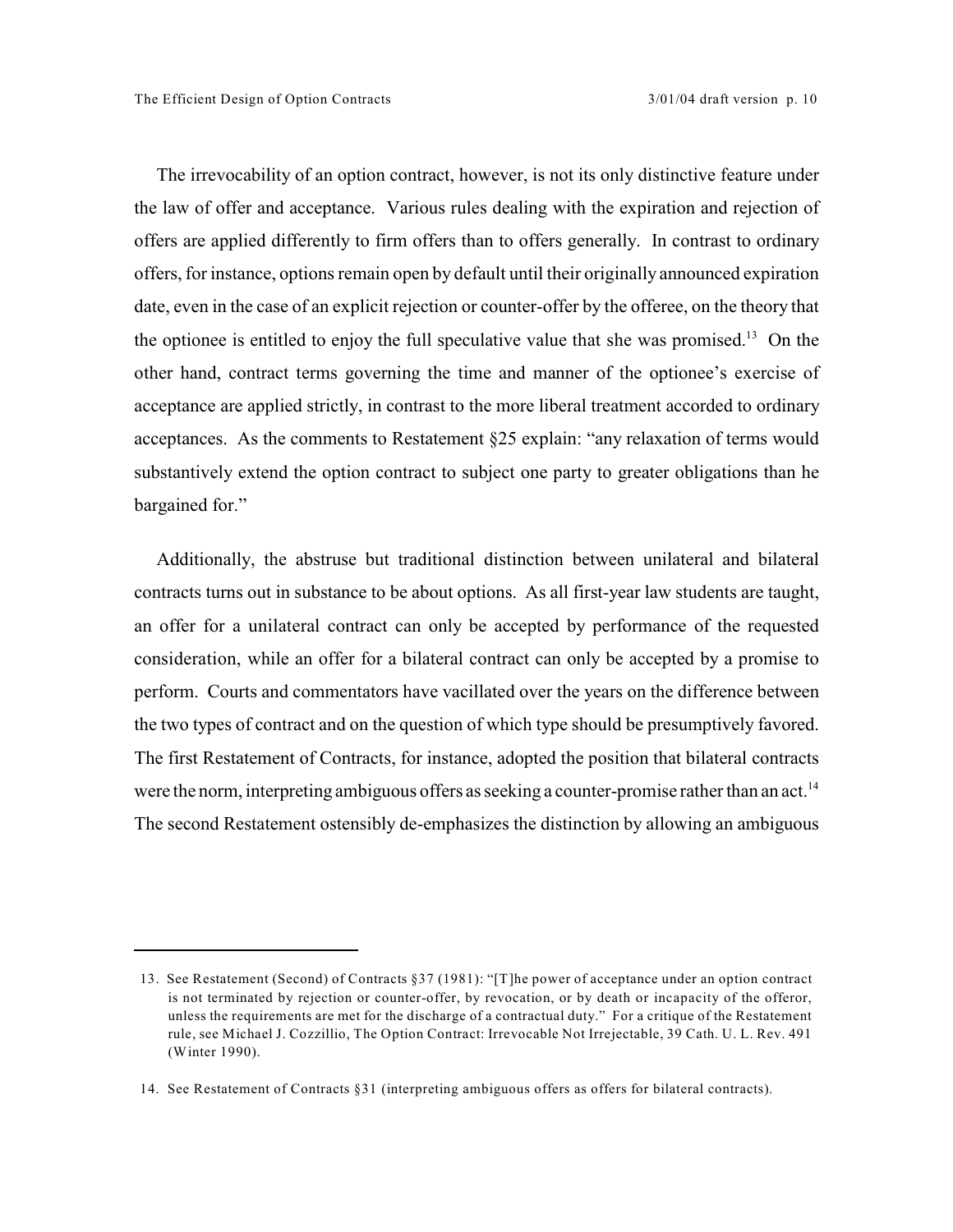offer to be accepted by either performance or a counter-promise as the offeree chooses;  $15$  and UCC Article 2 takes a similar approach in sales cases.<sup>16</sup> But the unilateral/bilateral distinction remains live for some purposes. In cases where an offeror explicitly invites an offeree to choose between acceptance by performance or by promise, a tender or beginning of performance operates as a promise to perform and hence a bilateral contract,  $\frac{17}{17}$  but where an offeror clearly requests acceptance by performance, the offeror becomes bound as soon as the offeree tenders or begins the invited performance and the offeree does not.<sup>18</sup>

Whether a given offer is interpreted as unilateral or bilateral, however, and whether the law should impose a presumption in favor of one or another, cannot be answered without having some sense of why parties would use such arrangements and what transactional purposes they serve. In this regard, it is important to recognize (indeed, comments to the second Restatement suggest that it is the "principal value of the distinction"  $\binom{19}{19}$  that a bilateral contract binds the offeree unconditionally to perform while a unilateral contract leaves her the option to choose whether or not to perform. Giving the offeree a binding option allows her to speculate at the offeror's expense and therefore only makes economic sense when her valuation of that speculative opportunity exceeds his. But the Restatement does not tell us when this is likely to be the case, and Article 2 of the UCC, true to its standard interpretative philosophy, tells us

18. See Restatement (Second) of Contracts, §45(1).

<sup>15.</sup> See Restatement (Second) of Contracts, §32. Indeed, the second Restatement even eschews the use of the terms "unilateral contract" and "bilateral contract," on the grounds of "doubt as to the utility of the distinction, often treated as fundamental, between the two types." Restatement (Second) of Contracts, §1, comment f.

<sup>16.</sup> See UCC §2-206(a), which provides that "an offer to make a contract shall be construed as inviting acceptance in any manner and by any medium reasonable in the circumstances."

<sup>17.</sup> Restatement (Second) of Contracts, §62. More precisely, subsection (1) provides that the tender or beginning of performance amounts to an acceptance by performance (hence a unilateral contract), but subsection (2) provides that such an acceptance operates as a promise to complete performance (and hence a bilateral contract).

<sup>19.</sup> Restatement (Second) of Contracts, §1.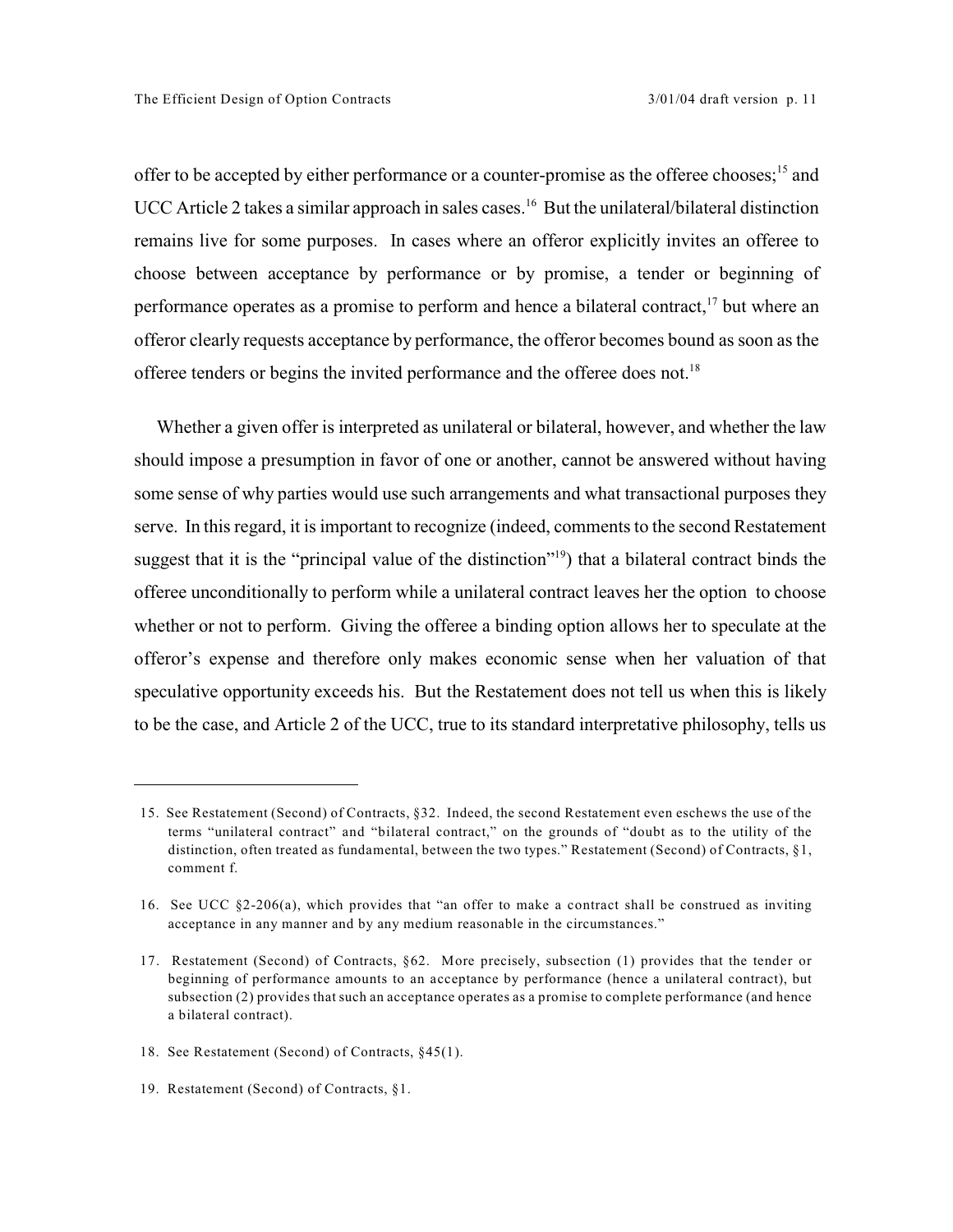that the answer turns on an all-things-considered examination of the circumstances. If we are to cut through this thicket of doctrinal alternatives, we need a more structured account of when and when not to infer (or from the parties' viewpoint, to establish) an option contract.

## 3. *Performance, breach, and damages*

*a. Anticipatory repudiation* — In ordinary contracts as interpreted under modern legal doctrine, promisors have a duty not to create unreasonable doubt about their contractual performance, both because certainty of performance is part of what the promisee has bargained for and because excessive doubt disrupts the promisee's ability to prepare for performance and to make appropriate reliance investments. Accordingly, a party who repudiates a contractual promise in advance of the time for performance, either by indicating an intention not to perform or by undertaking an act that renders performance infeasible, breaches the contract, thus discharging his counterparty's remaining duties and entitling her to bring an immediate action for damages.<sup>20</sup> Similarly, a party who does not go so far as to repudiate, but who creates sufficient uncertainty about his future performance, entitles his counterparty to demand adequate assurance of performance and, if reasonable, to suspend her own performance in the meantime.<sup>21</sup> In this case, the request for assurances also enables the insecure party to avoid wasteful reliance expenditures and to begin to mitigate damages in the event that assurances are not forthcoming.<sup>22</sup>

Viewed from a formal perspective, the logical rationale of the anticipatory repudiation and adequate assurances doctrines does not apply in the option contract setting. An optionee has no duty to go through with the deal; on the contrary she has bargained for the right to speculate,

<sup>20.</sup> See Restatement (Second) of Contracts, § 253 ( Effect of a Repudiation as a Breach and on Other Party's Duties). The analogous provision under sales law is UCC §2-610 (Anticipatory Repudiation.)

<sup>21.</sup> See Restatement (Second) of Contracts, §251 (When a Failure to Give Assurance May Be Treated as a Repudiation); § 2-609 (Right to Adequate Assurance of Performance.)

<sup>22.</sup> See generally Richard Craswell, Insecurity, Repudiation, and Cure, 19 Journal of Legal Studies 399 (1990).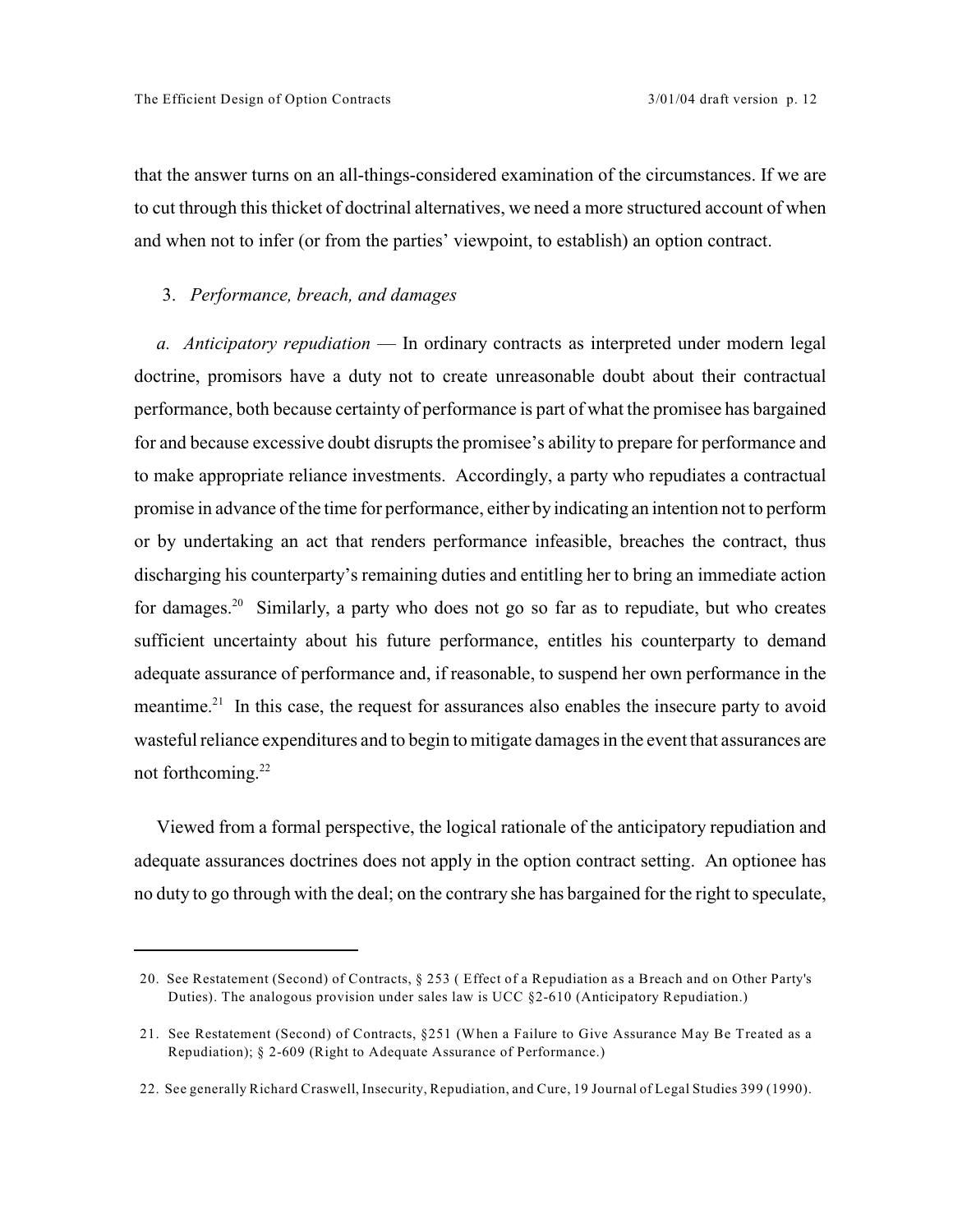which remains valuable up till the last possible moment. Similarly, the grantor of the option has not bargained for certainty, but has instead agreed to bear whatever uncertainty results from the optionee's exercise of discretion. (An option can of course be renounced; and a promise not to exercise it could, if relied on, be enforced on an estoppel theory, but otherwise the option remains valid.<sup>23</sup>) But the substantive justifications for these doctrines — the need to promote reliance investments in cases where the contract is going to be performed, and the need to encourage flexible and prompt mitigation in cases where it is not — remain whether or not the contract is denoted an option. How should courts and transactional planners weigh one consideration against the other?

*b. Duty to mitigate* — In the usual case, a party who suffers a breach of contract is expected to take reasonable actions to mitigate losses: to seek out a substitute arrangement, and to deduct the amounts earned under the substitute arrangement from the damages payable on the original contract. Any losses that could have been avoided by such mitigation cannot be recovered as part of the damages payable by the breaching party. The mitigation principle is a fundamental principle of contract law, one that is commonly justified on diverse normative principles, including fairness (the aggrieved party owes a duty of cooperation and ought not run up losses even at the expense of a deliberate breacher) , efficiency (it is wasteful to encourage the aggrieved party to run up losses for which she is the least-cost avoider), and corrective justice (any losses that could have been avoided by mitigation were caused by aggrieved party and not by the breacher.)

In contrast, in cases where the contract is interpreted as the promisor's having bargained for an option on the time or services of the promisee, the duty to mitigate is excused.<sup>24</sup> For example, in a so-called "pay-or-play" contract, common in the entertainment industry, the

<sup>23. [</sup>Cite to legal authorities on this proposition.]

<sup>24.</sup> See cases surveyed by Victor Goldberg, Bloomer Girl Revisited. or How to Frame an Unmade Picture, 1998 Wis. L. Rev. 1051 (1998).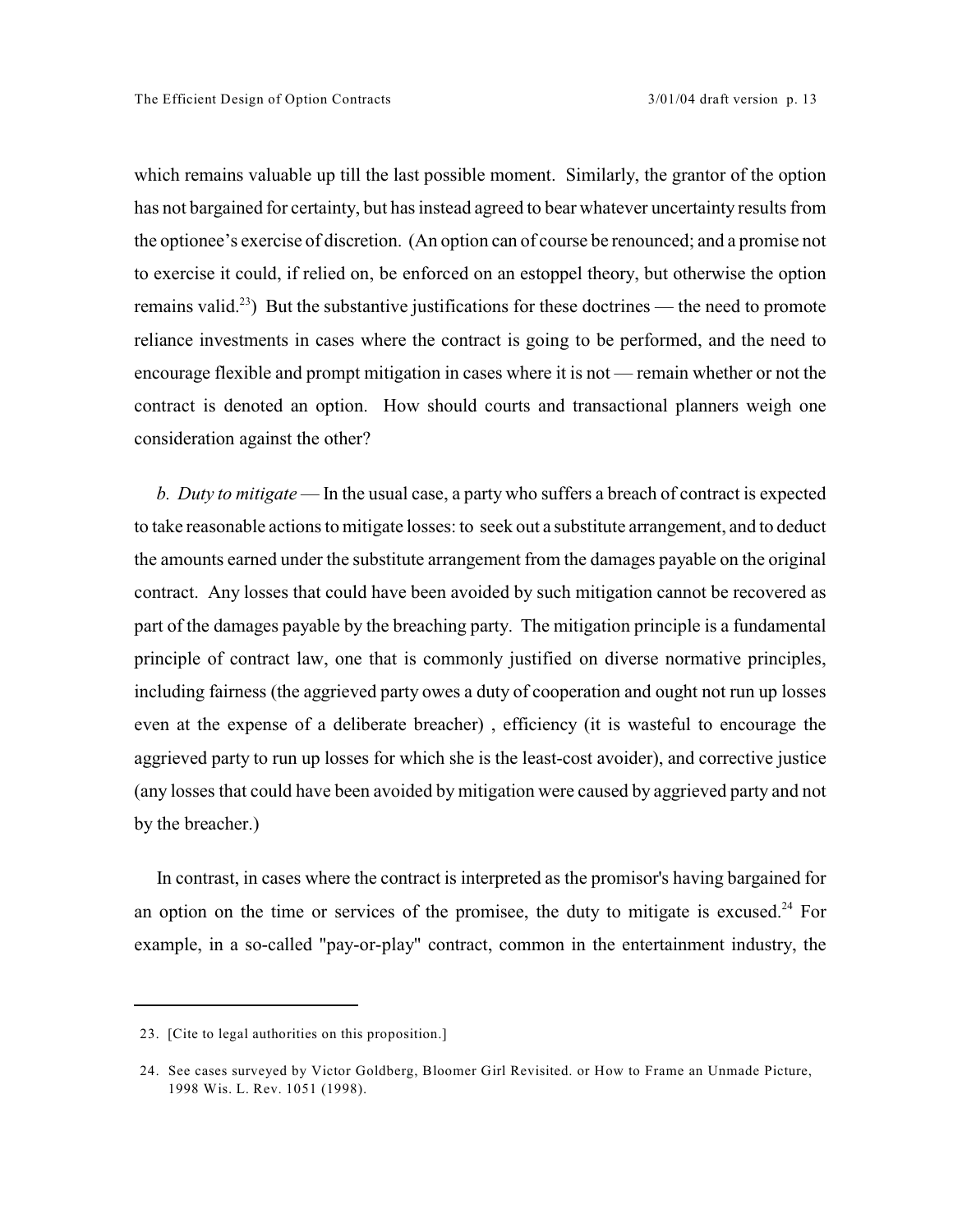promisor promises either to employ the promisee for a given job or to pay an equivalent salary. In a "take-or-pay" contract, common in extractive industries such as coal or natural gas, the promisor promises either to take a given quantity of output, or to pay for that quantity even if none is taken. A promisor who makes such a promise and then chooses the payment option cannot insist that the promisee make other arrangements, or deduct any amounts earned in the event she does.

The formal argument in favor of such a result is that if the optionee exercises one of the options available to her under the contract, no breach has taken place. No breach means that no duty on the part of either party to mitigate ever arises. Whether the result makes sense in substantive terms, however, depends of course on whether it promotes efficiency, fairness, or some other normative objective. There is some evidence that the doctrine accords with commercial practice; Goldberg finds that the "pay-or-play" contracts entered into between Hollywood studios and movie producers or directors typically provide that there is no obligation for the artist to mitigate damages resulting from their removal from the project<sup>25</sup>; and Masten and Crocker find a similar pattern in the "take-or-pay" contracts used between natural gas suppliers and pipelines.<sup>26</sup> But a full explanation requires an account of why some contracting parties would do away with the duty to mitigate while others would not. The disadvantages of disclaiming the duty to mitigate are plain, in that the optionor's ex post incentives to take efficient steps to reduce losses are eliminated. What then are the countervailing advantages?

*c. Liquidated damages and penalties —* Structuring a contract as an option may in many cases help the parties evade the penalty doctrine, which provides that parties may not contract for liquidated damages in an amount in excess of a fair estimate of the aggrieved party's damages for lost expectation. This can be done by providing for an up-front or unconditional

<sup>25.</sup> Ibid.

<sup>26.</sup> Scott E. Masten and Keith J. Crocker, Efficient Adaptation in Long-Term Contracts: Take-or-Pay Provisions for Natural Gas, 75 Am. Econ. Rev. 1083 (1985).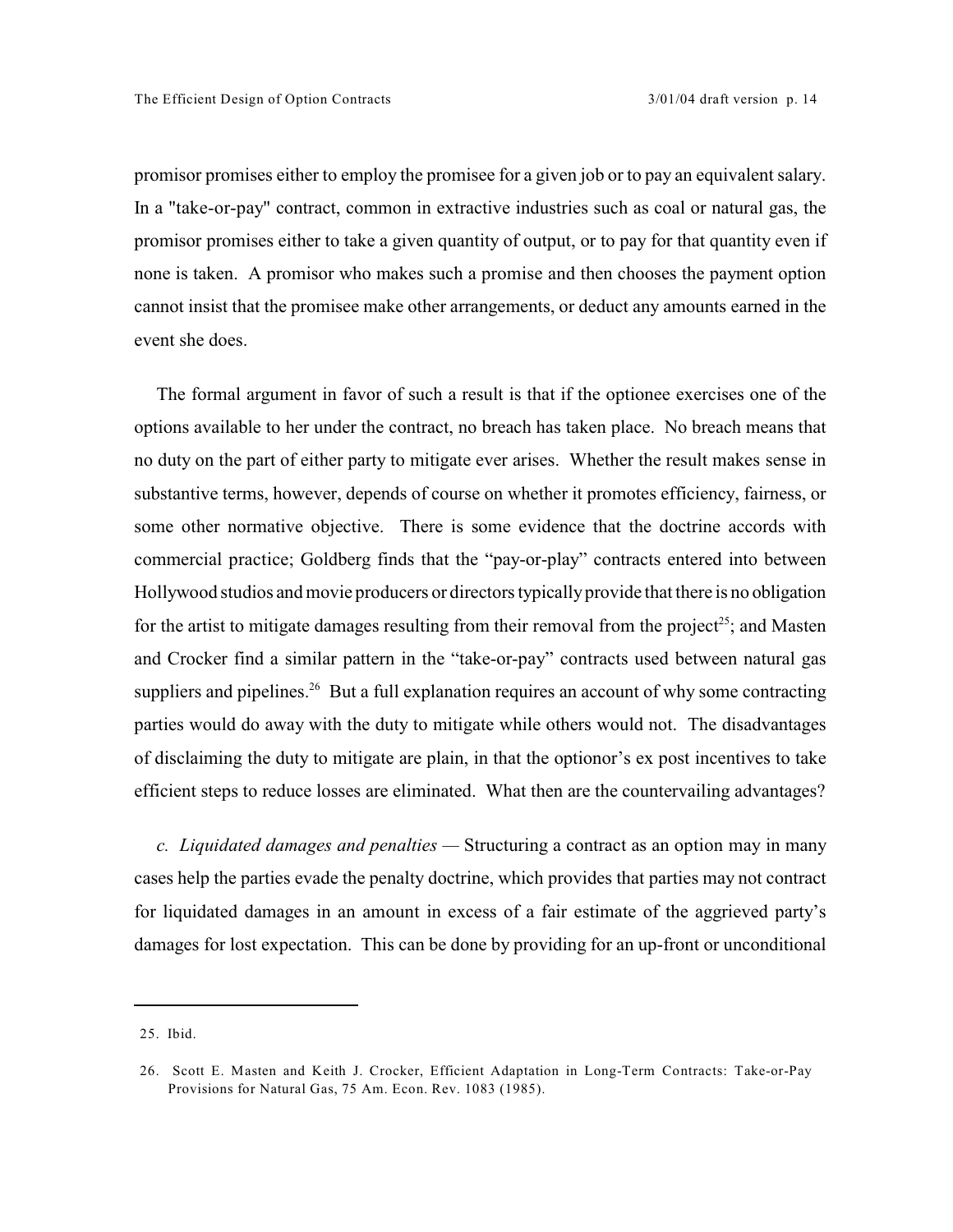payment that is characterized as the purchase of an option, which can be exercised by tendering an additional sum. (The take-or-pay contract is an extreme example of this arrangement, in which the additional sum is zero.) If the purchaser subsequently decides not to go through with the transaction, she simply elects not to exercise the option; there is no breach, and hence no opportunity for the penalty doctrine to come into play.<sup>27</sup>

If the prepayment is characterized as a deposit or performance bond, in contrast, the law will limit the extent to which it can be made non-refundable. For instance, in sales contracts, UCC 2-718 provides that a breaching party is entitled to the return of any deposit she has made to the extent that the deposit exceeds the aggrieved party's compensable damages or \$500, whichever is larger. And in the common-law setting, the breacher may have a good claim for restitution, on the theory that the forfeiture results in unjust enrichment for the aggrieved party to the extent it puts him in a better position than contractual performance would have done.<sup>28</sup>

Recent scholarship on the economics of contractual penalties have called into question whether the penalty doctrine can be justified on efficiency grounds<sup>29</sup>; and on such a view, it is desirable that a device that allows the parties to evade it be available. But if the economic critics are right, why don't contracting parties use this device all the time? And if they are not, why should legal doctrine provide this potential loophole?

B. Remedial rules generally

Even apart from any special treatment given to explicitly denoted option contracts, the law of contract remedies is usefully analyzed in terms of options because of the fact that in the

<sup>27. [</sup>Cite from cases declining to apply the penalty doctrine to take-or-pay contracts.]

<sup>28.</sup> But see cases involving earnest money deposits in real estate transactions, treated as presumptively nonrefundable to the extent they comply with trade usage. E.g., Lawrence v. Miller, 86 N.Y. 131 (1881); Maxton Builders, Inc. v. Lo Galbo, 113 A.D.2d 923, 493 N.Y.S.2d 825 (2d Dep't 1985), aff'd 68 N.Y.S.2d 373, 382, 509 N.Y.S. 507, 512 (1986).

<sup>29.</sup> For a survey of arguments, see Aaron S. Edlin and Alan Schwartz, Optimal Penalties in Contracts, 78 Chicago-Kent L. Rev. 33 (2002).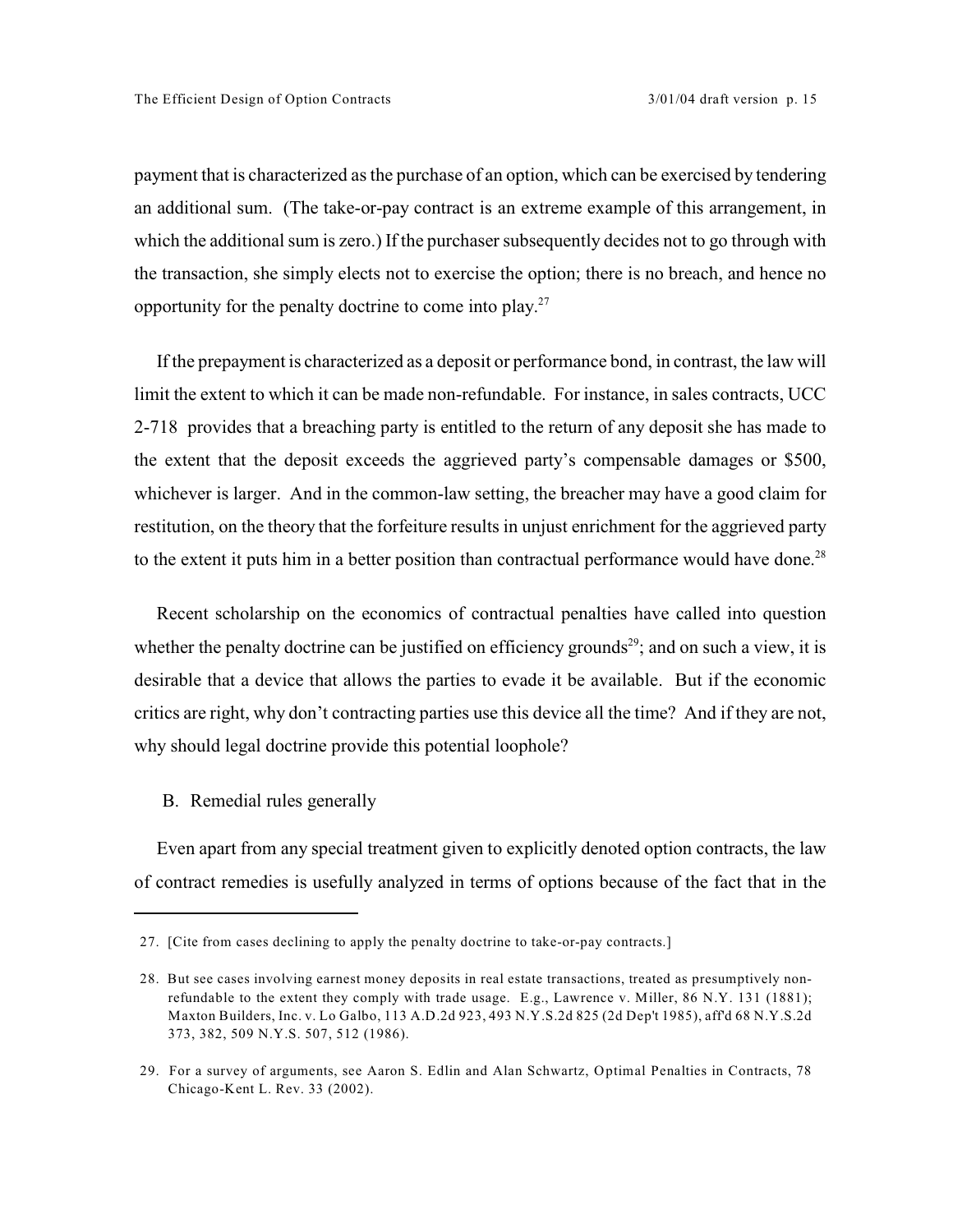# ordinary case, breach of contract gives rise only to a claim of monetary damages, not to specific performance. As Holmes famously remarked:

Nowhere is the confusion between legal and moral ideas more manifest than in the law of contract. Among other things, here again the so called primary rights and duties are invested with a mystic significance beyond what can be as-signed and explained. The duty to keep a contract at common law means a prediction that you must pay damages if you do not keep it, and nothing else. If you commit a tort, you are liable to pay a compensatory sum. If you commit a contract, you are liable to pay a compensatory sum unless the promised event comes to pass, and that is all the difference. But such a mode of looking at the matter stinks in the nostrils of those who think it advantageous to get as much ethics into the law as they can.  $\cdot$ .<sup>30</sup>

Modern option terminology would restate Holmes' point by saying that the promisor holds a call option to buy her way out of the contract by paying a strike price equal to the value of court-awarded damages.

This option theory of contracts has been widely criticized over the years by commentators who reject Holmes's positivist account of legal obligation, and who have argued that breaking a promise is not merely a social inconvenience but a wrong.<sup>31</sup> Such critics have also attacked the modern-day economic interpretation of Holmes's theory, the so-called theory of efficient breach. But much of this criticism misses the mark, since not even the most uncompromising deontologist would object if the parties were explicitly to write Holmes' call option into their contract. If they did so, the party calling the option would not be breaking any promise; on the contrary she would simply be exercising a right freely and consensually granted to her by the promisee. Whether breach of contract can be viewed as a deontological wrong, accordingly, depends on whether the parties have contracted with the intention of incorporating such a call option into their agreement.

<sup>30.</sup> Oliver Wendell Holmes, The Path of the Law, 10 Harv. L. Rev. 457, x (1897).

<sup>31.</sup> See, e.g., Daniel Friedmann, The Efficient Breach Fallacy, 18 J Legal Stud 1 (1989); Charles Fried, Contract as Promise: A Theory of Contractual Obligation, at (1981).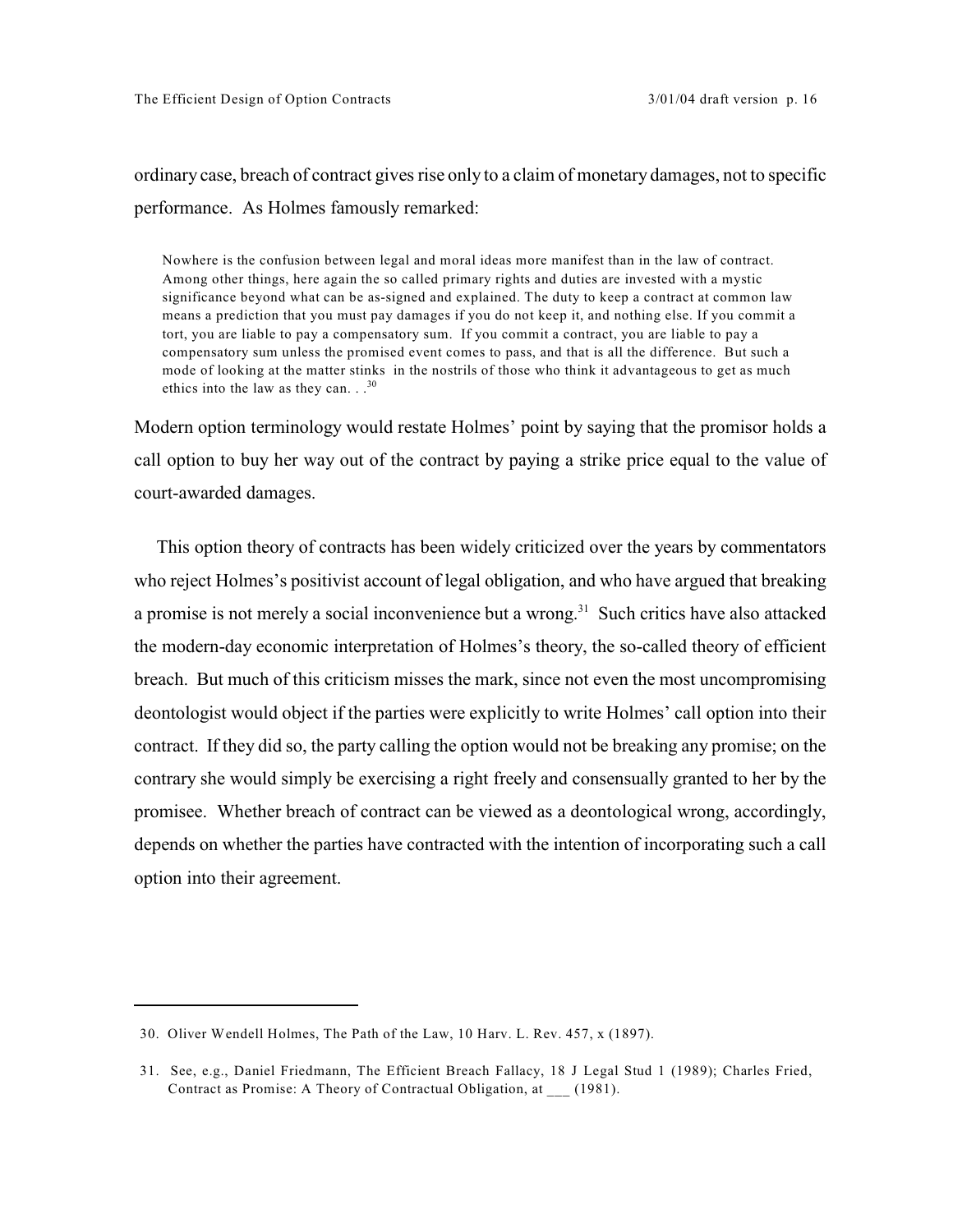As Shavell has observed, the legal regime simply sets up a default term for contracting when it established a rule of damages.<sup>32</sup> Under a regime where specific performance is the nominal default, as in some of the civil law systems of Europe, the parties can if they wish contract around this default rule by writing a payment option into their contract. Under the common-law rule that makes expectation damages the default, parties can, in principle if not in actual doctrine, escape the default by writing in a different damages term or even a term calling for specific enforcement. A deontologist or other autonomy-based critic, however, should have no reason for preferring one default rule to another. Absent some substantive account of human flourishing that explains which kind of agreements human beings should properly enter into and that justifies interfering with their individual decisions in this regard, respect for the parties' autonomy requires only that their voluntary agreements should be enforced.<sup>33</sup> The aspect of common-law doctrine most vulnerable to attack on autonomy grounds, accordingly, is not the default rule of expectation damages, but rather those doctrines that impinge on the parties' freedom to contract around this default rule by arranging for liquidated damages or specific performance as they freely choose.<sup>34</sup> Indeed, an efficiency-based default rule arguably promotes

<sup>32.</sup> Steven Shavell, Damage Measures for Breach of Contract, 11 Bell J. Econ. 466 (1980); Steven Shavell, The Design of Contracts and Remedies for Breach, 99 Q.J. Econ. 121 (1984); Steven Shavell, Contracts, in The New Palgrave Dictionary of Economics and the Law, ed. Peter Newman. (New York: Stockton Press, 1998).

<sup>33.</sup> For elaboration of this defense of efficiency analysis against deontological critics, see Richard Craswell, Contract Law, Default Rules, and the Philosophy of Promising, 88 Mich. L. Rev. 489, (1989).

<sup>34.</sup> Recent statutory innovations, incidentally, may have the effect of expanding the parties' contractual freedom in this way. Proposed UCC §2-718 would allow the parties to liquidate damages by setting a formula as well as a fixed amount (a device that is not explicitly authorized in current law), proposed §2- 715 allows sellers as well as buyers the option of collecting consequential damages in appropriate cases, and the official comments to proposed section 2-716 suggest that the parties' ex ante consent to specific performance should carry weight in an equity court's subsequent decision whether to issue such an award Cf. Stokes v. Moore [citation].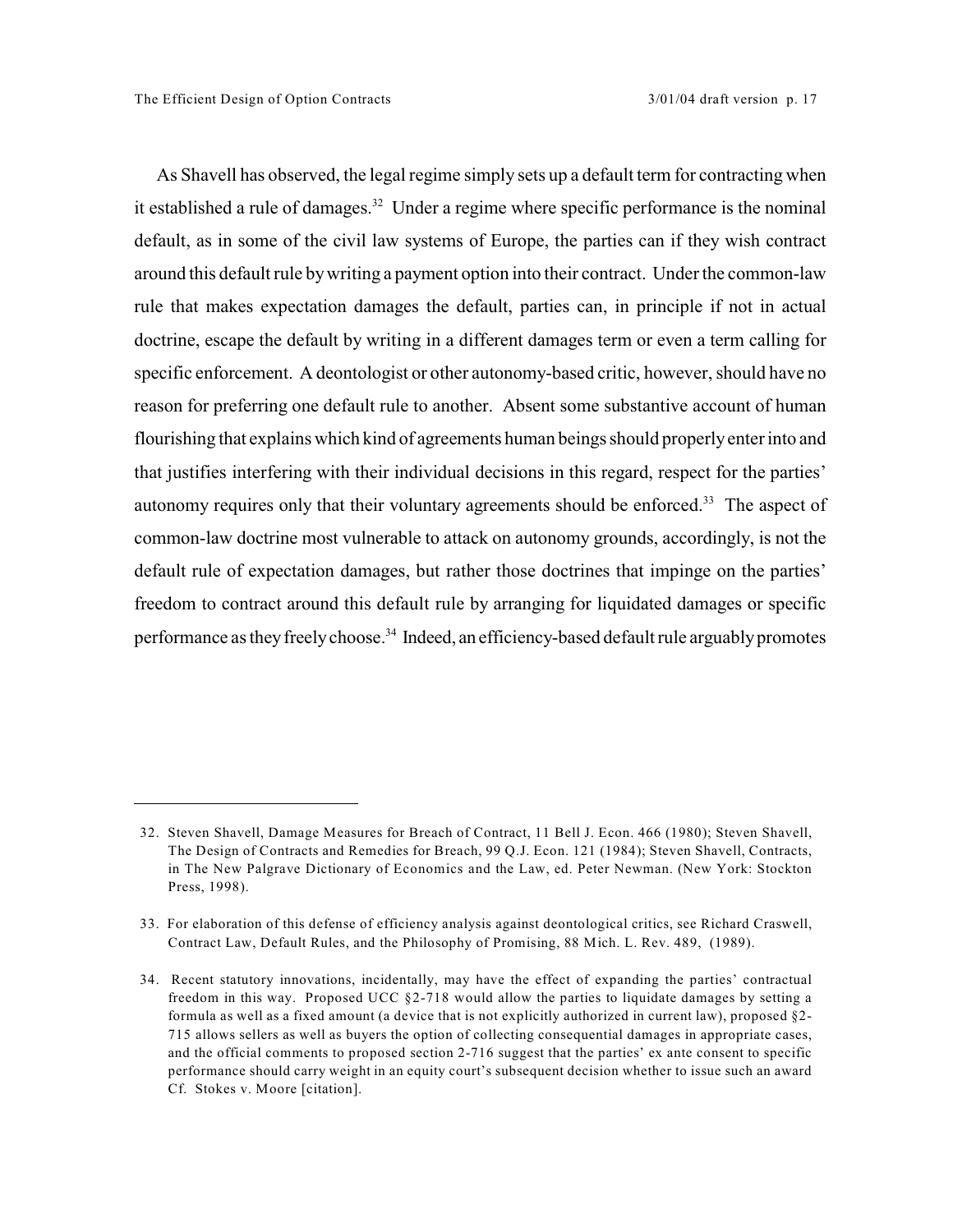party autonomy by adopting a rule of interpretation that is likely to correspond to the way in which most contracting parties actually would want their agreement to be enforced.<sup>35</sup>

From an options perspective, then, the effect of remedial doctrine is simply to set the terms of the promisor's inherent call option. A legal regime or individual agreement that awards higher or more extensive damages will raise the option's strike price, making it more costly for the promisor to exercise the option and less likely that she will do so. As with all options traded at arms' length, however, the change in the strike price will affect the ex ante exchange value of the option and hence the price at which the parties are willing to enter into the contract initially.<sup>36</sup> Changes in the damage rule, accordingly, result in changes in the structure of the call option embedded in every contract, and in the risk and incentive properties associated with it.

The same is true of legal rules that set the points at which a breaching party is deemed to have breached and when damages are to be measured. The doctrine of anticipatory repudiation, for instance, shortens the term of the promisor's option to breach and pay damages by forcing her in certain circumstances to exercise that option well before the scheduled time of performance. Similarly, in cases where there is a repudiation, the time at which the promisee's damages are measured determines whether or not she gets an option to speculate against the contract. If damages are measured at repudiation, as they are under UCC  $\S2-713$  when a seller repudiates the obligation to deliver goods, the parties' positions are closed out at that moment

<sup>35. &</sup>quot;This understanding of damage measures as a device to induce the behaviour that the parties would have specified in more complete contracts sheds light on the notion, held by many legal commentators, that contract breach is immoral, as it constitutes the breaking of a promise. That belief is often incorrect, it is submitted, and might fairly be considered to be the opposite of the truth. The view that a contract breach is the breaking of a promise overlooks the point that the contract that is breached is generally an incomplete contract, and that the breach is what the parties want and would have specified in a complete contract. In the example of the simple incomplete contract calling for a desk to be produced, the seller who finds that his production cost would be [substantially higher than the buyer's losses from non-delivery] will commit breach under the expectation measure. But in so doing, he will be acting precisely as would have been set out in a complete contract, and it is that contract which is best regarded as the promise between the parties that ought to be kept." Shavell, Contracts, supra, note x.

<sup>36.</sup> See generally Paul Mahoney, Contract Damages and Options Pricing, 24 J. Legal Stud.139 (1995)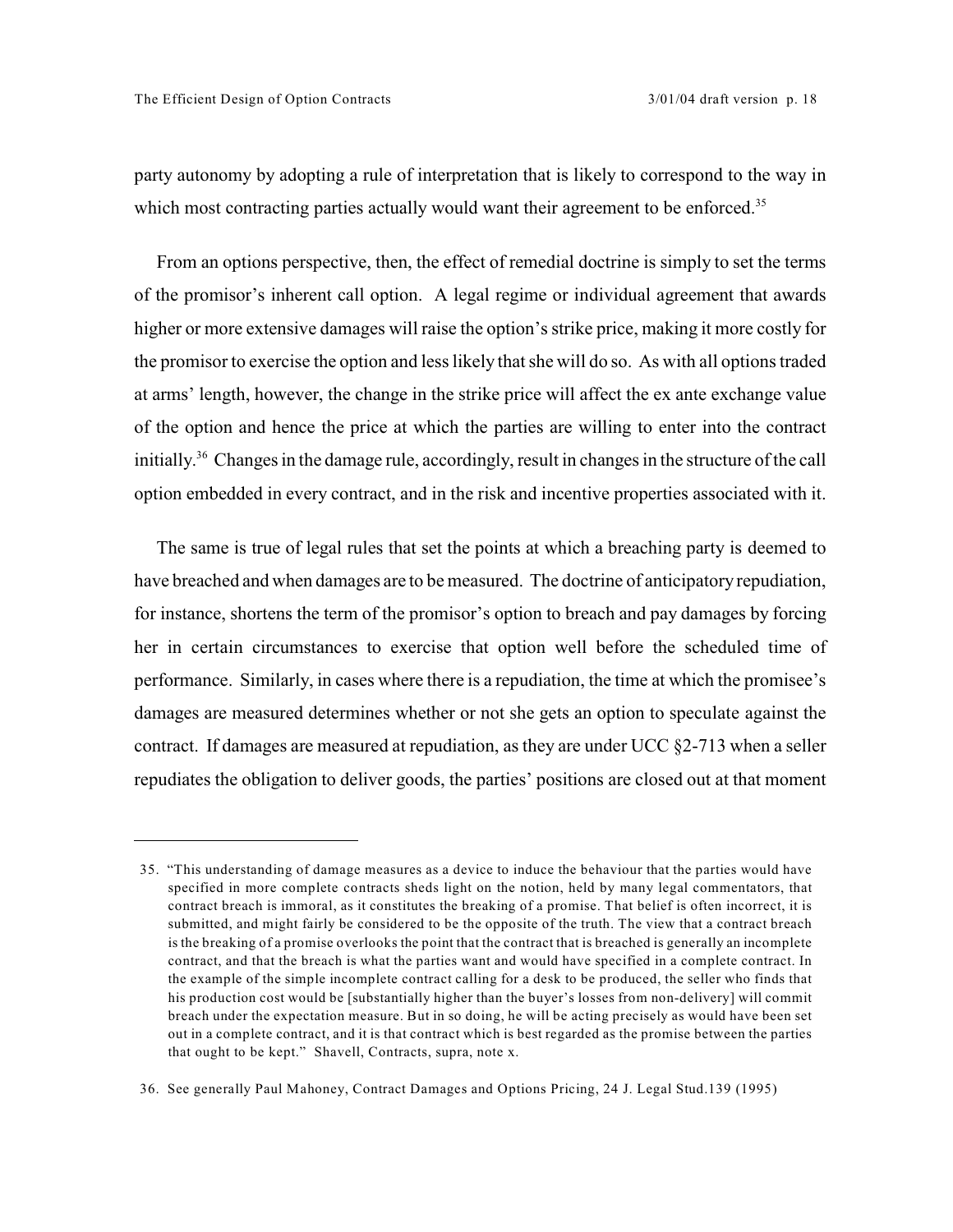and there is no further speculative opportunity for either party. If damages are not measured until the time of performance, however, as they are under UCC §2-708 when a buyer repudiates the obligation to purchase, the aggrieved party gets an option to enforce the contract if prices move against her, but to forego enforcement in the event that prices move in her favor. This additional option implies an increase in her expected damages following breach.<sup>37</sup>

A similar interpretation can be given to the various doctrines that regulate the so-called "selfhelp" remedies of contract law — rejection, revocation, the demand for adequate assurance, suspension of one's performance, and rescission — since such remedies are all optional on the aggrieved party's part. These rules affect the value of the promisor's option just as the rules governing monetary remedies do, by influencing the effective strike price and the effective option term. For instance, the sales law doctrine of acceptance, by limiting the period of time in which a buyer is entitled to reject non-confirming goods, reduces the value of her option to reject. This limitation affects both the seller's incentive to perform, and the ex ante price of the goods that are traded.

Finally, the discussion so far has proceeded as if only one of the contracting parties holds an exit option but in a bilateral contract where both have promised to perform, both parties hold exit options. Indeed, in cases where a contracting party decides to exit the deal, his counterparty's economic losses will include the lost value of her own exit option.<sup>38</sup> This paper abstracts from this symmetry in the succeeding discussion for the sake of analytic and

<sup>37.</sup> See Thomas H. Jackson, Anticipatory Repudiation and the Temporal Element of Contract Law: An Economic Inquiry into Contract Damages in Cases of Prospective Nonperformance, 31 Stan. L. Rev. 69 (1978) (explaining relationship between time of measuring damages and the expected value of damages payable, and criticizing the rule of 2-708 on the grounds that it gives the aggrieved party an unbargainedfor and inefficient speculative opportunity.) Note that proposed revisions to Article 2-708, recently promulgated by the ALI and NCCUSL but not yet adopted as the law of any state, would eliminate the current asymmetric treatment of buyers and sellers in this regard, measuring damages at repudiation for either party, in accordance with Jackson's argument. See revised §2-708(1)(b), comment 4 (2003).

<sup>38.</sup> Alexander J. Triantis and George G. Triantis, Timing Problems in Contract Breach Decisions, 41 J. Law & Econ. 163 (1998).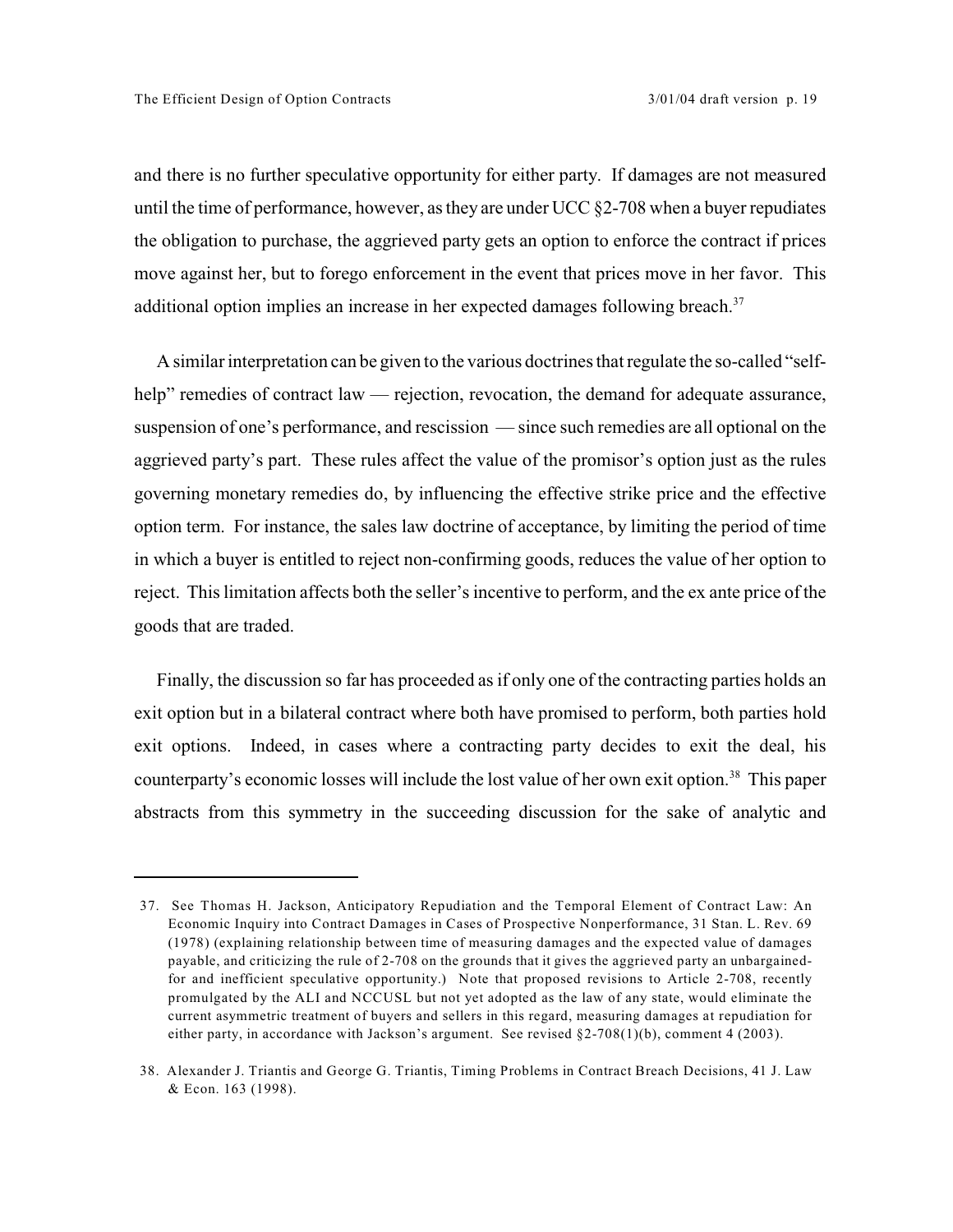expositional simplicity, but the reader should keep in mind the pervasiveness of the option feature in contracting and in the law of contracts.

#### C. Some illustrative transactional puzzles

 Before turning to the theoretical account of options that is presented in the next section of the essay, it is worth discussing some examples of how questions of option design affect not just lawyers concerned with the analysis of doctrine, but also lawyers engaged in the planning of transactions. Options make sense in some contexts and not in others, and it is helpful in motivating the discussion to follow to see some of the perhaps counterintuitive instances in which they are or are not used.

## 1. *Vacation deposits*

Anecdotal evidence suggests that hotels and motels operating in resort areas vary their deposit policy between high and low seasons.<sup>39</sup> In season, when demand is high and rate are marked up, the innkeeper charges a stricter deposit — and not just a larger amount to correspond to the higher in-season room rate. Rather, the innkeeper's contract provides for a shorter cancellation period in which the guest can change plans and still obtain a refund. Some innkeepers refuse to allow any refunds at all after a deposit has been paid. Out of season, however, deposit policies are more liberal, and innkeepers may allow the guest to cancel without any penalty at all up to the expected time of arrival. This variation in deposit policy can be interpreted as a variation in the terms of the guest's exit option from the rental contract. In season, the overall price of the room is high, and the period of time in which the guest is free to exit without penalty is short. Out of season, the room price is relatively low, and the period of time in which the guest is free to exit is relatively long.

<sup>39.</sup> Such anecdotes are based on my own experience and conversations with others I have had in the course of preparing this essay. Revised versions of this essay may include citations to more systematic empirical surveys.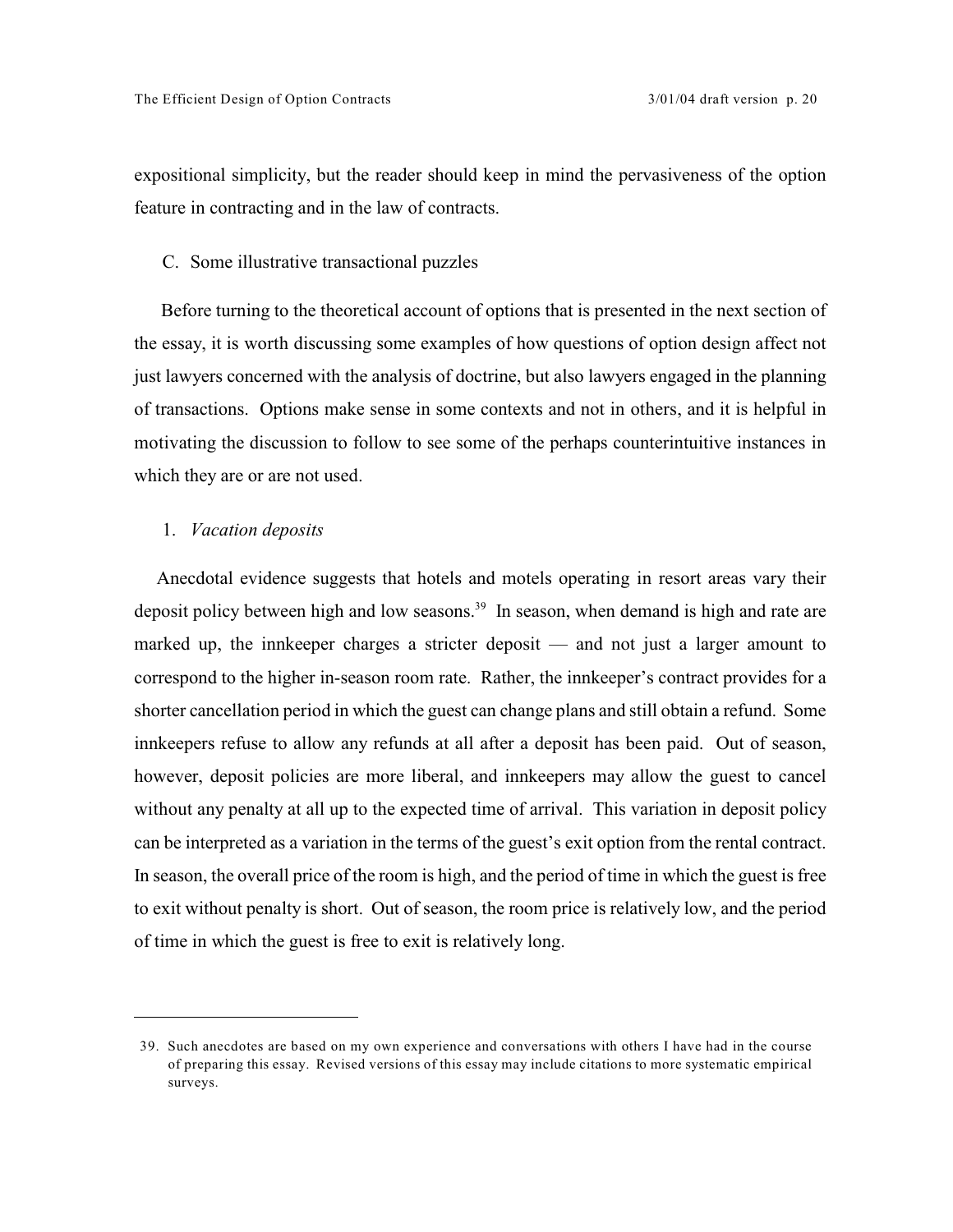Such a pattern of contracting behavior may seem unexceptional, except for the fact that it runs precisely counter to the usual explanation of deposits in terms of compensation for the innkeeper's expected losses from cancellation. In season, the innkeeper's expected losses from cancellation are relatively low, because there are many tourists in the area and so it is easier to fill the empty room. Thus a deposit that truly reflected lost expectation would equal the room rate multiplied by the relatively low chance that the room would go unrented. Conversely, out of season, when hotels operate at less than capacity, it is much more likely that a cancelled room will go unrented, so the innkeeper's losses from cancellation are relatively high. Here, a deposit that approximates lost expectation would equal the room rate times the chance of the room going empty, which out of season is probably one. We know from the standard economic analysis of contract damages that setting liquidated damages greater or less than the promisee's expectation is inefficient, because it leads to inefficient breach when the damages are too low (here, out of season) and inefficient performance when damages are too high (here, in season.)<sup>40</sup> In order to compensate for this efficiency loss, this pattern of contracting must have other advantages for the innkeeper. What are those advantages?

A superficially appealing but ultimately unconvincing explanation is that the in-season deposit is higher because in-season customers have a higher willingness to pay. The answer is appealing because in-season customers are indeed willing to pay more, and there is a higher consumer surplus for the innkeeper to extract. The answer is incorrect, however, because there are other ways for the innkeeper to extract the customer's surplus by adjusting other terms of the contract, without suffering the efficiency loss from an inaccurately priced deposit. The innkeeper could, for instance, charge an even higher price for the room while liberalizing his policy regarding deposits; such a strategy could raise the same revenue while providing more

<sup>40.</sup> See Shavell, Damage Measures for Breach of Contract, and Shavell, The Design of Contracts and Remedies for Breach, supra, note x, and Robert D. Cooter and Melvin A. Eisenberg, Damages for Breach of Contract, 73 Calif. L. Rev. 1432 (1985).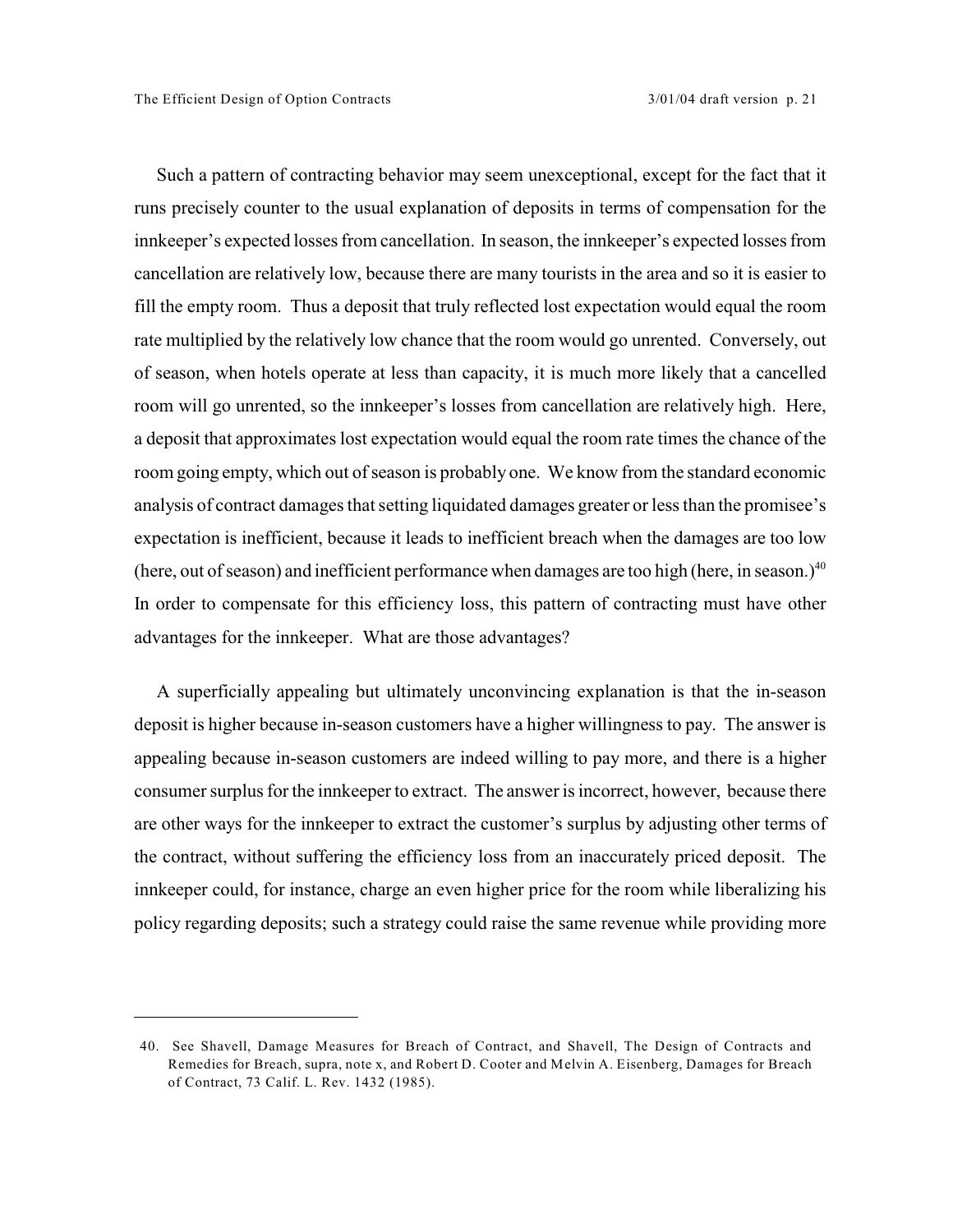efficient incentives to a customer deciding whether to cancel her reservation.<sup>41</sup> Innkeepers don't typically debase other terms of service during the high season, for example cutting back on housekeeping or restaurant facilities; if anything they do the opposite and build the costs of those services into the room rate. Why then would they choose to worsen the terms of the deposit?

A variation on this question is why hotels and motels adopt such pricing policies, but some other service providers don't. Rental car companies also experience periods of slack and tight demand, for instance, and they also could require a non-refundable deposit. The same is true of restaurants. Such companies do vary their prices in the form of weekend rates and early-bird specials, but they don't generally require deposits when they take reservations, even though they easily could (indeed, car rental companies already require a credit-card number as a condition of placing a reservation.) Airlines, in contrast, follow an intermediate policy. Unlike innkeepers, they collect non-refundable deposits all year round, but assess them only for some types of tickets (typically advance discount fares) and not for others, and the prices of these two types of tickets can vary by a factor of two or more. Does the optimally designed option vary between these markets, and if so why?

## 2. *Resale price maintenance and recovery of selling costs*

Manufacturers of goods have at various times tried to require their distributors to charge a minimum markup when reselling the goods to their own wholesale or retail customers. This practice, called resale price maintenance (RPM), has long been controversial in policy terms

<sup>41.</sup> Puzzles about why sellers don't sufficiently use price to ration quantity in periods of high demand are often answered with reference to social norms against price gouging. See, e.g., Daniel Kahneman, Jack L. Knetsch, and Richard Thaler, Fairness as a Constraint on Profit Seeking: Entitlements in the Market, 76 Amer. Econ. Rev. 728 (1986); Robert J. Shiller, Maxim Boycko, and Vladimir Korobov, Popular Attitudes Toward Free Markets: The Soviet Union and the United States Compared, 81 Amer. Econ. Rev. 385 (1991). But there is already a significant gap between in-season and off-season rates and it is unclear why social norms would object to a further increase in the gap.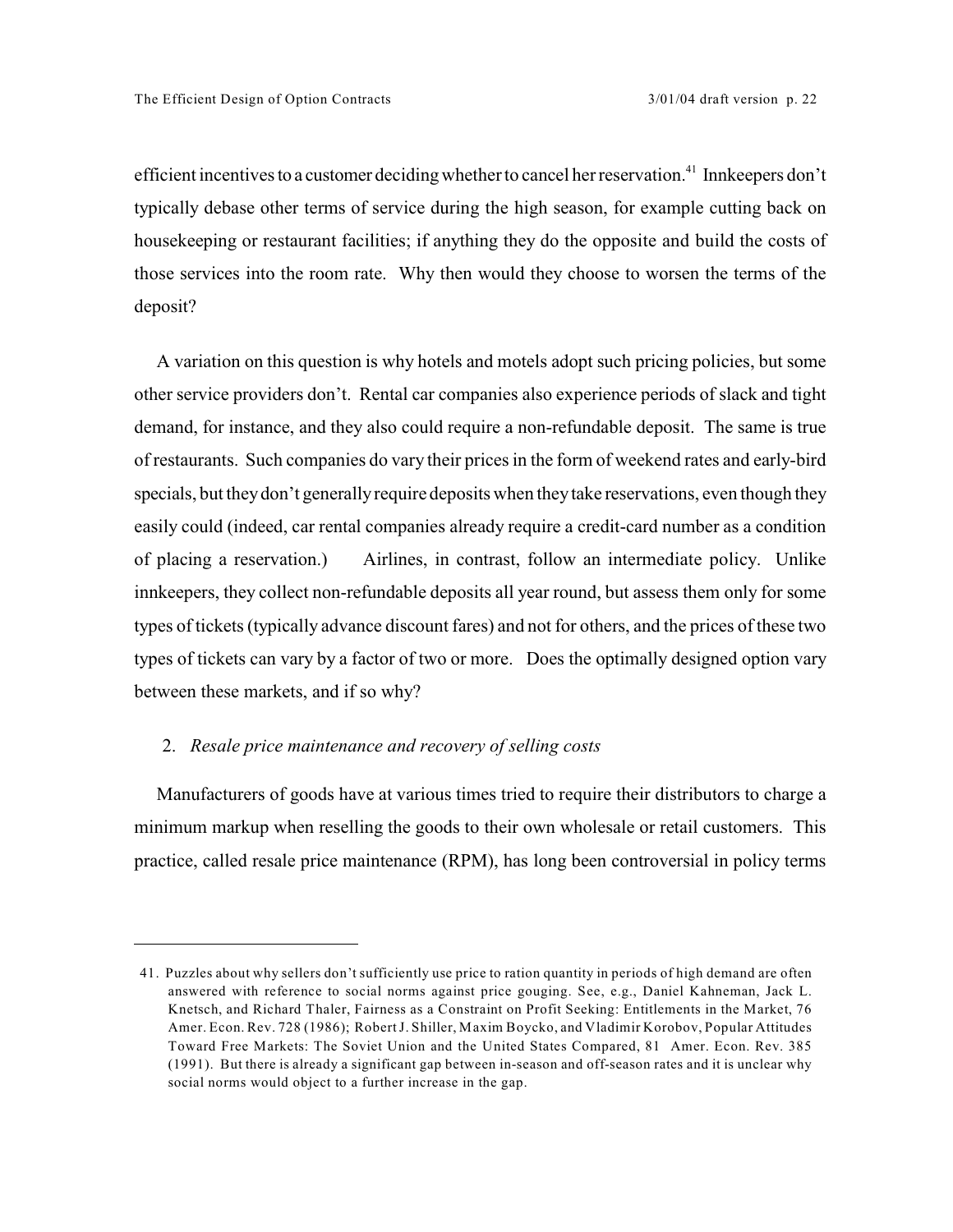and is currently illegal under U.S. antitrust law.<sup> $42$ </sup> Opponents of the practice have made both the formal argument that it is a form of price-fixing, otherwise per se illegal under the Sherman Act, and the functional argument that it provides a method for retailers' to cartelize and to exclude competition from more efficient discounters.<sup>43</sup>

Defenders of a more laissez-faire antitrust policy, however, beginning with Lester Telser, have argued that resale price maintenance may be necessary in orderto induce their wholesalers and retailers to invest adequately in selling expenses such as well-stocked showrooms and knowledgeable salespersons.<sup>44</sup> Otherwise, wholesalers and retailers who do provide such services will find themselves undercut by cost-cutting competitors who offer low sales and service quality, and who rely on their customers to do their initial shopping for free at the highprice outlet. Manufacturers could directly require their distributors to provide a given service level as a condition of being allowed to carry the manufacturer's brand, but specifying that service level and monitoring the retailer to ensure that it is actually provided is expensive, and may be impossible in light of the subjective nature of the standards by which such inputs must be measured.<sup>45</sup> On this view, it is more cost-effective to restrict price competition, thus redirecting competitive pressure into non-price directions. Resale price maintenance should

<sup>42.</sup> Relevant case law in this regard includes Dr Miles Medical Co v John D Park & Sons, 220 U.S. 373 (1911) and U.S. v. Parke, Davis & Co. (1960). In 1937, Congress passed the Miller-Tydings Act, which legalized RPM in states that chose to authorize it in local so-called "fair trade" laws; and at the high-water mark of the practice, 43 states had adopted such laws. In 1975, however, this act was repealed and so the practice again became per se illegal, pursuant to prior law.

<sup>43. [</sup>Cites to antitrust authorities.]

<sup>44.</sup> Lester Telser, Why Should Manufacturers Want Fair Trade, 3 J.L. & Econ. 86 (1960). See also Robert H. Bork, The Antitrust Paradox: A Policy at War with Itself (1st ed. 1978) (elaborating and endorsing Telser's argument); Richard A. Posner, Antitrust Law: An Economic Perspective \_\_ (1976) (same).

<sup>45.</sup> Cf. Benjamin Klein, Transaction Cost Determinants of 'Unfair' Contractual Arrangements, 70 Am. Econ. Rev. Papers & Proceedings 356 (1980) (explaining and defending at will termination clauses on similar grounds); Alan Schwartz, Relational Contracts and the Courts: An Analysis of Incomplete Agreements and Judicial Strategies, 21 J Legal Stud 271 (1992) (arguing generally that courts cannot effectively enforce subjectively measured contractual obligations.)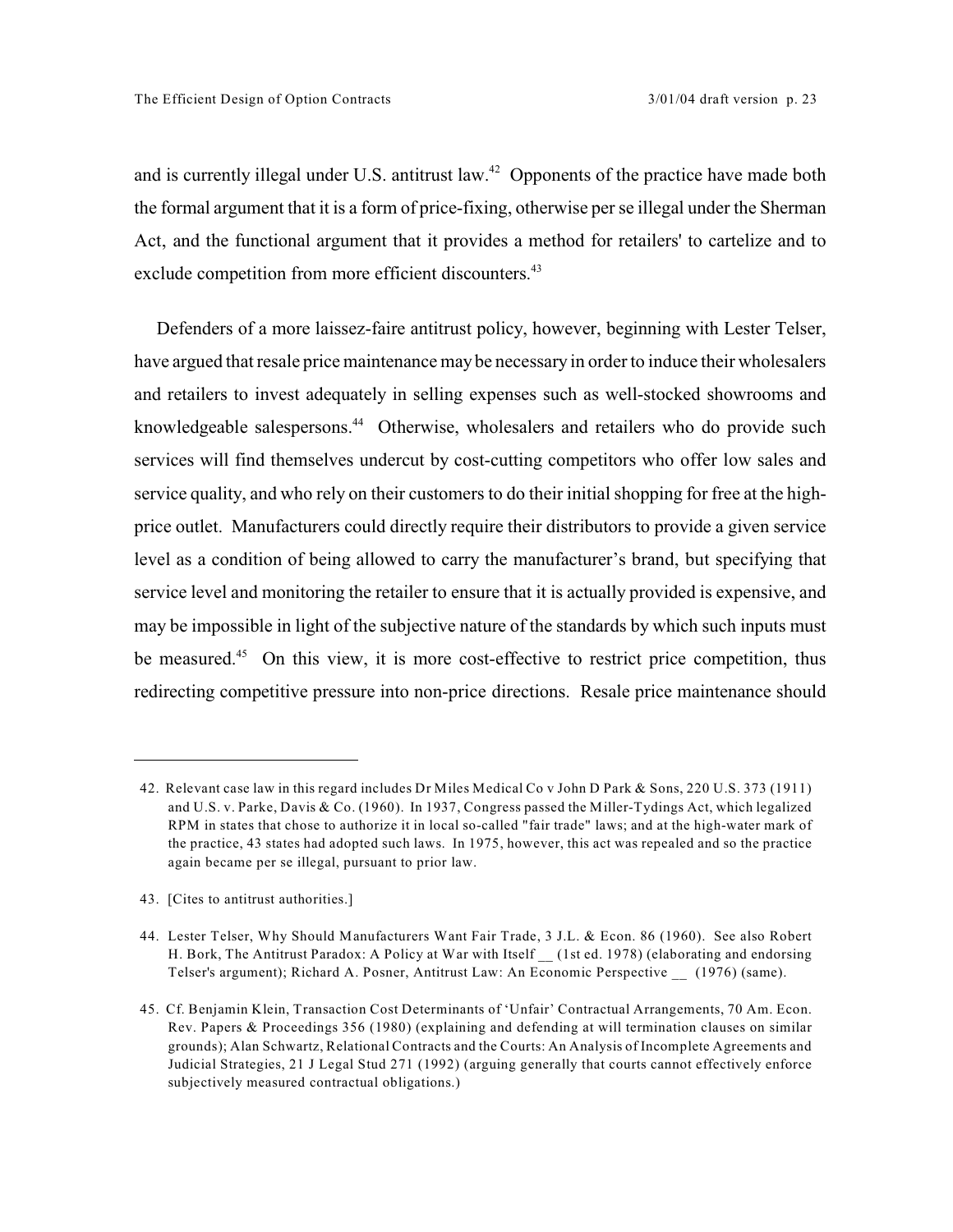accordingly be permitted as a reasonable business practice, rather than treated as a per se violation of the Sherman Act as it is under current precedent.

In our conceptual framework, resale price maintenance can be seen as a specialized kind of zero-premium option, under which the distributor first provides sales and informational services at no cost, and then stands ready to sell the underlying product at a strike price that is fixed by the manufacturer-distributor contract. The main difference between RPM and the standard firm offer is that under RPM, the option offered to the customer is implicit rather than explicit. The distributor's obligation may or may not be enforceable as a matter of contract law, depending on the offer and acceptance rules followed by the local jurisdiction, but it is still an option in business terms.<sup>46</sup>

An analogous issue arises in the field of contract law in connection with the assessment of sellers' damages for lost profits following a buyer's breach. Under UCC §2-708(2), sellers are entitled to such damages whenever the usual contract-minus-market damage formula is inadequate to put the seller in as good a position as performance would have; conventional wisdom holds that this is the case whenever the seller is unable to resell the goods that the buyer refused to take. But in response to the conventional wisdom, Victor Goldberg has argued that in assessing lost profit it is critical to take into account the up-front expenses the seller incurred in making the sale initially.<sup>47</sup> If the cost of such expenses is adequately covered by the expected price in the event that the contract is completed, on Goldberg's view, there is no need to assess lost-profit damages because the parties will have implicitly dealt with the problem in setting the terms of their implicit arrangement, including particularly the amount of any agreed deposit. The analysis is similar to the analysis of RPM because if Goldberg is right, and the retail price is set high enough to cover sales costs expended on customers who do not buy, then the

<sup>46.</sup> Some states have countermanded the common-law rule that advertisements are not offers by passing socalled bait-and-switch statutes, which require retailer to stock and to stand ready to sell a reasonable quantity of any goods being advertised. [Cites.]

<sup>47.</sup> Victor Goldberg, An Economic Analysis of the Lost-Volume Retail Seller, 57 S. Cal. L. Rev. 283 (1984)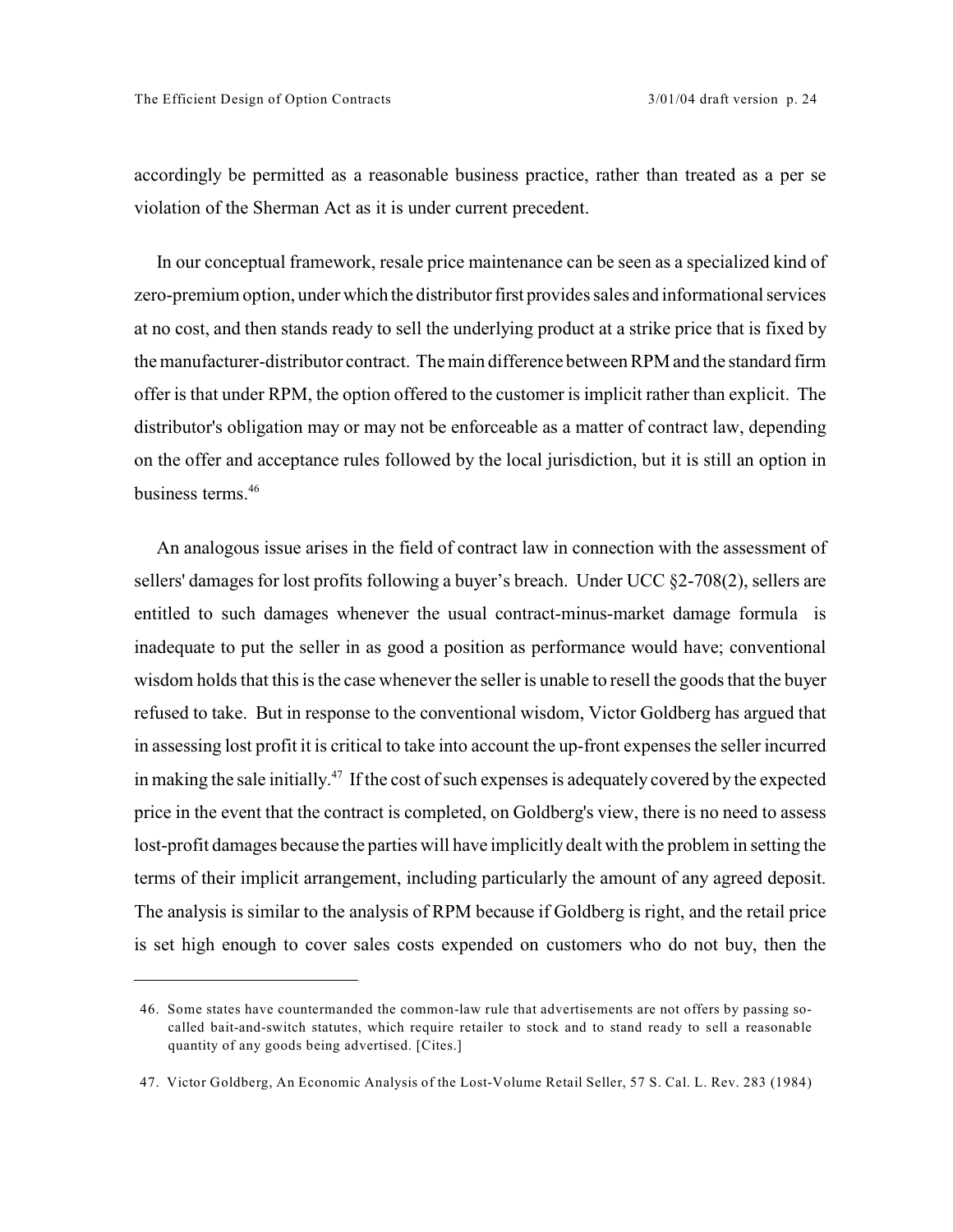customer's obligation to repay the associated portion of lost profits ought to be interpreted, as with RPM pricing, as optional.

In order to evaluate Telser's defense of RPM and Goldberg's argument against lost-profit damages, however, we need to explain why retailers might prefer to recover their selling costs as part of the retail price of the goods, rather than charging for them directly. Why don't automobile or electronics retailers charge admission to their showrooms, for instance, so that the overhead cost of maintaining showrooms would be paid by all who are investigating a purchase, and so the units that were actually purchased could be sold at variable cost? In our framework, this arrangement would also be a type of option, albeit one with a different mix of option premium and strike price. Under this alternative arrangement, the customer would, in exchange for the showroom admission price, purchase an option to buy the good at variable cost if after inspecting the floor model and conversing with the sales staff, she still wished to do so. This alternative would provide customers with more efficient incentives with regard to both the initial decision to go shopping (since shopping imposes costs on the store even when one doesn't buy), and the subsequent decision whether or not to purchase (since bundling sales costs into the retail purchase price makes it more likely that customers who have already acquired the information necessary to decide whether to purchase will go to a discount chain, even if the discounter's variable cost is greater than that of the high-quality merchant). Why, then, don't more retailers offer it?

## **II. A theoretical account of option design**

The preceding discussion may persuade the reader that the topic of option contracts is important, but may raise suspicions that no single account of this transactional device is possible. In order to begin to address the analytical and transactional questions raised in the previous sections, accordingly, this section of the essay sets out a simple model of the option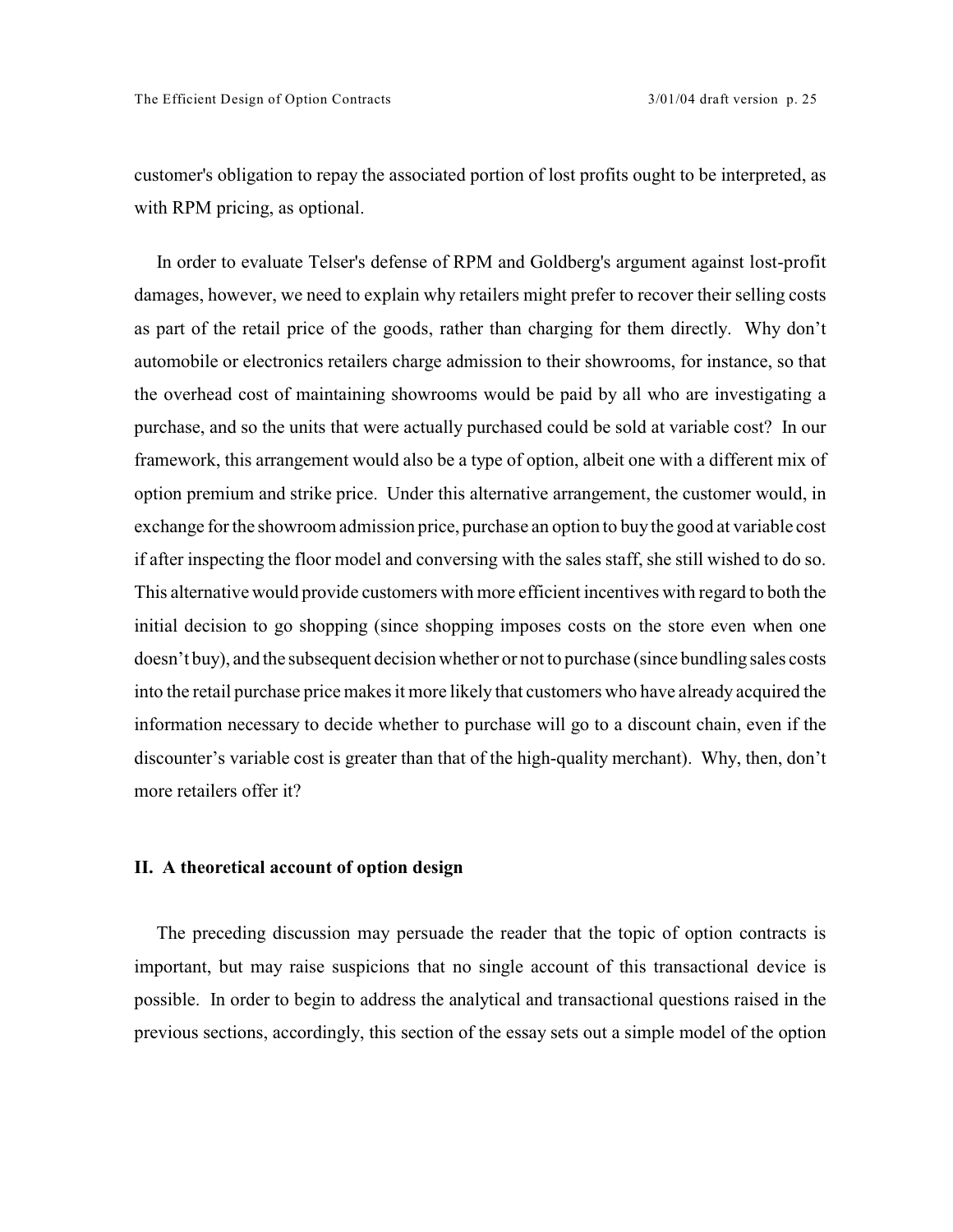contract and shows how the basic elements of such contracts relate to and can be traded off against each other.

## A. Three essential terms: option premium, strike price, and option life

The model is a simple one; and I have already hinted at its basic intuition in my discussion of some of the foregoing examples. Specifically, I model the idealized option contract as consisting of three main terms: the option premium (denoted as P), which is the unconditional amount that the optionee must pay up front in order to acquire the right to exercise the option, the exercise or strike price (denoted as S), which is the amount that the optionee must pay conditionally in the event that she chooses to exercise her rights, and the option life (denoted as T), which is the period of time for which the option remains open. A firm offer extended under UCC §2-205, for instance, would have a P equal to zero, a T equal to 90 days, and an S equal to whatever price at which the offeror stood ready to sell.

Similarly, a prepaid airline reservation which requires the passenger to charge a \$400 ticket to her credit card at the time the reservation is issued, but which allows her the option to reschedule her trip to a later date with a change penalty of \$100, gives the passenger a call option on the reserved seat with P=\$100, S=\$300, and T equal to the time between the making of the reservation and the latest time that the airline is willing to credit the remaining value of the ticket to another flight. The \$100 payment is the unconditional premium P because the passenger must pay it whether he exercises the option or not; and \$300 is the strike price S because if she actually decides to take this flight, she loses the opportunity to apply the \$300 credit to a later trip. (Actually, this calculation assumes that the value of applying the \$300 to a later trip is actually worth \$300, which it would be to a passenger who travels frequently and will use the credit in ordinary course. If the value of the credit is only \$250, for instance,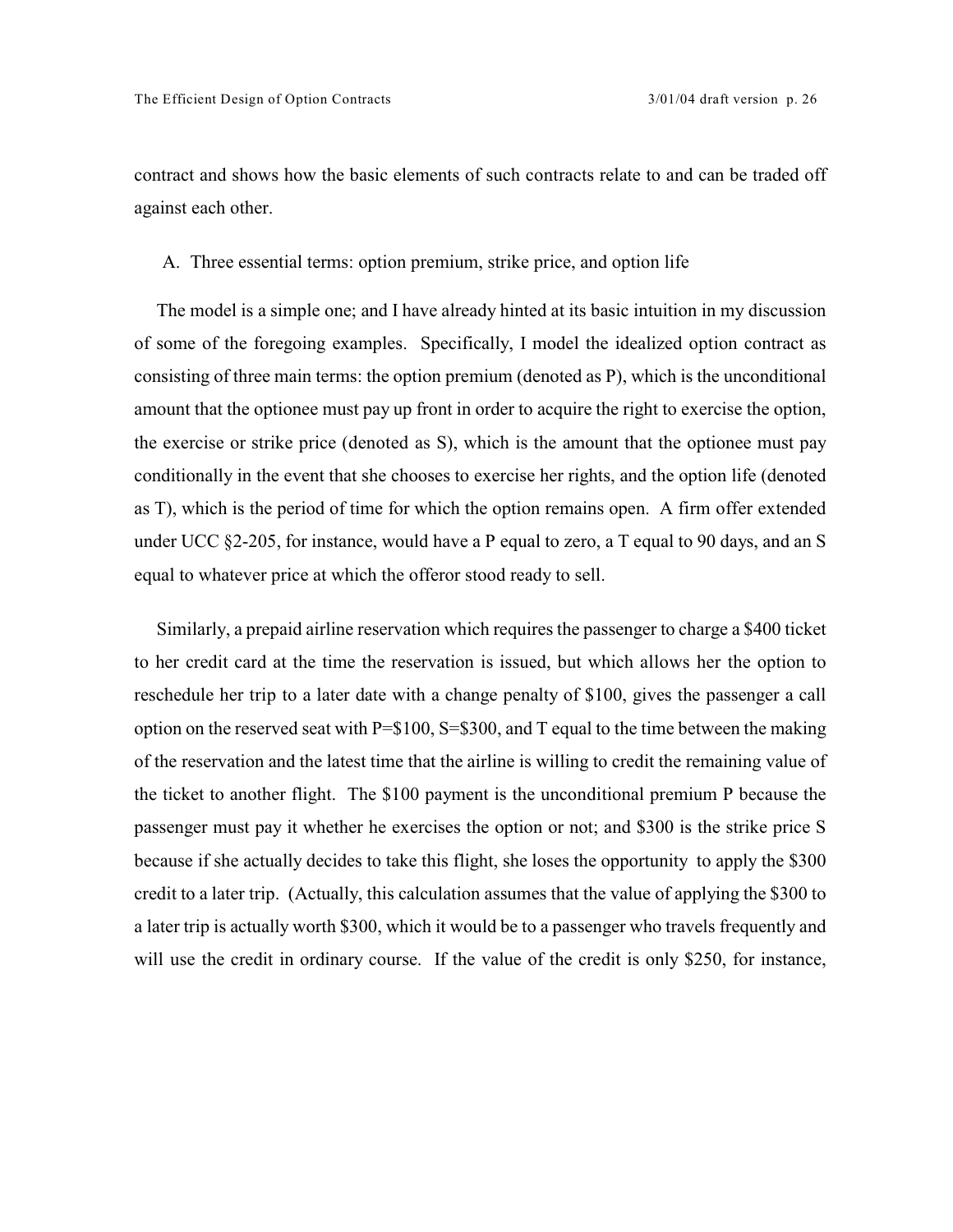because there is a one in six chance that she will never rebook on this particular airline, then the option premium  $P = $150$  and the strike price  $S = $250.^{48}$ 

As the airline example illustrates, that the designation of P as the "up-front" premium is intended merely to indicate that its payment is unconditional. It is possible for P to be financed on seller credit, so long as the seller has a reliable way to collect in the event that the optionee chooses to exit. Credit cards are often used as such a collection mechanism. In the case of vacation deposits described above, for instance, many innkeepers will agree to wait to submit a charge against the customer's account until the actual date of the reservation if they are given the contractual right to make the charge in the event that the customer cancels her reservation. Similarly, a seller could collect a larger deposit than she plans to keep, refunding part of the excess following cancellation. The actual timing of payment is a secondary complication that I abstract from in this discussion; the variables P, S, and T, accordingly, should be interpreted in terms of the parties actual opportunity costs from entering into and exercising rights under an option contract, rather than the payments that may happen to flow between the parties at any particular point in time.49

<sup>48.</sup> Alternatively, we could characterize the ticket not as granting a call option on the right to keep this particular reservation, but an outright sale of the trip, bundled together with a put option in which the passenger held the right to force the airline to buy back the reservation in exchange for a credit to be used on another flight. In this case we would have to determine what fraction of the payment flows is properly allocated to the sale of the ticket, and what fraction is properly allocated to the sale of the put option; such a determination would require us to know the going price for an unconditional sale of a seat, a fact that the hypothetical description in the text does not disclose. The two characterizations are equivalent in economic terms; this is an instance of a feature of options financial economists label as "put-call parity." See, e.g., Michael S. Knoll, Put-Call Parity and the Law, 24 Cardozo L. Rev. 61 (2002). Accordingly, we are free to choose one characterization or the other at our convenience.

<sup>49.</sup> In addition, the framework is general enough to encompass contracts that we would in common parlance describe as unconditional. A idealized unconditional sale of a widget for \$1 that is specifically performable in equity, for instance, can be interpreted as carrying along with it an exit option with T=0 (the buyer has no time after entering into the sale to change her mind) or  $S=\infty$  (the price of refusing to buy, and hence resisting the enforcement power of the chancellor, is infinite.) In practice, even unconditional contracts are less than fully enforceable, so that S may be high but not infinite, or can be escaped for period of time T that is very short but perhaps not zero.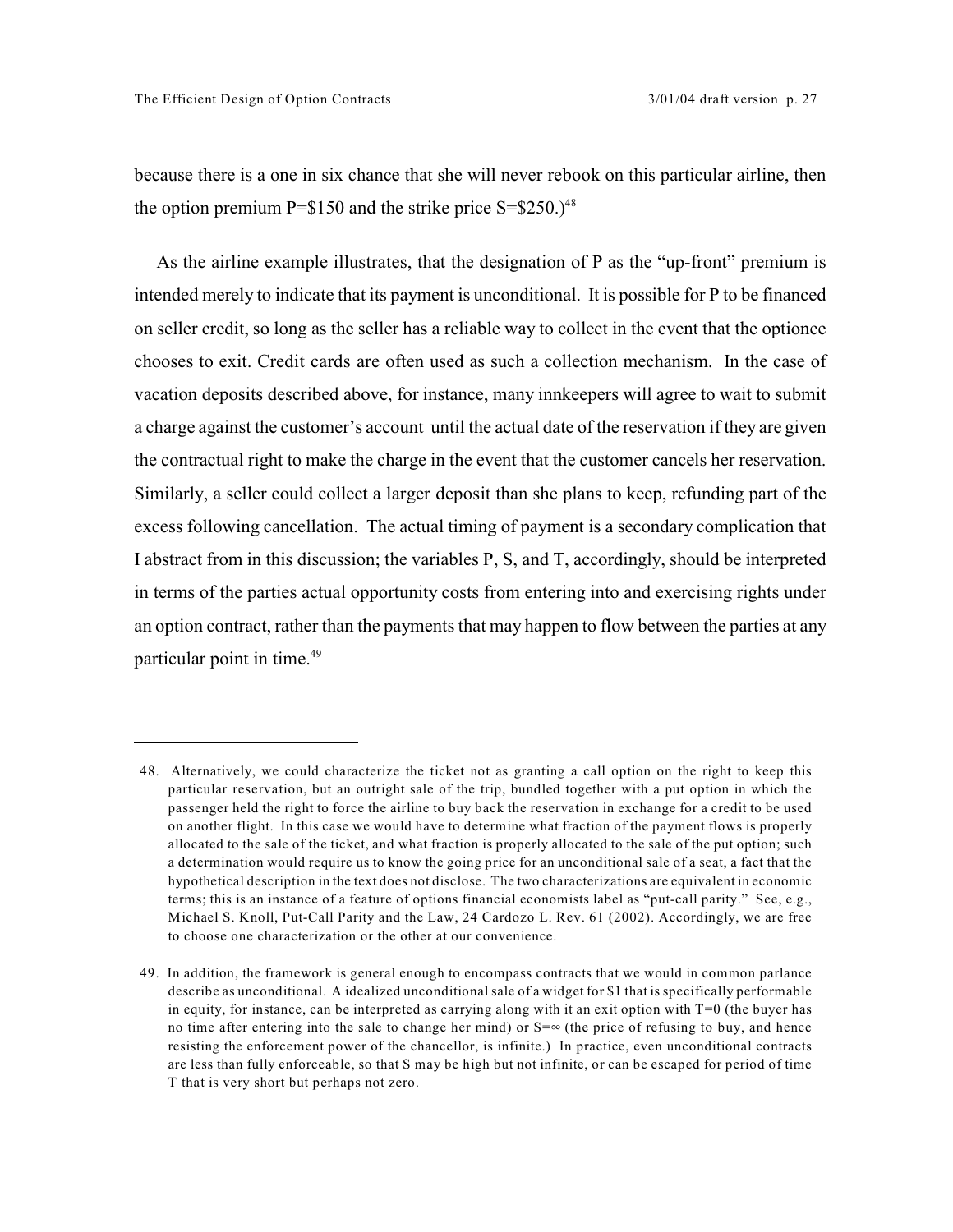## B. The relationship among option premium, strike price, and option life

In a competitive market or indeed in any arms-length exchange,, these three terms of the option contract will stand in a regular relationship with one another. other. Specifically, the option premium P and the option life T will vary directly with each other, so that an increase in T will be associated with an increase in P. Similarly, the strike price S and the option life T will vary directly, so that an increase in T will be associated with an increase in S. The option premium P and the strike price S, however, will vary inversely — an increase in S will lead to a decrease in P, and vice versa.

These relationships among P, S, and T follow directly from a calculation of the economic value and economic cost of an option. More specifically: the expected value of an option to its holder, which we denote as E(V), depends on the possible distribution of values V that the underlying good or service might take on, and on the probabilities associated with each of those possible values. If the underlying good turns out to be worth more than the strike price S at any time during the period that the option is open, the optionee will want to exercise the option and will in this case receive net gains V-S. (It is conventional to refer to this situation by saying that the option is "in the money.") If the underlying good turns out to be worth less than the strike price S for the entire option term, on the other hand, the optionee will prefer to let the option expire, and will receive ex post net gains of zero. The total expected value of the option thus equals the discounted value, averaged over all possible realizations of V and over the time horizon T, of the greater of V-S and zero.<sup>50</sup> To take one extreme example, an option that one knows one will never exercise is worthless. On the other hand, an option that one might want to exercise always has positive value, even if the probability of exercise is very low.

Calculating the expected cost of an option to the optionor is slightly more complicated. Denote the value that the optionor attaches to the underlying good as W; this value W could be

<sup>50.</sup> Risk averse parties will discount these possible outcomes in proportion to their distaste for variation in their income; I am ignoring this complication for the present discussion.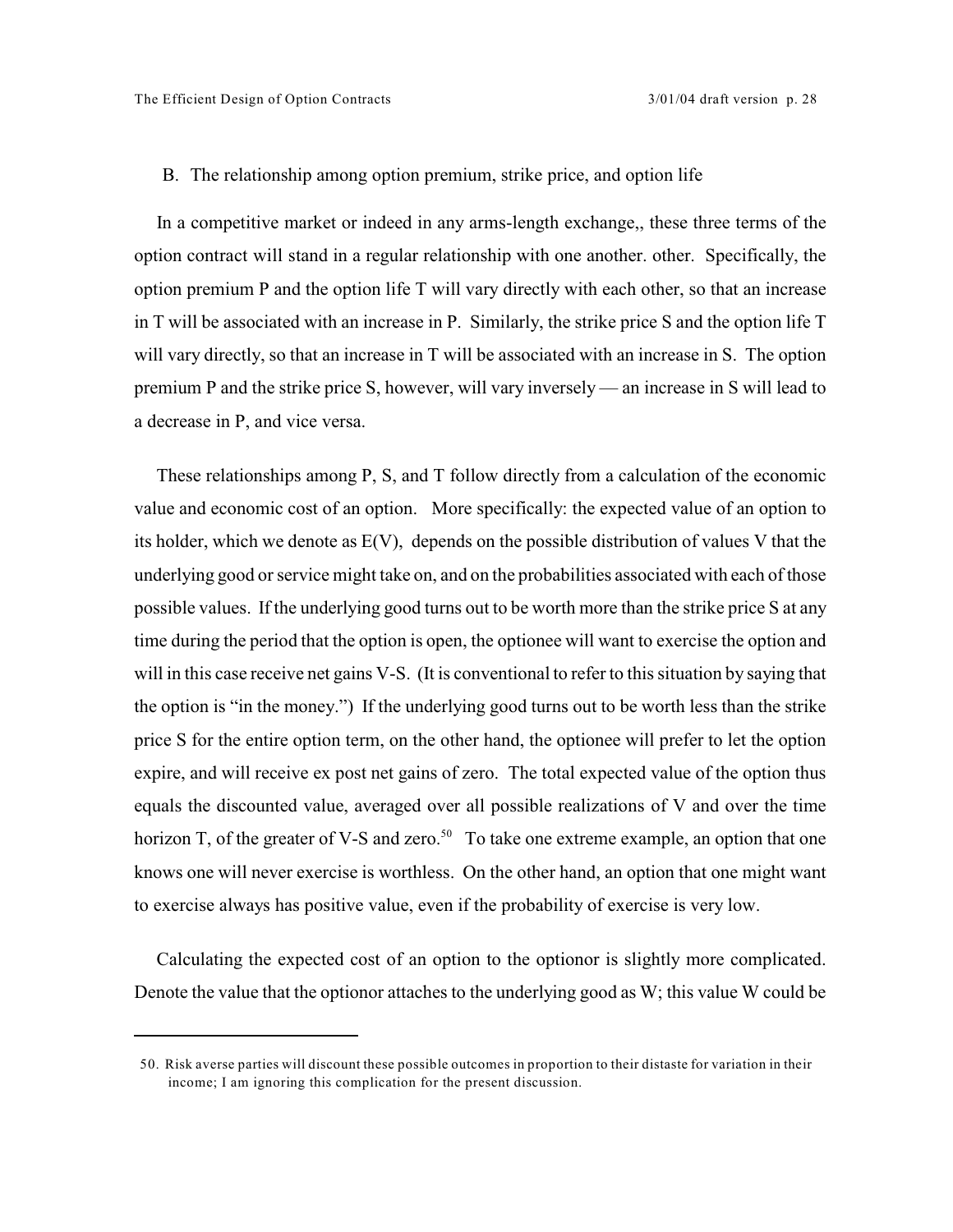the same as the optionee's value V or different from it, although in general the parties' values will be positively correlated for most ordinary commodities. In all cases where the optionee elects to exercise the option (i.e., in all cases where  $V>S$ ), the optionor will lose W-S (that is, he will lose his own use-value W, but will receive the strike price S as compensation.) Note that it is possible for the optionee's decision to exercise to make both parties better off, if S is sufficiently high or W is sufficiently low. In all cases where the optionee elects to pass on the option, the optionor will lose zero. Thus the total expected cost of the option, denoted as  $E(W)$ , equals the discounted value, over the time horizon T and over all possible realizations of V where V>S, of the greater of W-S and zero.

In any arms-length exchange, and certainly in a competitive market, the premium P paid for an option should be positively related to both expected value and expected cost, and in general will lie in a range bounded by the two if they diverge. But expected value will vary directly with the option term T and inversely with the strike price S. Decreases in S will raise  $E(V)$  by making the exercise of the option more attractive to the optionee for any particular realization of V, and bymaking it more likely in marginal cases that V will exceed S so that the option will be in the money. Increases in T will raise E(V) by making it more likely that at some point during the option term, the optionee's valuation V will actually exceed the strike price  $S<sup>51</sup>$ . The optionor can therefore keep the option equally attractive to the optionee by adjusting P, S, and T according to this relationship.

The relationship between  $E(W)$ , S, and T is more complicated, because of the possibility that the optionor's valuation W can fall below S, so that the optionor prefers ex post for the optionee

<sup>51.</sup> More formally: for any given random process that generates values of V over time, there is some probability  $p_0$  that the option comes into the money (i.e., that V>S) at some point between now and a given subsequent time  $t_0$ . Suppose that this does not happen — an event that occurs with probability  $1-p_0$ . Then if the option life is extended to a later time  $t_0 + t_1$ , there is an additional chance  $p_1$  that the option comes into the money at some time between  $t_0$  and  $t_1$ , Accordingly, the total chance that the option is in the money at some point between now and  $t_1$  equals  $p_0 + p_1(1-p_0)$ .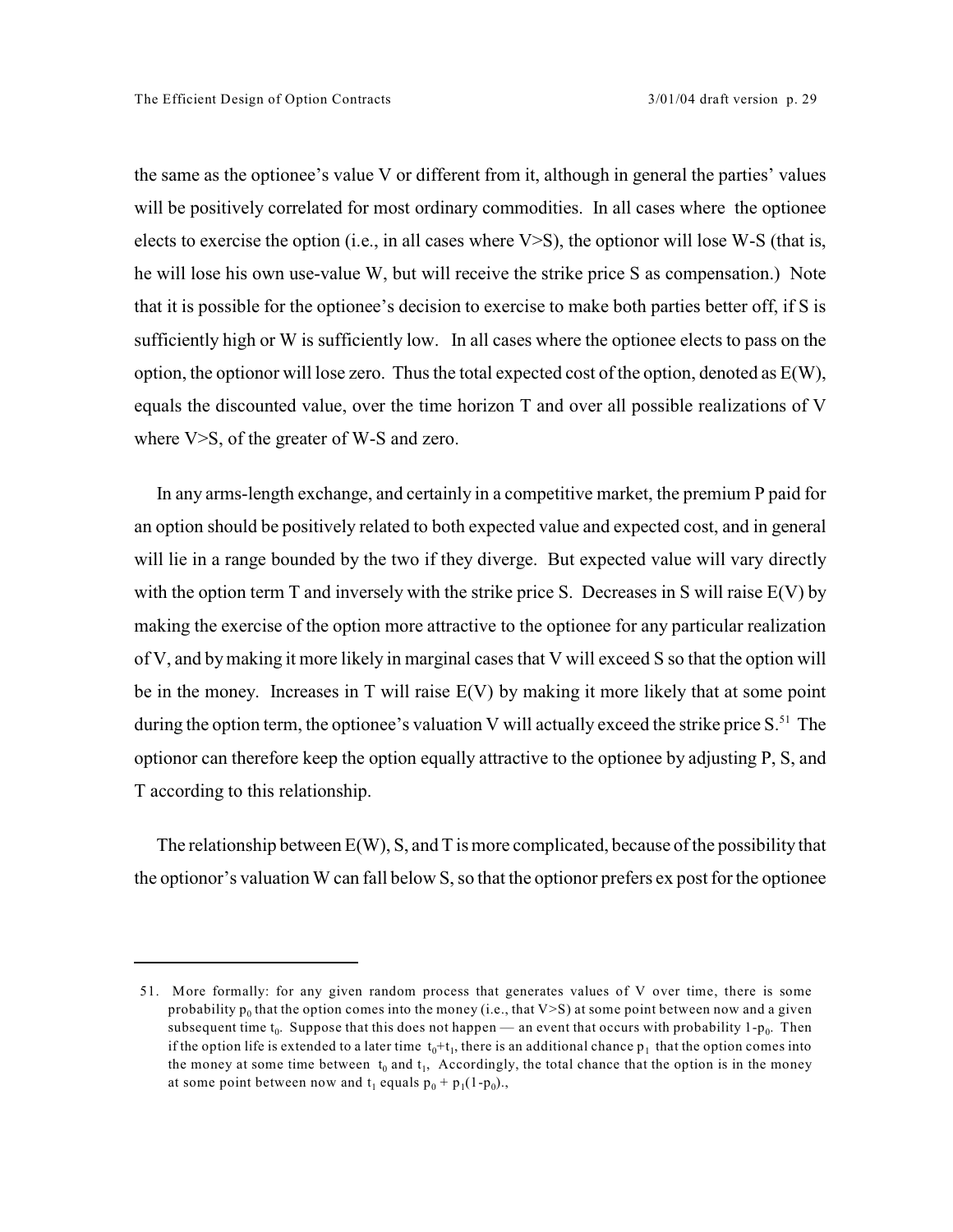to exercise the option.<sup>52</sup> This analysis is simplified, however, if we observe that the parties will never want to choose an S in the range where E(W) varies directly with S, because by reducing S and raising P, both optionor and optionee can be made better off. (The increase in P and decrease in S necessarily make the optionor better off, and given the aforementioned relationship between S and E(V), for any decrease in S we can always find some increased value of P that leaves the optionee no worse off than under the previous contract, and possibly better off). Thus, in the range of values among which the parties would actually want to choose, E(W) and S must be inversely related. Similarly, while there may be values of the option life T such that T varies inversely with  $E(W)$ ,<sup>53</sup> the parties will never want to choose an T in that range of values, because by raising both T and P simultaneously, both optionor and optionee can be made better off. Thus, in the range of values among which the parties would actually want to choose,  $E(W)$  and T will be directly related.

Finally, while I do not explicitly incorporate such factors into my analysis below, it is worth noting that exogenous market conditions and other aspects of the underlying exchange — such as the market rate of interest and the level of price volatility associated with the underlying commodity — will also affect the relationship among P, S, and T. In contracts where the payment of the premium is delayed until the optionee decides whether to exercise, a relatively high interest rate will benefit the optionee and cost the optionor by increasing the value of float

<sup>52.</sup> Consider first the relationship between E(W) and S. A decrease in S has two possibly offsetting effects on E(V). First, it will raise the optionor's cost W-S for any particular realization of V; this effect (call it the "price effect") clearly increases the overall expected cost  $E(V)$ . The decrease in S, however, will also increase the chance that the optionee wishes to exercise (call this the "quantity effect"). If, in those marginal cases affected by the decrease, the value of W-S is positive so that the optionor prefers the optionee not to exercise, then the quantity effect also increases the expected cost of the option. If, however, the value of W-S is negative in those marginal cases affected by the decrease, then the quantity effect offsets the price effect and could in some cases lead to an overall reduction in  $E(W)$ . Note that the relationship between S and E(W) is more likely to be positive when S is high, because then the option will rarely be in the money and the quantity effect will dominate the price effect. When S is low, in contrast, the option will usually be in the money and the price effect will dominate the quantity effect.

<sup>53.</sup> This would be the case if an extension of the option term T led to an increase in the chance that the optionee would exercise, and the optionor wanted to increase this chance because his valuation W was likely to be less than the strike price S for this range of T.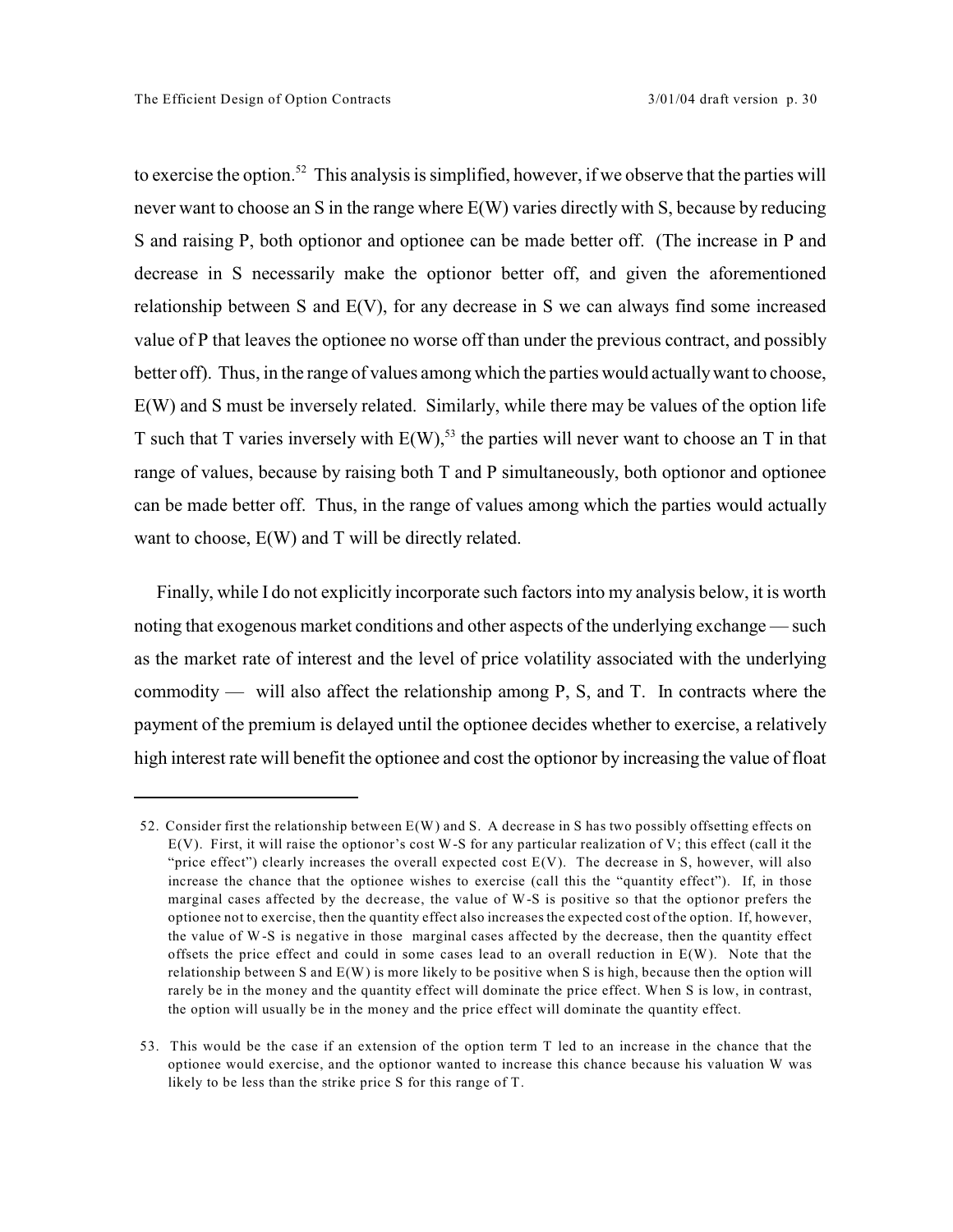that is extended; in compensation, the parties will have to increase the strike price S for any given level of premium P. Similarly, a commodity that is subject to significant price fluctuations is more likely, given any particular values of S and T, to wind up in the money, and so an option to trade that commodity must, in an arms-length exchange, be associated with a higher option premium P. (This is why we do not typically observe zero-premium firm offers extended in ordinary commodities or securities markets, as the market value of such offers is strictly positive due to the expected variation in future price.) In the discussion below, I abstract from these concerns for reasons of expositional simplicity; as a general matter, however, the reader should understand that increases in interest rates or market volatility will generally have the same effect as increases in the time horizon  $T^{54}$ .

In what follows, I also abstract from the complication that in bilateral contracts, there are two options at work simultaneously, in that the buyer can escape the contract by paying the seller's expectation damages, and the seller can symmetrically escape the contract by paying the buyer's expectation damages. To consider symmetric options would needlessly complicate the exposition of my argument, and once its basic intuition is understood, the reader should be able to extend its logic to the bilateral case in straightforward fashion.

## C. Efficient option design

Given this functional relationship among P, S, and T, there are a continuum of possible option contracts among which the parties might choose, ranging fromthose with low P and high S to those with high P and low S, and from those with low P and T to those with high P and T. Similarly, the parties can choose between nominally unconditional contracts (i.e, those with  $T=0$  and  $S=\infty$ , and some value of P) and a continuum of more or less equivalent option contracts

<sup>54.</sup> A longer time horizon means that the discounted value of receiving funds at the expiration of the option period is reduced; this is equivalent to an increase in the interest rate. Similarly, with a longer time horizon there will be more opportunity for prices to fluctuate; this is operationally equivalent to an increase in volatility.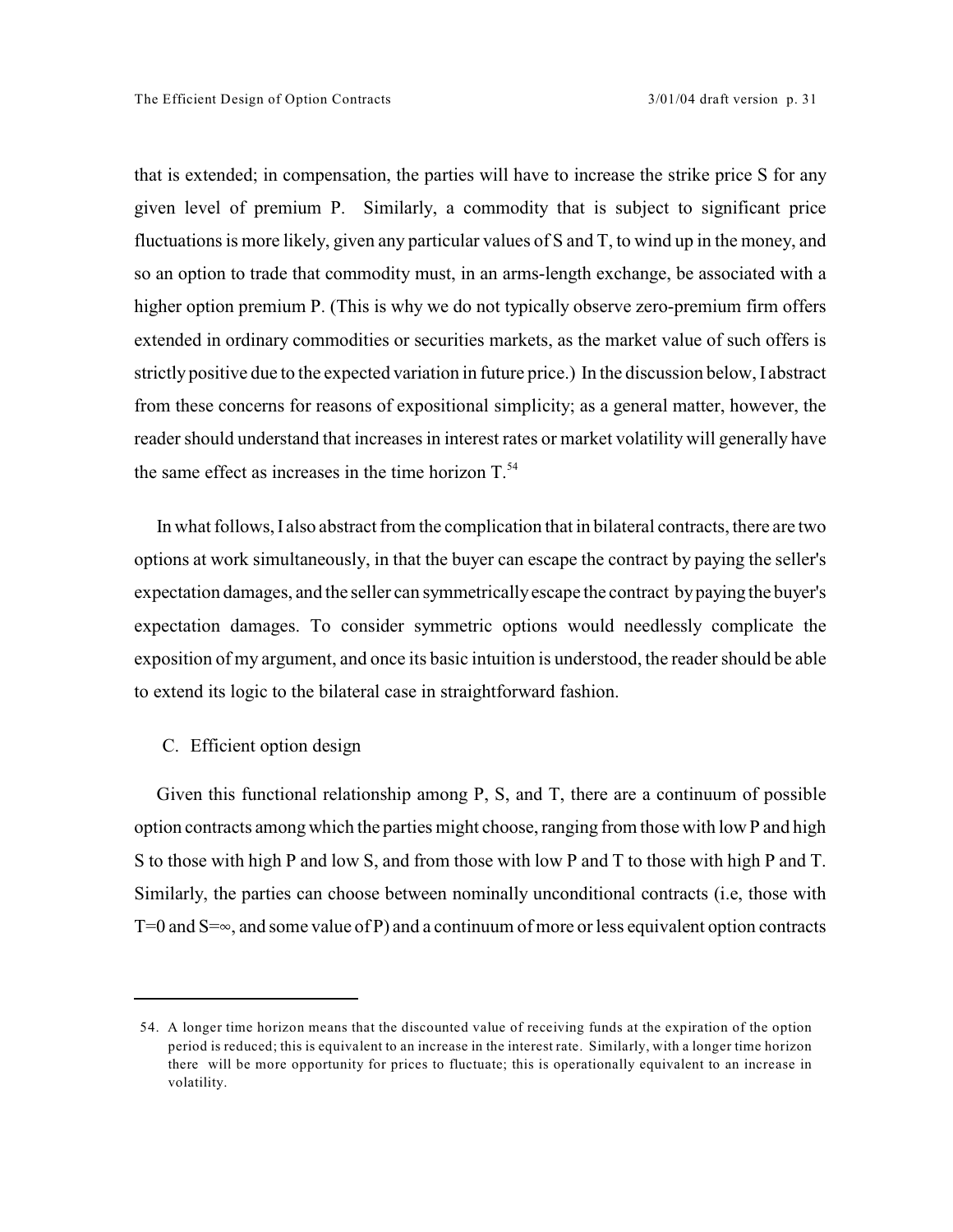(i.e, those with  $T>0$  and  $S<\infty$ , and a somewhat higher value of P). How, then, can and should the parties choose among these possible contracts?

Phrased at the most general terms, the answer stems from the fact that while both the optionee's expected value E(V) and the optionor's expected cost E(W) vary directly with the option life T and inversely to the strike price S, they may vary at different rates. If so, the parties will differ in their willingness to tradeoff one of these terms off against another, and there will be mutual profit in a contract that adjusts terms efficiently between them. For instance, suppose that extending the life of the option by six months would increase the optionee's expected value by \$500 and would increase the optionor's expected cost by only \$200. In that case it would be efficient to extend the option life and we would expect that in an arms-length exchange the parties would have every incentive to do so.

Such an abstract answer, however, does not explain why the parties' willingness to trade off option premium, option life, and strike price might differ in actual transactions. Accordingly, the following section of this paper grounds such tradeoffs in the overall incentive structure created by the contract. As we will see, the reason why one party might place relatively high value on a particular element of an option turns on a variety of transactional factors, including incentives to perform and to take precautions against breach, the value of relation-specific investments, and the distribution of information between the parties.

## **III. Determinants of comparative advantage in options trading**

For purposes of organizing the analysis of this section of the paper, it is useful to divide the various reasons why parties might wish to choose one option over another into three categories: efficiency considerations, non-efficiency considerations, and mixed considerations. Such a taxonomy is necessary if we are interested in investigating the appropriate legal treatment of option contracts, because if the parties' choices are motivated primarily by efficiency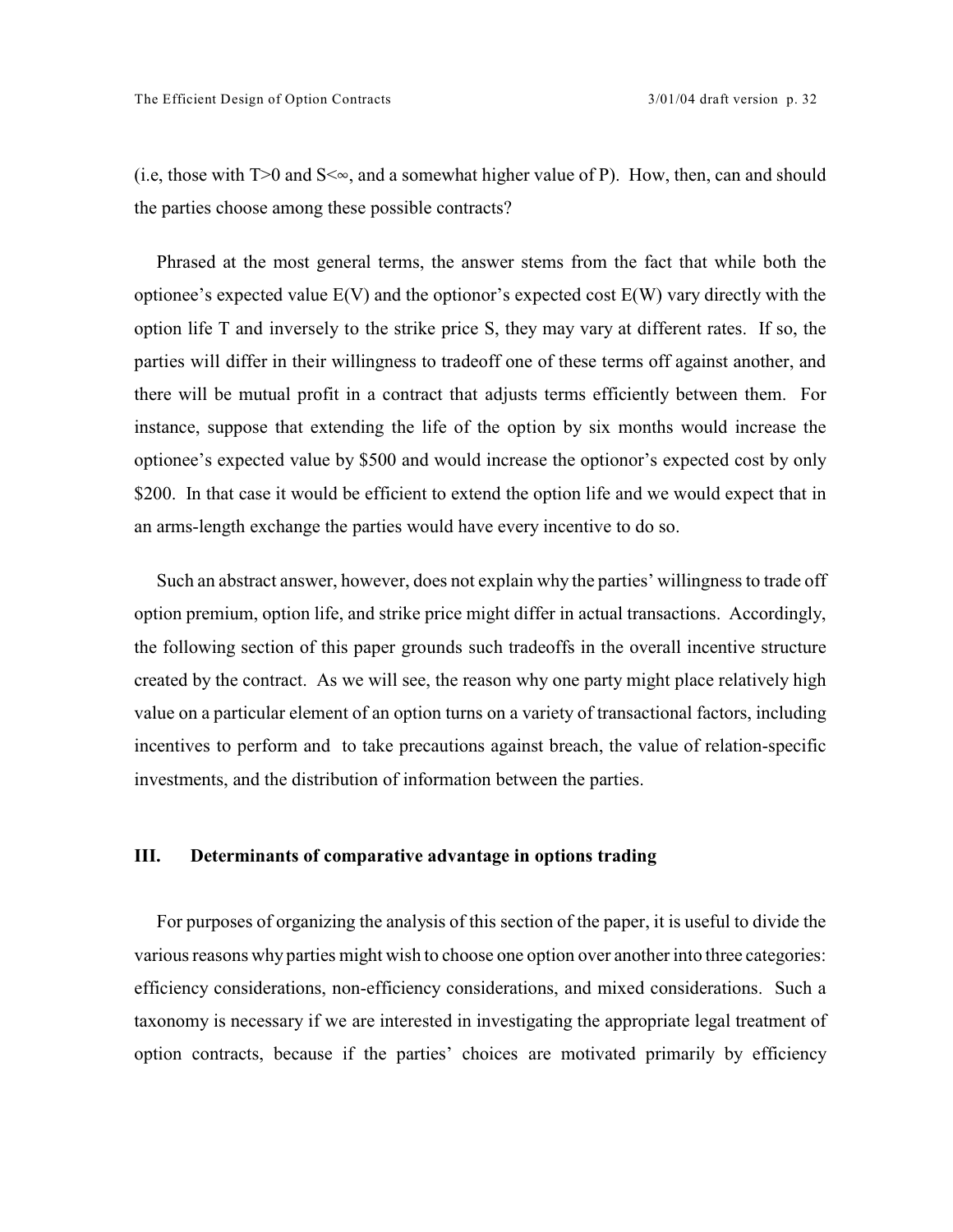considerations, then absent some important countervailing public value, the law should defer to those choices and enforce the contract as written. If option design is instead driven by nonefficiency considerations such as a seller's desire to gain market power or to foreclose competition, non-enforcement and perhaps affirmative regulation of contracting behavior is in order. We start with non-efficiency considerations: not because they are necessarily more likely to motivate such transactions, but because they are somewhat more straightforward to explain and analyze.

## A. Non-efficiency considerations

#### 1. *Bounded rationality*

The psychological literature on economic behavior has shown that individual human beings engaged in economic exchange do not in fact always act as the idealized maximizers of neoclassical economic theory, but in many instances follow heuristic rules of thumb when making decisions or are subject to imperfect cognitive procedures when processing information.<sup>55</sup> As a result, choices between economic alternatives can be sensitive to the way in which those choices are framed.

Such factors could influence parties' choices between the three variables P, S, and T if they affect people's perceptions of or attitudes toward those variables disproportionately. For example, one fairly robust finding of the behavior economics literature is that people tend to give more decisional weight to factors that are more salient or memorable to them. It is plausible that for some optionees, the up-front payment P may be more salient than the subsequent exercise price S, especially if the initial payment must be paid out of pocket rather than financed. If so, parties designing the option will have an incentive to backload the total

<sup>55.</sup> See generally Amos Tversky & Daniel Kahneman, Judgment Under Uncertainty: Heuristics and Biases, in Judgment Under Uncertainty 3 (Daniel Kahneman, Paul Slovic & Amos Tversky eds., 1982); Christine Jolls, Cass R. Sunstein & Richard Thaler, Behavioral Responses to Law and Economics, 50 Stan. L. Rev. 1471, 1479 (1998).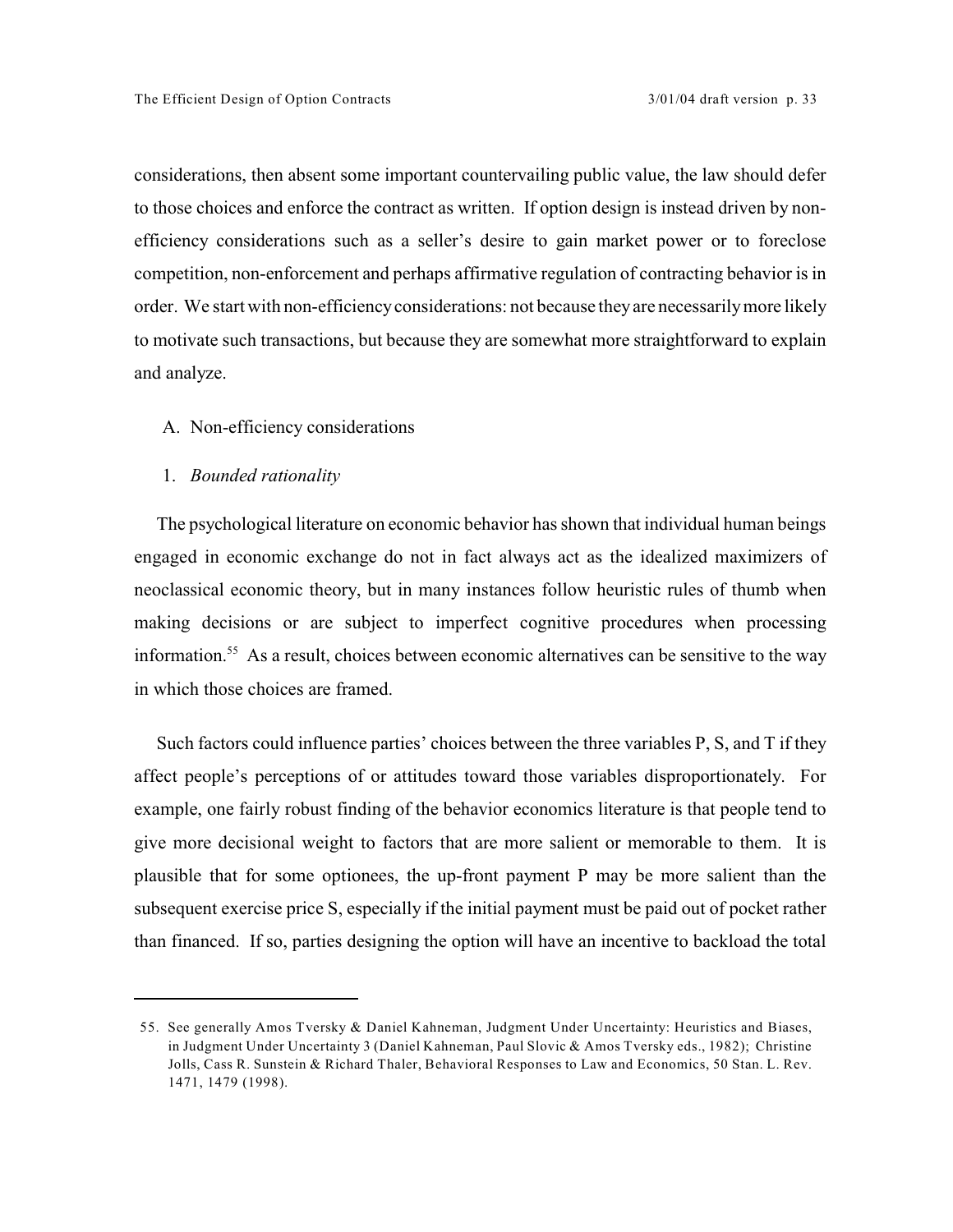payments under the option, lowering P and raising S past the point that would otherwise be transactionally efficient. A similar effect would be produced if people's inability to resist immediate temptation led them to discount future costs and benefits at a rate that exceeded their long-run relative value — a phenomenon sometimes labeled "hyperbolic discounting."<sup>56</sup>

Of course, in order for this factor to distort the choice among P, S, and T, the two parties to the exchange would have to be unequally subject to it, because just as it is especially salient for the optionee to have to make an unconditional payment of P and especially tempting to put off the pain by backloading part of the total cost into the subsequent strike price S, it is especially salient and tempting for the optionor to receive that payment P, rather than waiting till some future time at which he might or might not receive S. In cases where one party is more sophisticated than the other or more able to invoke procedures that rationalize its decisionmaking, however, we would expect the sophisticated actor to design the option so as to delay its benefits under the option while accelerating the benefits of its less sophisticated counterparty.

A similar phenomenon might occur not because of bounded rationality as such, but because of imperfect information. A buyer offered an option contract might have better information about the up-front payment P than about the strike price S (for example, hotel and airline rates are typically published in generally available schedules or tourist books, while their cancellation policies are less widely advertised.) A traveler who hears about the price of a particular room or flight, but who lacks information about the cancellation penalty, will reasonably assume that this seller's cancellation policy is the same as that of most other sellers, and make a purchase decision on that basis. The seller's incentive under such an informational structure, however, is to debase the latent terms and improve the patent terms of the exchange as much as

<sup>56.</sup> See David Laibson, Golden Eggs and Hyperbolic Discounting, 112 Q.J. Econ. 443 (1997); George Loewenstein & Richard H. Thaler, Intertemporal Choice, in Thaler, The Winner's Curse: Paradoxes and Anomalies of Economic Life 182, 185-86 (1992). A less formal account of the phenomenon can be found in Jon Elster, Ulysses and the Sirens: Studies in Rationality and Irrationality 71 (1979).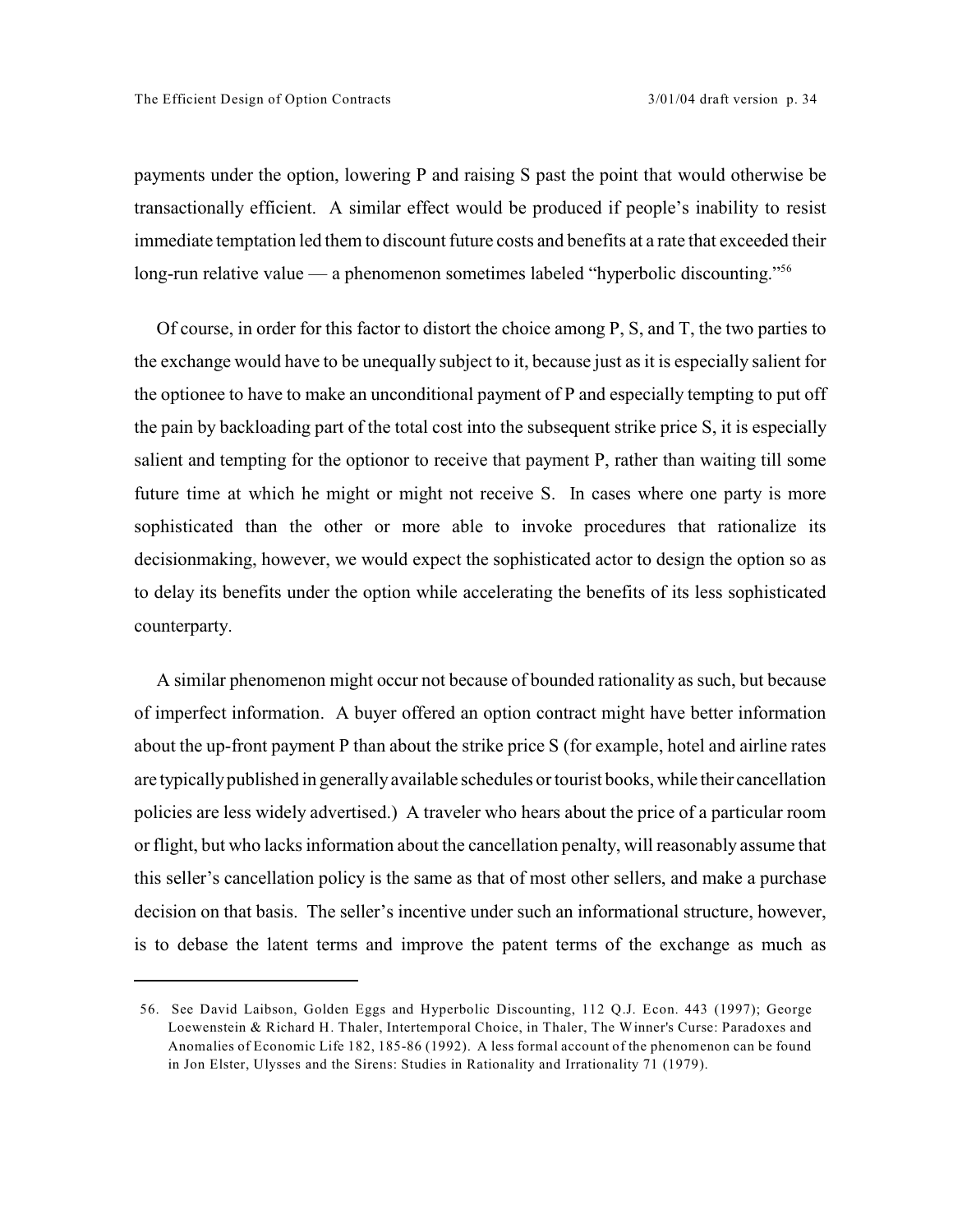possible.<sup>57</sup> In such cases, there is a colorable case for legal rules, such as the illusory promise rule and the limits on liquidated damages, that push parties toward the direction of providing more unconditional compensation in the form of P, and less conditional compensation in the form of S — but only if we think that regulators' have the ability to choose the tradeoffs more efficiently than an unregulated market.

### 2. *Market exclusion*

The bounded rationality/imperfect information story sketched in the previous subsection explains why parties might disproportionately back-load compensation by reducing the option premium P while inflating the strike price S. It is also possible, however, that they would wish to do the reverse and front-load the payment for anticompetitive purposes. Such a strategy is effective because an optionee who has already paid most of the price of a good up front, and who needs only to pay a small additional balance in order to get the good, will be much less likely to switch to a competitive entrant who enters the market after the option premium has been paid. Setting up exchanges in the form of prepaid options, or more generally, front-loading payment to a greater extent than would be otherwise profitable, may be a way of excluding competitors from the market. Several economic commentators have show how liquidated damages clauses can be used in this way<sup>58</sup>; and the traditional non-Chicago antitrust account of resale price maintenance is also based in part on this concern.<sup>59</sup> Recent work on consumer

<sup>57.</sup> See Avery Katz, Your Terms or Mine: The Duty to Read the Fine Print in Contracts, 21 Rand J. Econ. 518 (1990); Avery Katz, The Strategic Structure of Offer and Acceptance: Game Theory and the Law of Contract Formation, 89 Mich. L. Rev. 215, x (1990).

<sup>58.</sup> See Philippe Aghion & Patrick Bolton, Contracts as a Barrier to Entry, 77 Amer. Econ. Rev. 388, 388-92 (1987); Tai-Yeong Chung, On the Social Optimality of Liquidated Damage Clauses: An Economic Analysis, 8 J.L. Econ. & Org. 280, 284-89 (1992); Kathryn E. Spier & Michael D. Whinston, On the Efficiency of Privately Stipulated Damages for Breach of Contract: Entry Barriers, Reliance and Renegotiation, 46 Rand J. Econ. 180, 183-86, 195-96 (1995).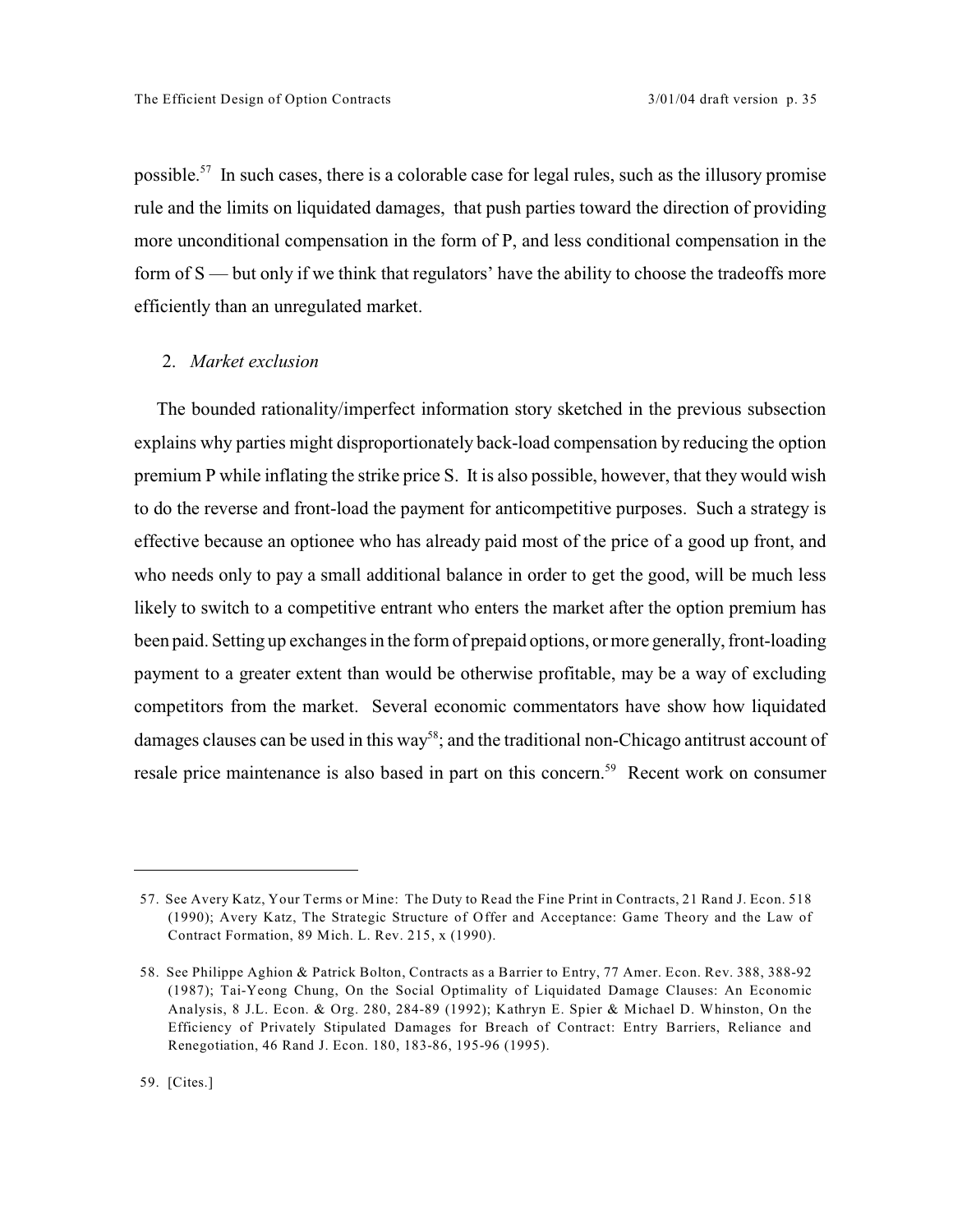"lock-in" in imperfectly competitive markets has also shown that this could be a more general phenomenon.<sup>60</sup>

In principle, the anticompetitive pricing of options contracts could justify some form of regulation under the antitrust laws. Whether this possibility justifies any particular legal policy or presumption in the area of contract doctrine is less clear. Courts deciding contracts cases are unlikely to be in an informational position to judge whether anticompetitive effects on third parties outweigh the benefits of option arrangements to the contracting parties. More practically, moreover, such third parties would lack standing to challenge such terms in the contract law setting. As the recent literature on liquidated damage clauses has shown, the individual consumer who enters into a lock-in arrangement benefits from the lock-in, since in order to induce the consumer's agreement, the seller with market power will in general share some of the gains from exclusion with the consumer.<sup> $61$ </sup> Absent the emergence of an actual competitor with whom the consumer wishes to deal or some other independent reason she wishes to exit from the relationship, accordingly, the consumer will have little incentive to to challenge the anticompetitive clause.

## 3. *Regulatory arbitrage*

Finally, contracting parties may alter the structure of their option contracts in order to take advantage of arbitrage possibilities created by other regulatory regimes to which they are subject. A prominent illustration is provided by the widespread practice of tax planning. Under the Internal Revenue Code, similar transactions can be taxed differently depending on whether they are structured as options or unconditional obligations. Much creative work in the tax area in recent years, both by practitioners and by scholars, has focused on the arbitrage possibilities

<sup>60.</sup> See, e.g., Paul Klemperer, Competition When Consumers Have Switching Costs: An Overview with Applications to Industrial Organization, Macroeconomics, and International Trade, 62 Rev. Econ. Stud. 515 (1995).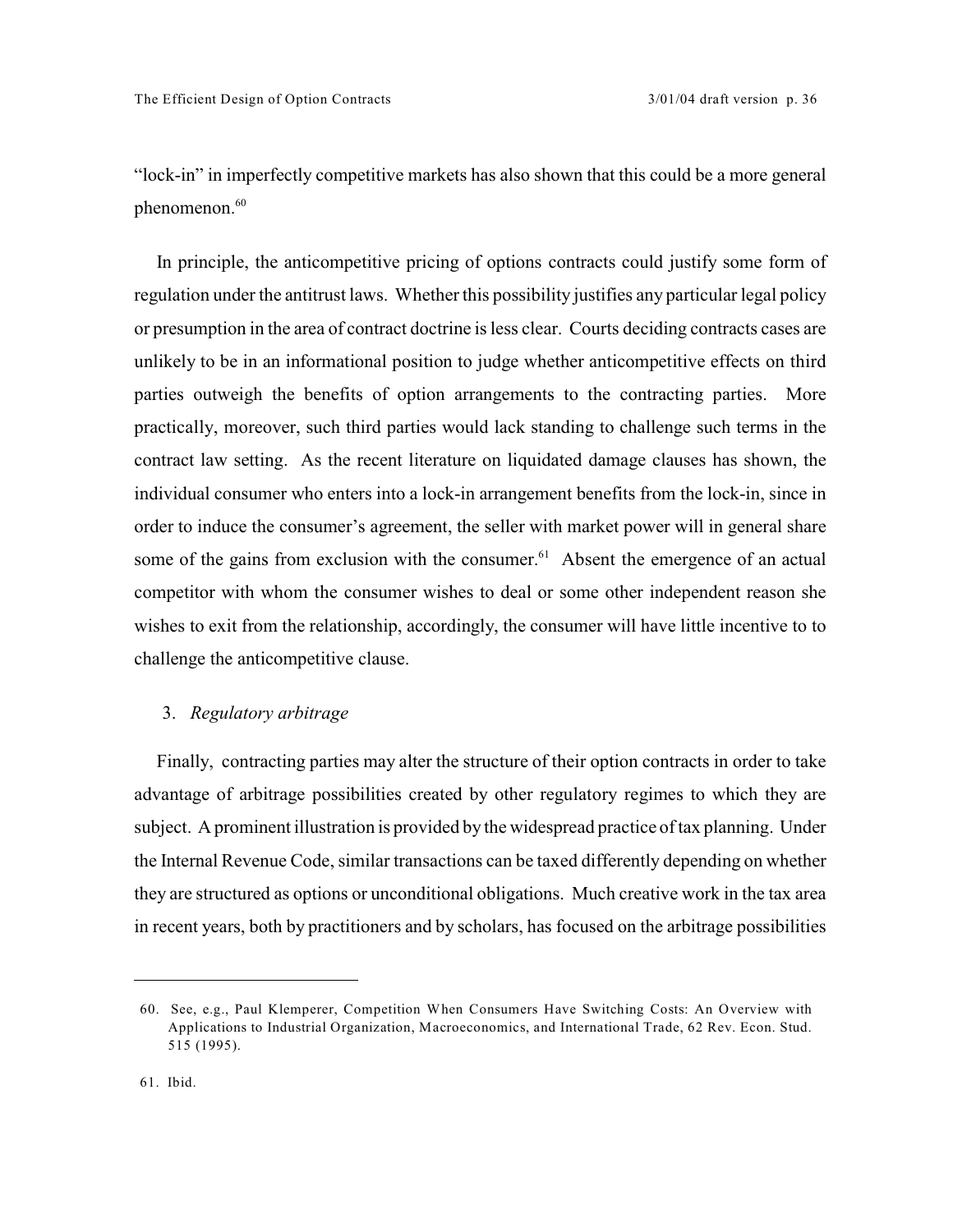left open by tax law, and how best to deal with those possibilities. Similarly, disparate accounting treatment of options may lead parties wishing to improve the appearance of their financial condition to use the option form to shift funds between current and future income and expenses. And a third example is provided by the privileged treatment of leases under UCC Article 9 and the federal bankruptcy code, where a disproportionate amount of litigation has occurred over the issue of whether an equipment lease with an option to purchase or renew at a favorable price at the end of the lease term amounts in substance to a sale, subject to UCC Article 9's filing requirements and to the automatic stay imposed when the lessee files for bankruptcy, or a "true lease" that is outside the scope of Article 9 and free from any claim of a bankruptcy trustee. This paper does not attempt to provide any analysis of such issues, except to observe that they provide a common reason for structuring options in one way or another and that they can in general lead to option contracts that are designed inefficiently from the viewpoint of maximizing social value or even of maximizing the non-arbitrage gains from exchange.

## B. Efficiency considerations

What, then, are the efficiency reasons for parties to trade off option premium, strike price, and option term in a particular way? There are several such potential reasons; here I classify them into two categories: risk allocation and incentives.

## 1. *Differential beliefs about the future or differential risk aversion*

Most simply and straightforwardly, parties often engage in speculative exchange when they have different beliefs about what the future will hold. Trading options and other financial instruments can then be a way of betting on the future and hedging against the risk of other events. This is, indeed, the main motivation for the market in purely financial options, where parties bet on price movements of commodities and other underlying fundamental assets. Most standard accounts of finance markets view such trading as a socially desirable mechanism for sharing information and minimizing risk through financial diversification. To the extent that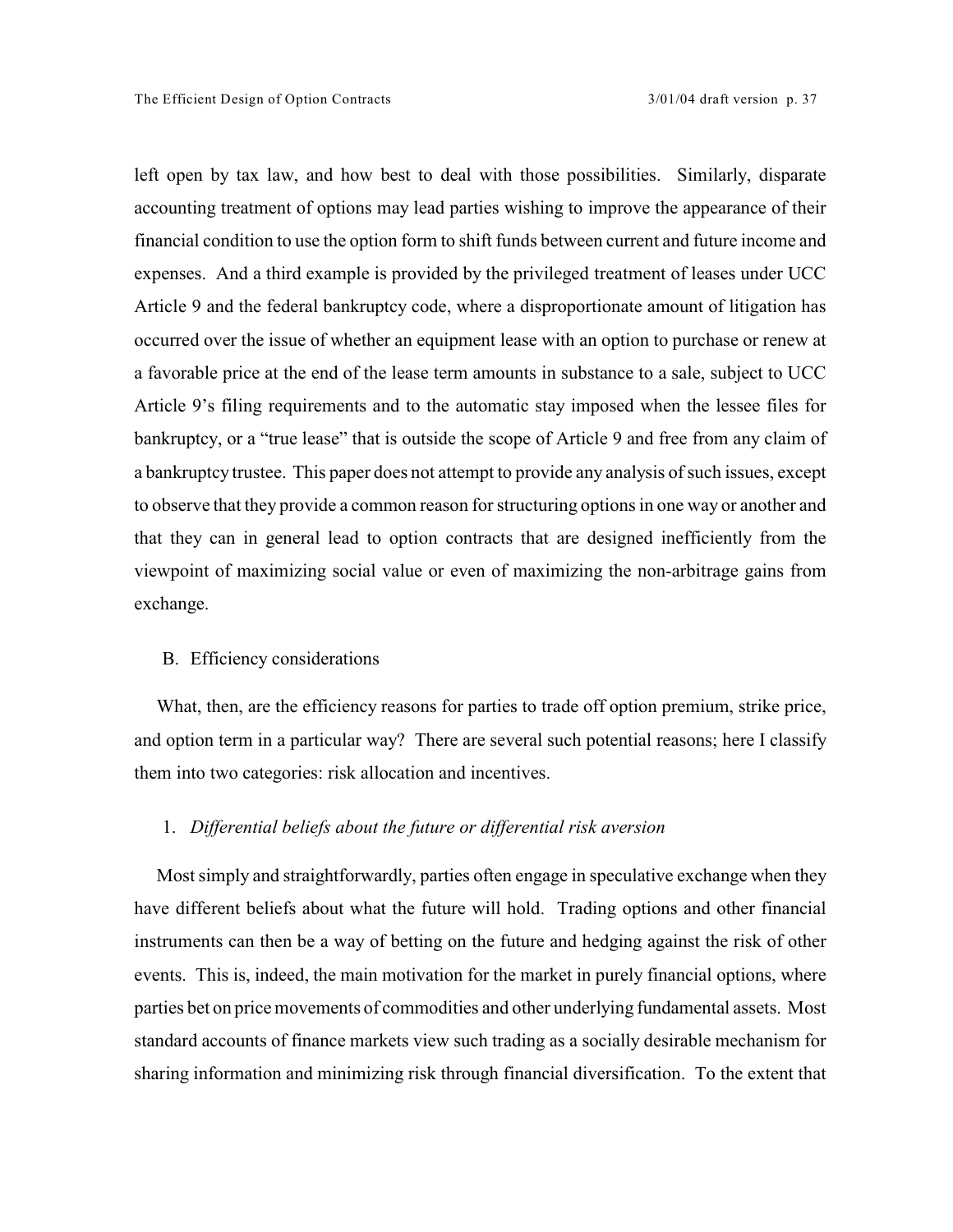option contracts are motivated by such speculative concerns, a similar normative analysis will apply, although it is worth taking account of recent normative critiques of the standard efficient markets story.<sup>62</sup>

Similarly, the design and pricing of options may be motivated by differences in risk aversion. When an option is sold, the seller receives an unconditional payment and the buyer receives a risky asset that has positive value if her private valuation V exceeds the strike price S, and zero value otherwise. Under many circumstances, the parties may differ in their willingness to hold this particular asset; for instance, the asset may have better diversification value for one of the parties given the other assets in its portfolio. It may also be that one party is relatively immune to risk because of its size or the frequency with which it trades, so that it is profitable for the large party to insure the smaller one. Such a rationale applies in purely financial settings and context of real contractual exchange alike, and it may explain why large sellers are willing to offer requirements contracts (and relatively large buyers such as grain elevators are willing to offer output contracts) at a relatively favorable price.

To the extent that risk aversion and the value of insurance vary over time and over particular ranges of potential asset values, furthermore, they can explain not only why parties enter into options, but why they might trade off option premium, strike price, and term in a particular way. For example, given other orders she has on file, a seller may be willing to insure the risk that the buyer's valuation for the good being exchanged falls below some very low level (i.e., to the point where the purpose of the contract would be frustrated), but she would not be willing to insure the risk that the buyer's valuation falls only slightly (so that the exchange becomes marginally unprofitable). Optimal risk allocation would then require the buyer to bear the former portion of risk, but not the latter.

<sup>62. [</sup>Cites.]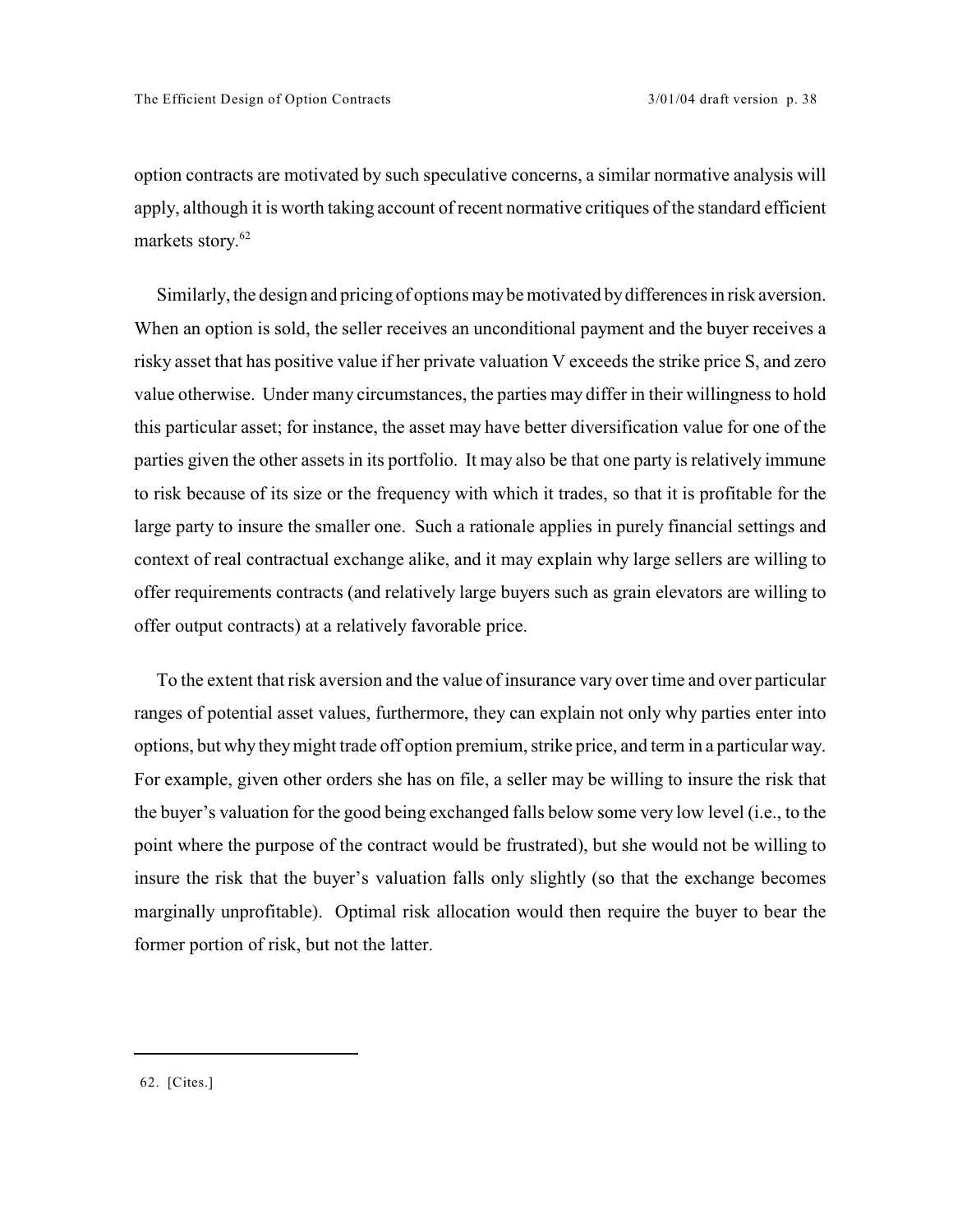#### 2. *Ex post incentives*

Risk and speculative motives help explain the existence of options trading in both financial and non-financial markets. More interesting from the viewpoint of contract theory, however, are a set of factors that go to the basic incentives of the parties to undertake costly efforts that will increase the expected surplus from their exchange. Such factors are not of prime importance in financial options, where the parties are small relative to the market and are typically not in a position to affect the relevant risks, but they are fundamental in the ordinary contractual setting. In this regard, options can affect the parties' incentives to perform, to take precautions against breach, or to make reliance investments in their relationship.

Specifically, an option separates the incentives to manage upside and downside risk and splits those incentives between the contracting parties. Buying an option gives the buyer incentives to invest in actions that increase upside risk or that are valuable in the event that such risk materializes, because in that instance the buyer will want to exercise the option, in which event the underlying asset and all the costs and benefits associated with it will belong to him. It is on this precise logic that executive stock options are claimed to improve the incentives of corporate officers to act in ways that increase the market value of the firm.<sup>63</sup>

The difference between an option and an outright sale in this regard is that at the same time, the seller of the option retains the incentives to invest in actions that increase or are valuable in the event of downside risk. $<sup>64</sup>$  Thus, options will be economically advantageous if the parties</sup> have some comparative advantage in managing the different types of risk — for instance, if the seller's actions are more important in ensuring that the underlying asset satisfies some basic standard of merchantability, while the buyer's actions are more important in maximizing the

<sup>63. [</sup>Cite to executive compensation literature, but also to articles questioning whether this is the main motivation for such arrangements.]

<sup>64.</sup> This division of incentives is a feature of both put and call options, by the way, with the only difference being the identity of the residual owner in the event that the option is not exercised.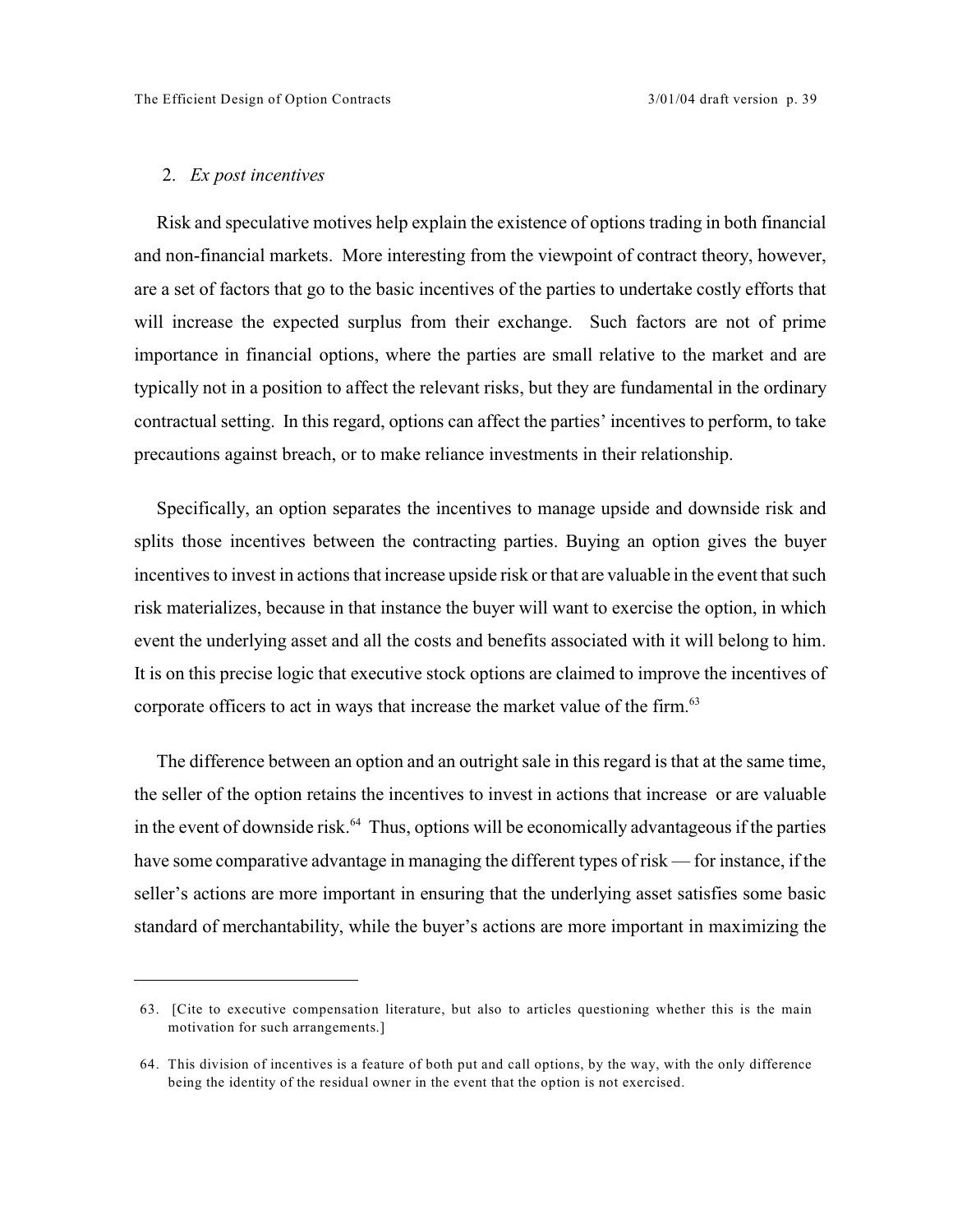potential resale value of the underlying good, or its synergistic value when combined with other complementary assets.

Additionally, options will be a useful incentive device if the optionee has limited available funds or faces a high cost of liquidity. The price necessary to acquire an option will usually be substantially less than the cost of buying the underlying asset outright, so the optionee can more easily afford it. On the other hand, the potential for upside risk may provide almost as strong a motivation for the optionee to act efficiently, especially is the parties think that downside risk is low. In such circumstances, options are a more efficient way to provide high-powered incentives than outright sales.

The incentive effects of options have been has recognized and applied in specific contexts by a number of contributors to the law-and-economics literature, but its general implications for contract law have not been drawn out. For instance, in his well-known article on the problem of providing multiple parties to a transaction with simultaneous incentives to take appropriate precautions against loss (what he calls the problem "double responsibility on the margin"), Cooter identifies the call option as one of the standard legal devices that can be used to give such double responsibility. The underlying intuition for his argument is that if the option is properly priced, the optionor will want to take optimal precautions to guard against the event that the optionee does not exercise, and the optionee will want to take optimal precautions because she anticipates that once the optionor has taken precautions, she will then want to exercise.<sup>65</sup> In a similar spirit, Nöldëke and Schmidt have shown how options can be used to solve the problem of efficient promisee reliance<sup>66</sup>, Edlin and Hermalin have shown how

<sup>65.</sup> Robert Cooter, Unity in Tort, Contract and Property: The Model of Precaution, 73 Cal. L. Rev. 1 (1985).

<sup>66.</sup> Georg Nöldeke and Klaus M. Schmidt, Option Contracts and Renegotiation: A Solution to the Hold-Up Problem, 26 Rand. J. Econ. 163 (1995); Georg Nöldeke & Klaus Schmidt, Sequential Investments and Options to Own, 29 Rand J. Econ. 633 (1998).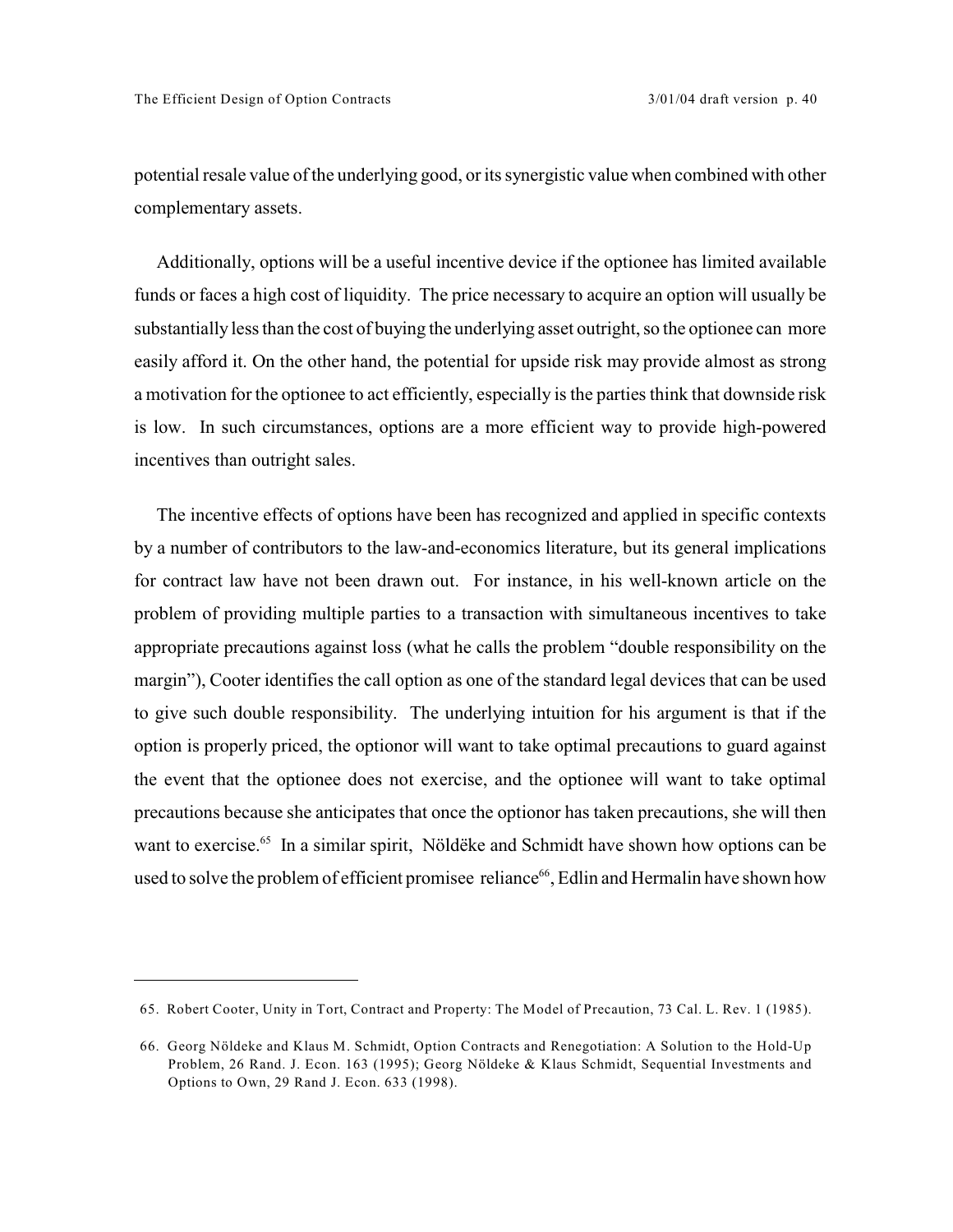options can be used to promote efficient relational investment<sup> $67$ </sup>, and Masten and Crocker have shown in particular how take-or-pay contracts — which as we have seen amount in substance to an option contract — help improve relational incentives in the natural gas industry.<sup>68</sup>

The foregoing account explains why contracting parties would want to use options, but how does it explain the way in which they choose between the basic elements of option premium, strike price, and option life? The answer is straightforward and can be explained as follows. Consider a proposed option contract with given values of P, S, and T; and imagine a marginal change in its terms that would increase P and decrease S. Such a change would marginally shift incentives to the optionee (and away from the optionor), by increasing the chance that the optionee will want to exercise. This shift is desirable if the marginal value to the contract of the optionee's incentives is greater than the marginal value of the optionor's incentives.

Similarly, imagine a marginal change in the option's terms that would increase both P and T. This change would also increase the chances of exercise and thus marginally shift incentives from the optionor to the optionee; it would also have the effect of providing additional incentives for the optionor to take precautions against low-value realizations for a longer period of time. (For a concrete example, consider a retailer that offers a money-back guaranty, and thus effectively commits itself to provide post-sales services or technical support in order to induce the buyer not to take advantage of the guaranty.) In this way, the parties can settle on the efficient option for their specific situation by adjusting P, S, and T until the marginal value of enhancing the optionor's incentives in each dimension or another is exactly balanced by the marginal value of enhancing the optionee's incentives.

<sup>67.</sup> Aaron S. Edlin & Benjamin E. Hermalin, Contract Renegotiation and Options in Agency Problems, 16 J.L. Econ. & Org. 395 , 404-09 (2000).

<sup>68.</sup> See Masten and Crocker, supra, note 23.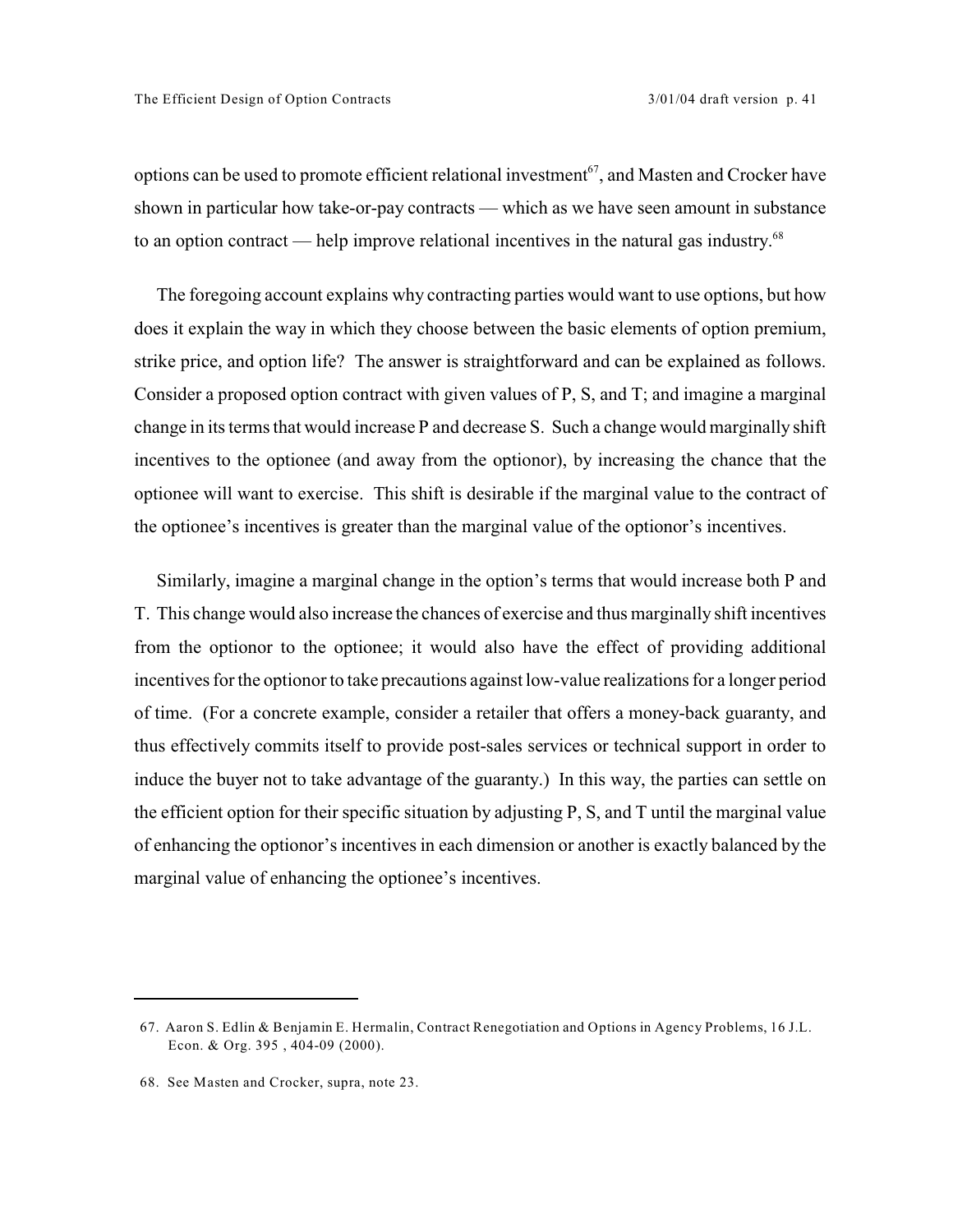## C. Mixed explanations

The above discussion suggests some fairly unambiguous recommendations for public policy regarding option contracts: to the extent that the choice to use an option contract and the tradeoff among its fundamental terms is motivated by efficiency concerns, the courts should enforce those contracts, notwithstanding traditional doctrinal barriers such as the illusorypromise rule or the penalty doctrine. Similarly, in interpreting whether ambiguous contracts are options or not (e.g., in distinguishing between an offer for a bilateral contract and an offer for a unilateral one), courts should keep in mind the substantive reasons why parties would or would not want to use options. Conversely, to the extent that the use of options is driven by inefficient motivation such as the desire to exclude competitors or to extract excess profits from boundedly rational consumers, courts should not defer to the parties' private decisions. But what makes these problems harder (and more interesting) is that there is an additional set of reasons for using option contracts that do not clearly argue in favor of or against an efficiency interpretation. In many cases, the contracting parties may wish to use options for reasons that enhance their private gains from exchange, but that have an ambiguous effect on social efficiency generally. What public regulators should do in such areas depends on their views regarding the burden of error in balancing private autonomy against the general social interest. In this subsection, I discuss three types of motivation that can be characterized in this way: information signaling, price discrimination, and coordination with other participants in a thin market.

## 1. *Ex ante information signaling:*

The way in which an option assigns responsibility for upside risk to the optionee and responsibility for downside risk to the optionor also makes it useful as a device for signaling private information. Often, potential contracting parties have information relevant to the value of an exchange that they cannot communicate credibly at reasonable cost. For instance, a seller of a brand new product may believe with high confidence that the product is a good one, but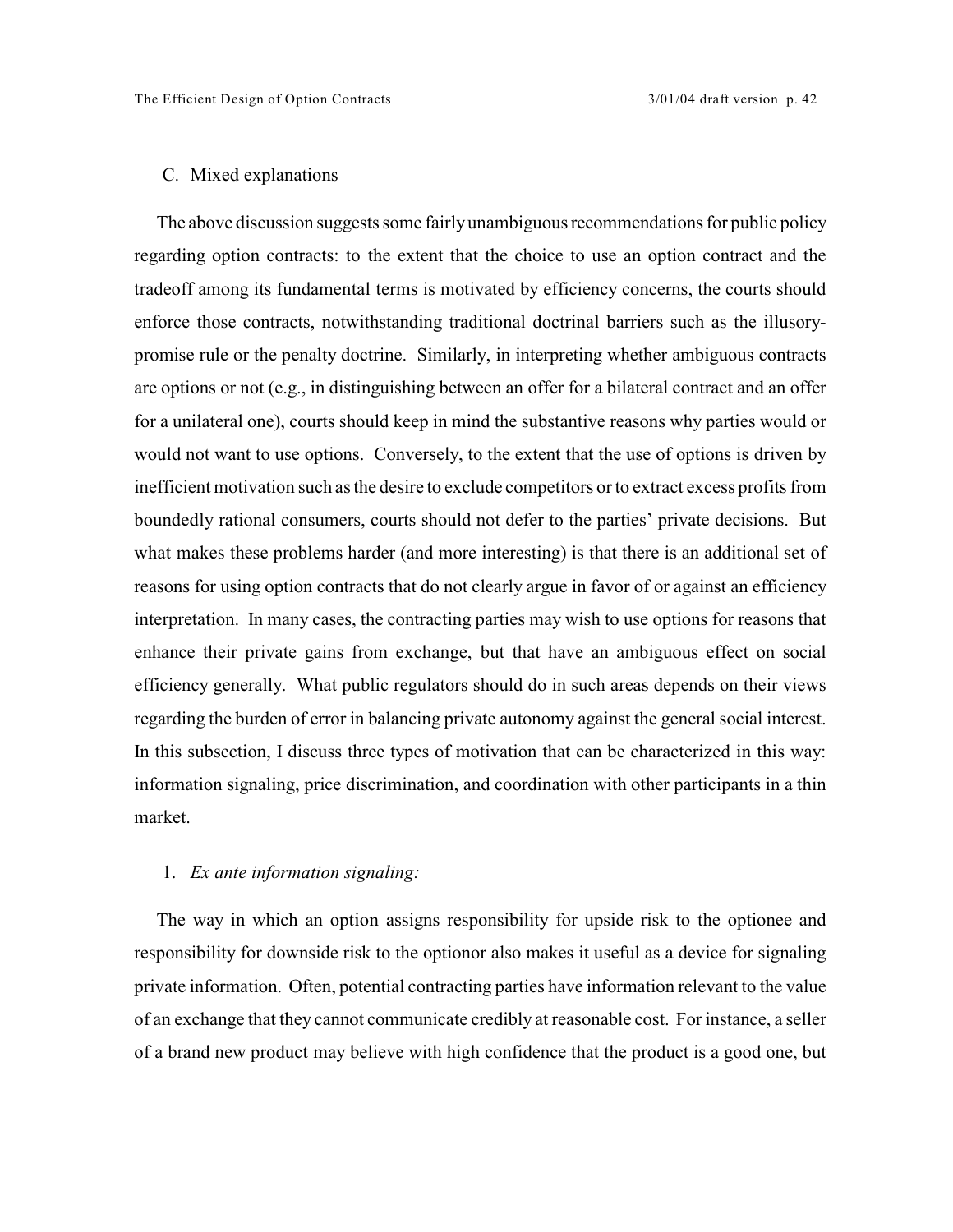will find it difficult credibly to convey that belief to a wary buyer, because sellers of low-quality products have a self-serving incentive to make the same assertion. One common way to deal with this problem is for the seller to enter into a legally enforceable warranty, and to build the cost of servicing the warranty into the contract price. Because honoring the warranty would be more costly for a low-quality seller than for a high-quality one, the fact that the seller is willing to offer the warranty without excessively marking up the price is a strong and credible signal of product quality.<sup>69</sup>

Granting an option to purchase is another way for such a seller to signal product quality; and indeed, a warranty is itself a kind of option — namely, an option to return the goods if they do not measure up to the promised quality. The usual warranty of merchantability gives a moderately strong signal of quality, but an unconditional guaranty of satisfaction sends an even stronger signal. Some retailers that have special reason to assure buyers of the value of their wares — for example, mail-order companies such as L.L. Bean and Lands' End — even offer a guaranty that allows buyers to return goods for any reason and at any time. (In our framework, this unusual guaranty would translate into a put option with  $T=\infty$ .)

Conversely, a party with private information about the quality of its likely performance will find it difficult to find a contractual partner willing to make a non-refundable up-front payment or counter-performance. Committing to up-front performance, even in exchange for a concession on the contract price, is too risky because of the chance that the party who receives the commitment is a low-quality partner. Thus, parties who lack information about each other, or who are in new relationships, are unlikely to find it profitable to trade using options with high P and low S. The problem here is adverse selection; a partner who demands an up-front unconditional commitment is not to be trusted.

<sup>69.</sup> See, e.g., Sanford Grossman, The Informational Role of Warranties and Private Disclosure about Product Quality, 21 J. Law & Econ. 461 (1981); George L. Priest, A Theory of the Consumer Product Warranty, 90 Yale Law Journal 1297 (1981).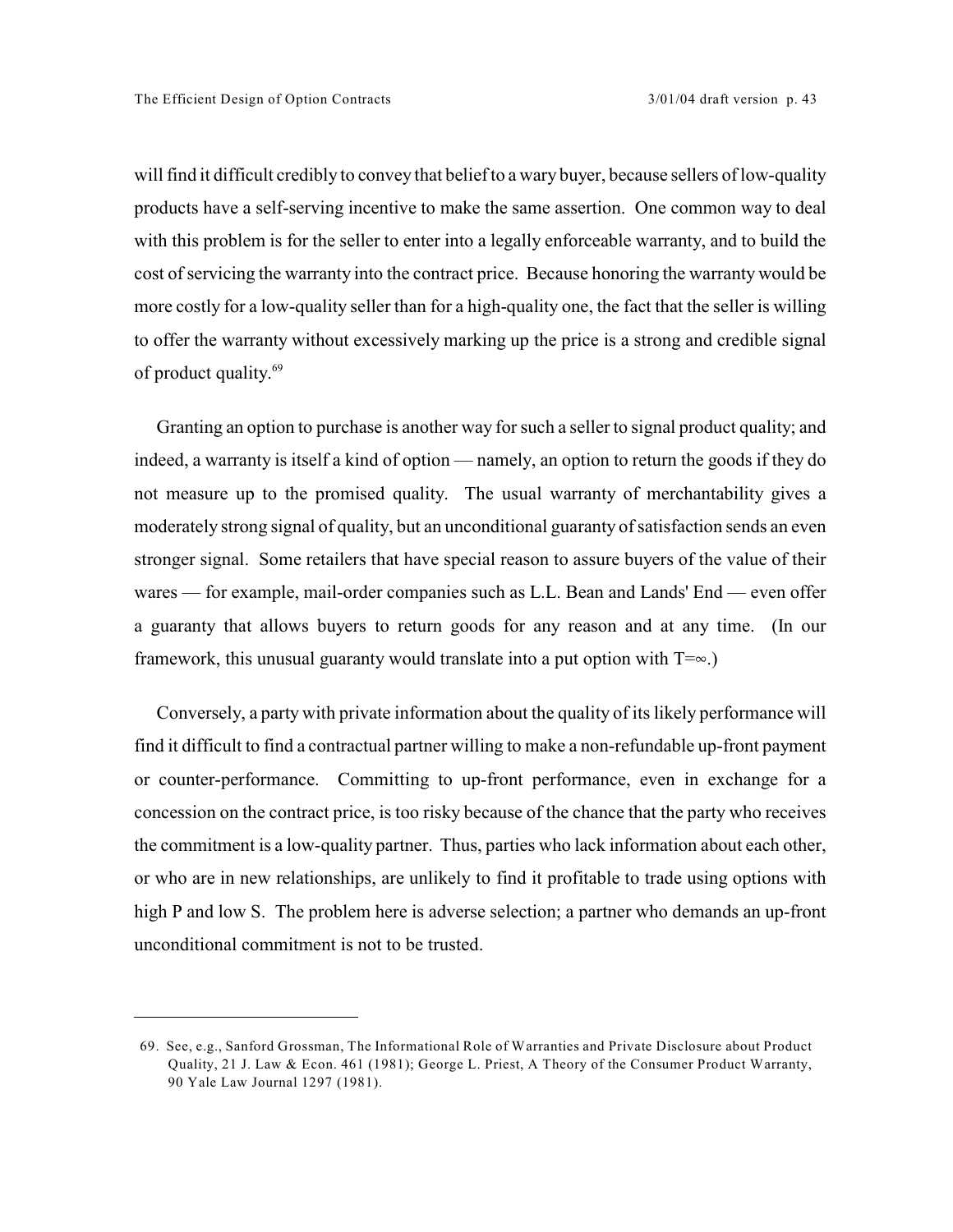The reason why I classify informational signaling under the heading of mixed considerations, even though such signaling is sometimes the only way for parties to engage in exchange in the context of adverse selection, is that such signaling operates as an informational externality in the market. The fact that the parties to an exchange find it in their interest to signal through the use of option or other contractual terms does not necessarily imply that such terms are socially beneficial, because they can have an adverse effect on other market actors not party to the exchange. To the extent that a contract term allows a seller to improve its sales prospects by signaling his reliability, for instance, part of this gain comes at the expense of his competitors. After the signal, this seller will be perceived as more reliable than average, but the others in his risk pool will, as a direct consequence, be perceived as less reliable than average. Unless those other sellers offer similar terms, they will lose sales.

Such competition thru signaling is not necessarily efficient, in contrast to ordinary price competition, which is generally efficient. Sellers who signal thru the choice of contract terms may find that the more signals that are sent, the more their signaling value is diluted because sending a signal no longer serves to distinguish one from one's competitors. The result may be a rat race in which all parties are worse off than if none had tried to signal in the first place.<sup>70</sup>

The proper policy response to such external effects, if they exist, is not obvious. Depending on the particular circumstances, it may be possible to improve social welfare either by subsidizing information acquisition or by taxing it.<sup>71</sup> Because we do not otherwise seem to have a strong social policy of regulating exchanges to guard against the externalities produced by excessive signaling, however, and because it seems unlikely that there is any special reason

<sup>70.</sup> The classic formulation of this argument can be found in A. Michael Spence, Job Market Signaling, 87 Q. J. Econ. 355 (1973) (analyzing equilibria in labor markets where employees send costly signals of their quality). See also George Akerlof, The Economics of Caste and of the Rat Race and Other Woeful Tales, 90 Q. J. Econ. 599 (1976) (discussing how signals can upset market equilibria).

<sup>71.</sup> See, for example, Severin Borenstein, The Economics of Costly Risk Sorting in Competitive Insurance Markets, 9 International Rev L & Econ 25, 32-33 (1989) (demonstrating ambiguity of optimal policy response in insurance setting).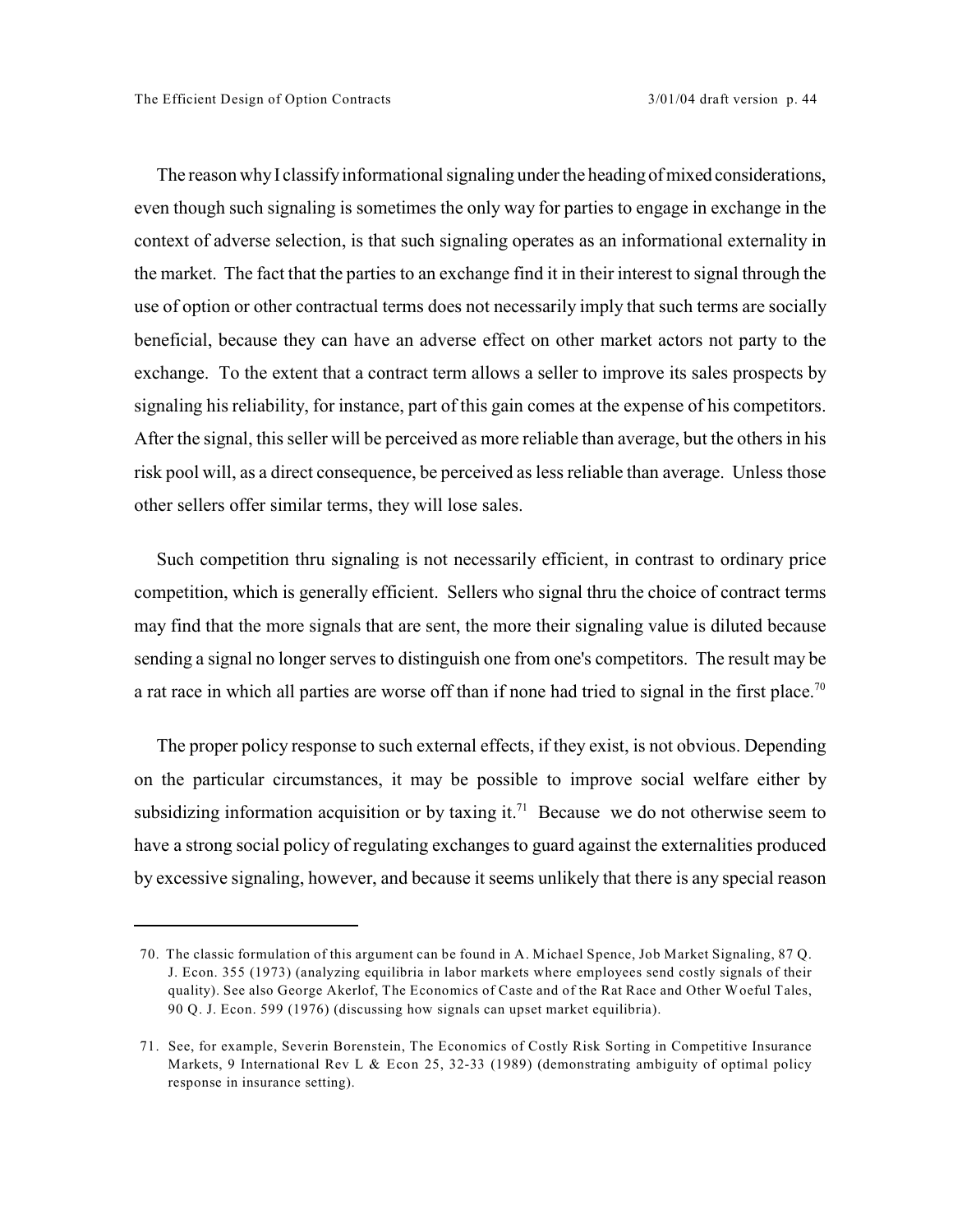to adopt such a policy in the area of option contracts in particular, it is probably most reasonable to treat such motivations as legitimate ones in the private contractual area, and to defer to whatever option contracts the parties choose to design.

#### 2. *Price discrimination*

Offering an exchange in the form of an option may also be a way of separating out buyer groups with different price elasticities of demand and charging them different prices (or, in the case of buyers who offer options, a way to discriminate between different groups of sellers). If buyers who value the flexibility of an option are willing to pay a higher price for the underlying product than buyers who do not, offering one contract with low option premium and high strike price, and another with high option premium and low strike price, operates to offer a selective discount to the low-demand sector of the market. Such a strategy requires, of course, that individual buyers be unable to assign their contract rights to each other, because such trade would undermine the price discrimination scheme. For contracts for the sale of services, however, or for goods whose location and use is easily monitored, restricting resale is often feasible.

A standard example ofthis pricing strategy is found in the airline industry. Airlines typically sell at least two types of tickets: unrestricted use tickets, which can be credited toward the price of a ticket on another flight or even cancelled without restriction, and advance-purchase tickets, which are non-refundable and cannot be credited toward the price of another ticket without penalty. The former tickets are substantiallymore expensive, but can be purchased at any time up till the flight leaves the gate; the latter are cheaper but can only be purchase some time in advance of travel.

The standard account that industrial organization economists give of this pattern of prices is that is a way for the airlines to discriminate between business and personal travelers. Business travelers have more inelastic demand for airline travel, and also place high value on the option to change plans. Thus they are willing to buy tickets with low P (i.e., a small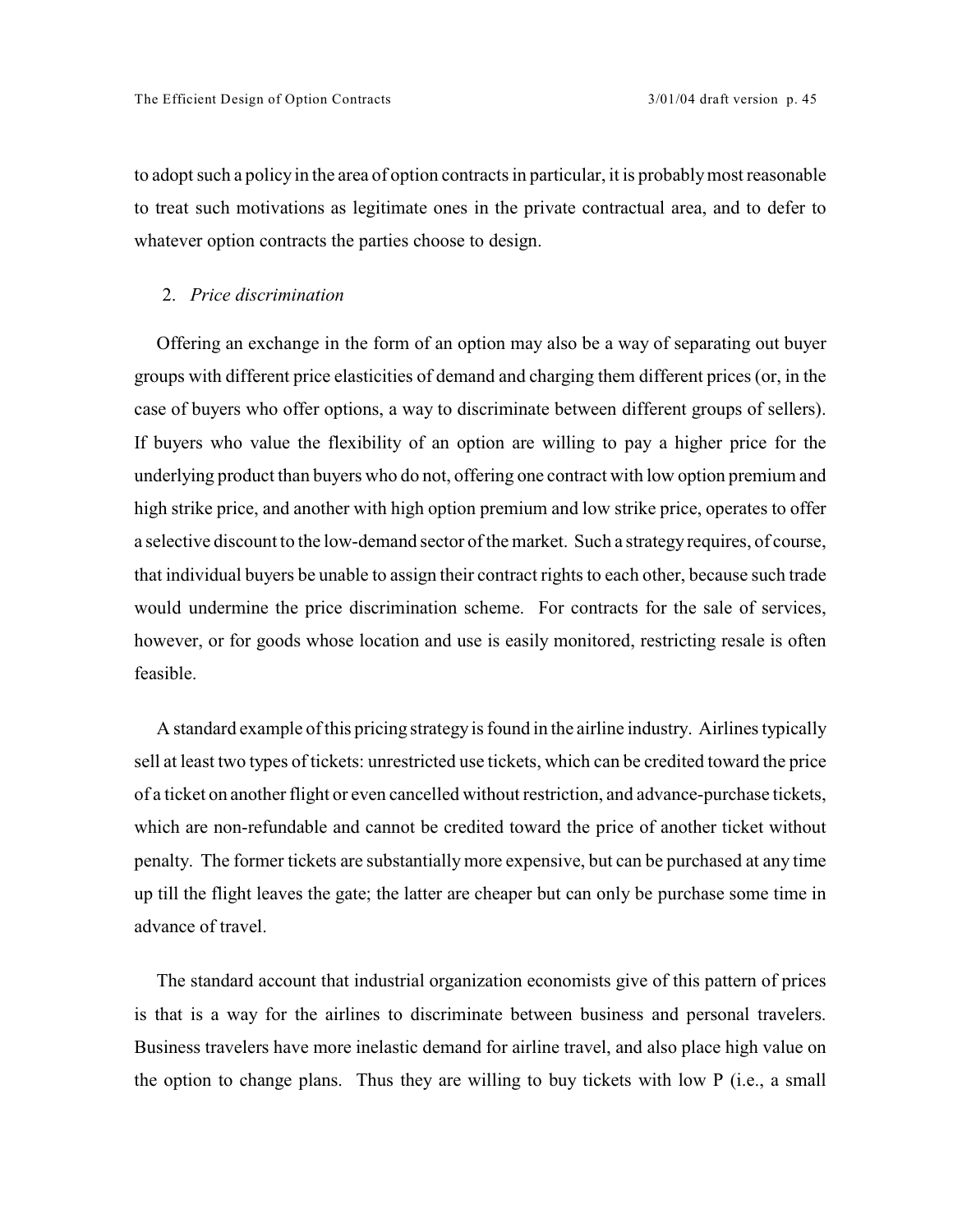unconditional payment) and high S (i.e.,a high price paid in the event they actually decide to travel). Personal travelers are less willing to pay (they have the alternative of going by car or substituting a local vacation), but often have greater flexibility in scheduling. Thus they are willing to buy tickets with relatively high up-front P so long as the subsequent payment S is small. $72$ 

In this example, the airline's price discrimination strategy may well promote economic efficiency, because it helps to cover the overhead cost of running the airline and maintaining a travel network. By offering both kinds of tickets, the airline manages to extract a larger portion of the business travelers' surplus from exchange, while still serving the personal sector at a price that is closer to their actual marginal cost. Thus they manage to cover their overhead and increase total quantity supplied at the same time.

The reason why I classify price discrimination under the heading of mixed considerations, however, is that it is difficult to generalize about whether it increases or decreases economic efficiency on balance. In some instances, as when two-part pricing helps a firm with market power to recover fixed costs without sacrificing marginal sales, price discrimination is efficient.<sup>73</sup> In other cases, however, price discrimination can reduce market efficiency.<sup>74</sup> The industrial organization literature suggests that it is possible in principle to distinguish cases in which banning price discrimination would be socially desirable, but the information on which such a judgment would depend is difficult to acquire; and few commentators are confident that courts are up to the task. Thus, viewing the matter from the perspective of efficiency alone, as

<sup>72.</sup> For a more formal analysis, see Lars A. Stole, The Economics of Liquidated Damage Clauses in Contractual Environments with Private Information, 8 J.L. Econ. & Org. 582 (1992).

<sup>73.</sup> See Walter Oi, A Disneyland Dilemma: Two-Part Tariffs for a Mickey Mouse Monopoly, 85 Q.J. Econ. 77 (1971); Richard Schmalensee, Monopolistic Two-part Pricing Arrangements, 12 Bell J. Econ. 445 (1981).

<sup>74.</sup> See generally Hal R. Varian, Price Discrimination, in Handbook of Industrial Organization, Richard L. Schmalensee and Robert D. Willig, eds. (Elsevier, 1989).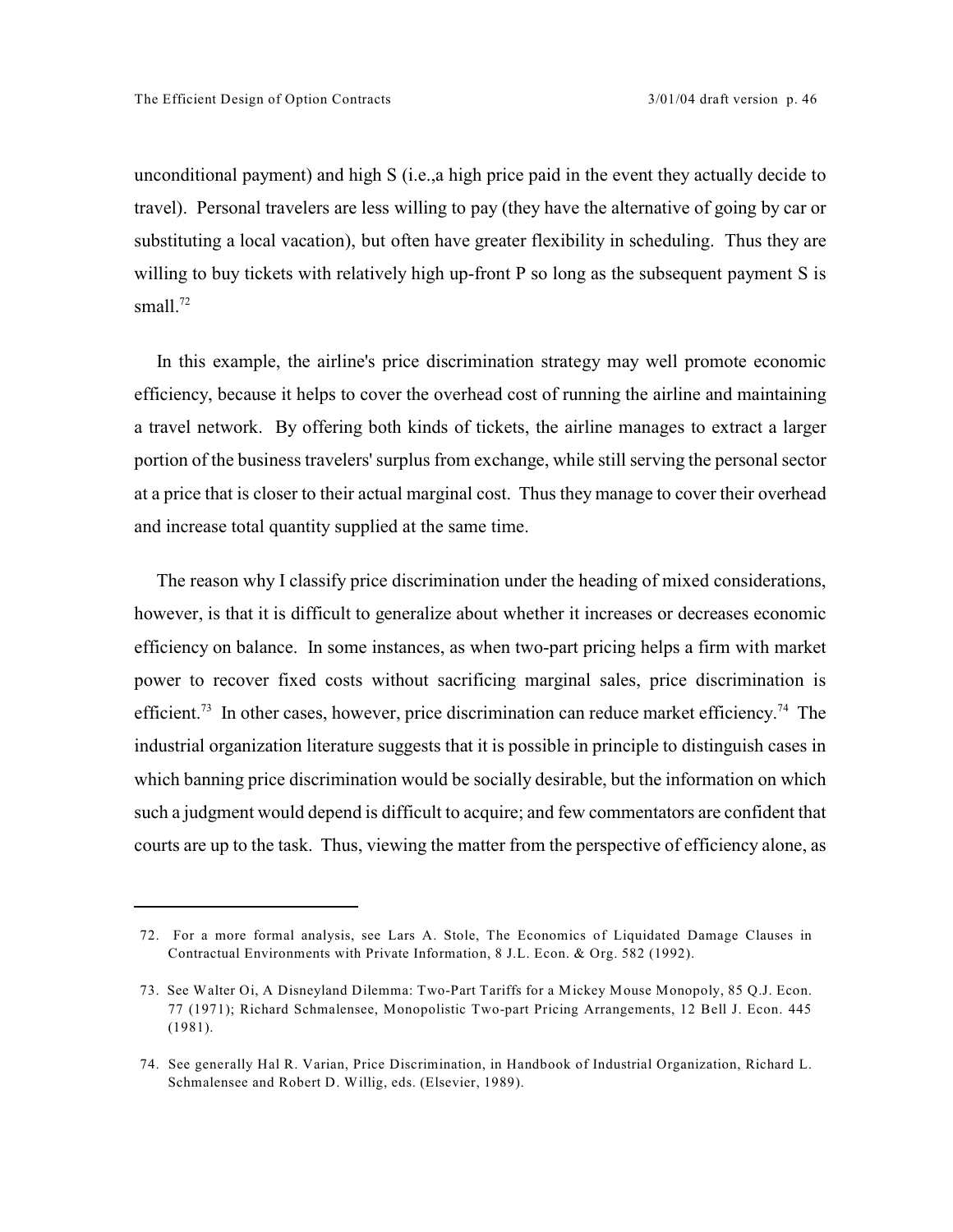opposed to norms of distributional fairness or equal treatment, I would conclude that we should defer to private option contracts that are designed and entered into for this motivation. As I argued above with regard to the issue of informational signaling, we do not have a strong social policy of regulating exchanges to guard against price discrimination in general. Given that, there is probably little basis to apply such a policy to the category of option contracts in particular.

#### 3. *Coordination*

Finally, if markets are thin it might be in contracting parties' interest to structure their exchange as an option in order to coordinate with other parties who are doing the same in their own contracts. To illustrate this possibility, consider a resort hotel that operates in a remote vacation area along with a small number of competitors. If all the other hotels in the area have adopted pricing policies that include large non-refundable deposits, there will be relatively few cancellations and hence few rooms available at the last minute. Travelers will accordingly anticipate that their chances of finding a room on a walk-in basis are slim, and so few will undertake to travel to the area without firm reservations. Given the low number of potential walk-ins, a cancelled reservation will result in a significant loss expected for the hotel, justifying a steep deposit. But conversely, if other hotels allow cancellation without penalty, there will be more rooms available at the last minute, thus leading more customers to be willing to travel without reservations, leading to a thicker walk-in market, leading to lower expected losses for the hotel following cancellation, leading to a lower required deposit.

What is going on here is that there is a network externality that results from the fact that some minimum number of transactions are required to support an effective market for walk-in business. Given this externality, there can be multiple equilibria in this market, with the specific outcome depending on the configuration of expectations and on the path of past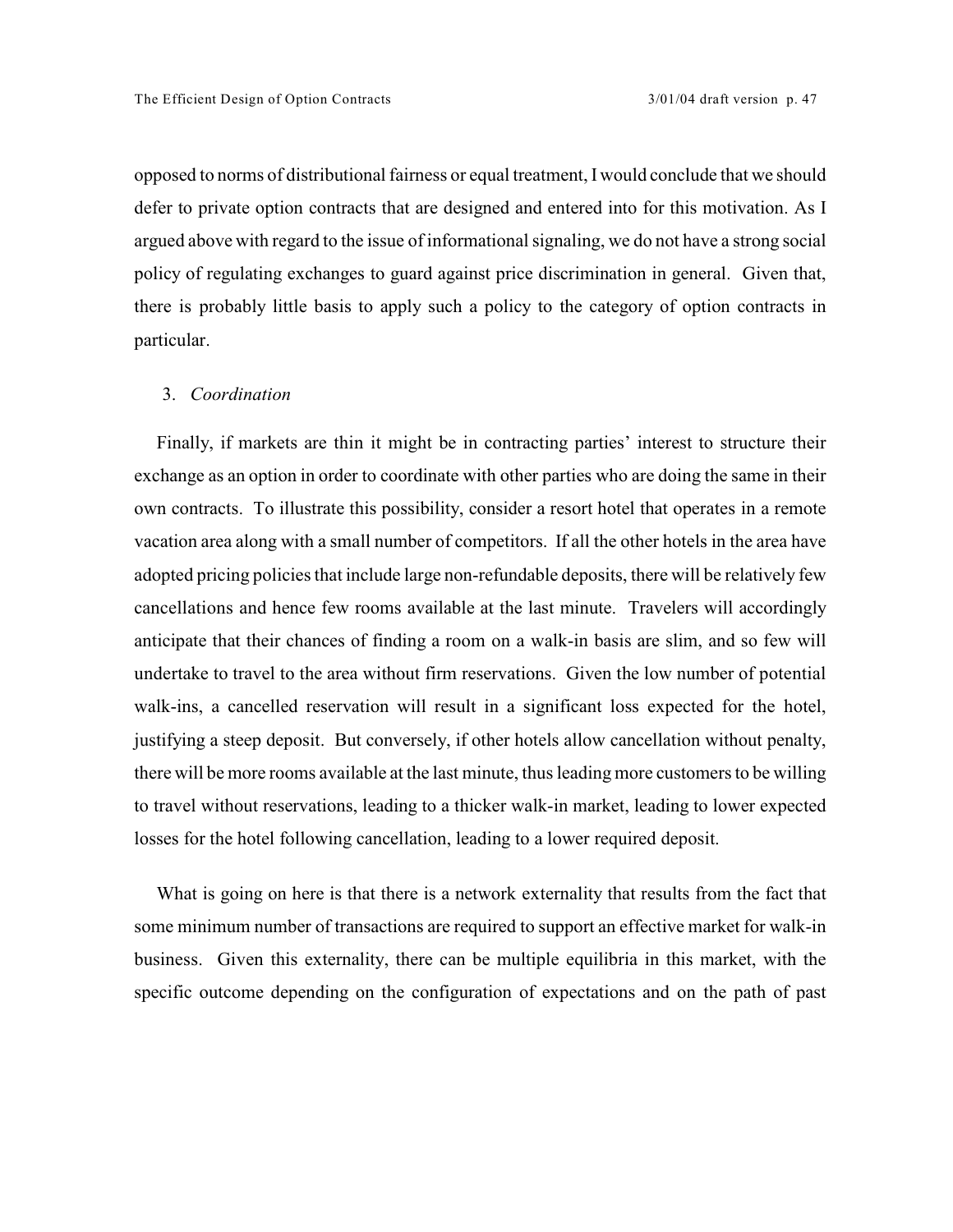behavior.<sup>75</sup> Private attempts to coordinate pricing policies could improve efficiency, but they could also lead to cartel-like behavior and price-fixing. Thus this motivation is a mixed one, possibly justifying regulatory intervention to discourage cartelization or to help parties coordinate on an equilibrium that they cannot reach privately.

## **IV. Applications to legal and transactional problems**

The previous sections of this paper set out a simple theoretical framework intended to unify our understanding of the various uses of option contracts. Because this framework incorporates a variety of economic and commercial considerations that may well cut in opposite directions in individual cases, however, any attempt to draw specific conclusions from that framework must be tentative at best. Indeed, it is for this very reason that I have elsewhere argued that public lawmakers are not often in a particularly good position to issue strong prescriptions regarding such tradeoffs, and that private parties should be allowed the leeway to choose their favored arrangement absent credible suspicion of externalities or some other market failure.<sup>76</sup> Nonetheless, the foregoing discussion does suggests some basic heuristic principles that might be used to assist both private planning and public regulation. As an illustration of these principles, accordingly, in this section I return to a number of the doctrinal and transactional puzzles that motivated the original inquiry. A caveat is in order at the outset, however: the following analysis should not be taken as a definitive explanation of the particular phenomena at issue, since I have undertaken no detailed empirical surveys in this regard, but rather as a guide to and recapitulation of the basic lessons of the paper.

<sup>75.</sup> See Michael Katz and Carl Shapiro, Network Externalities, Competition and Compatibility, 75 Amer. Econ. Rev. 424 (1985); W. Brian Arthur, Self-Reinforcing Mechanisms in Economics, in Philip W. Anderson, Kenneth J. Arrow and David Pines (eds.) The Economy as an Evolving Complex System, Addison Wesley (1988).

<sup>76.</sup> Citation omitted to preserve anonymity of submission process.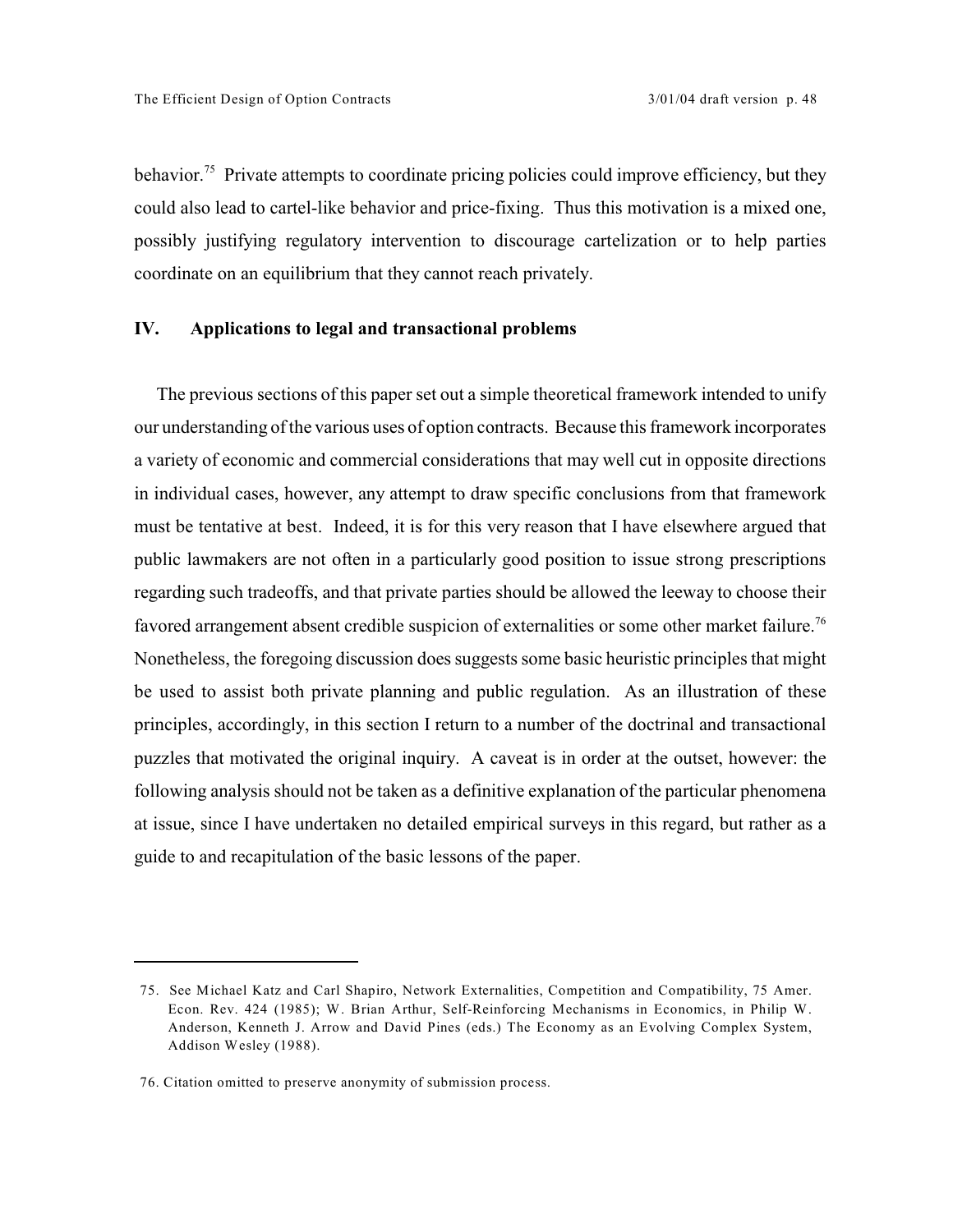#### A. Distinguishing between option contracts and contracts generally

As we saw in section I above, many legal doctrines apply differently to contracts that are explicitly denominated as options, even though from a conceptual viewpoint every contract that is enforceable through money damages is effectively an option. In order for this doctrinal framework to be coherent, accordingly, it is necessary to identify some substantive reasons for treating options differently and some criteria for determining which contracts qualify for treatment as options and which do not. Since the substantive reasons for differential treatment are presumably as varied as the specific doctrines that provide for it, this paper does not attempt to provide an exhaustive list of such explanations. Instead, I focus for illustrative purposes on two specific legal applications: contractual penalties and requirements contracts.

## 1. *Contractual penalties versus options*

Assessing the use of options as a device to implement contractual penalties is a complicated matter. There can be many explanations for such transactions, since penalties themselves can be used for various purposes: to motivate specific investment, to signal information, to facilitate price discrimination, or to exclude subsequent competitors.<sup>77</sup> If the intended penalty is motivated by the parties' joint pursuit of economic gain, and there are no third-party externalities that result, it is not clear why one would want to distinguish between options and penalties from a public regulatory viewpoint. However, if the main explanation for restricting contractual penalties is bounded rationality, a formal legal distinction between the two devices may make sense. Courts and commentators arguing for strict judicial supervision of liquidated damages have often stressed the possibility that contracting parties might, out of excessive optimism or trust, discount the possibility of breach or the likelihood that such damages would ever have to be paid.<sup>78</sup> Casting a penalty clause in option clothing, however, probably makes

<sup>77.</sup> See Edlin & Schwartz, supra, note x, for a survey of these explanations.

<sup>78.</sup> See, e.g., Robert A. Hillman, The Limits of Behavioral Decision Theory in Legal Analysis: The Case of Liquidated Damages, 85 Cornell L. Rev. 717, 725 (2000).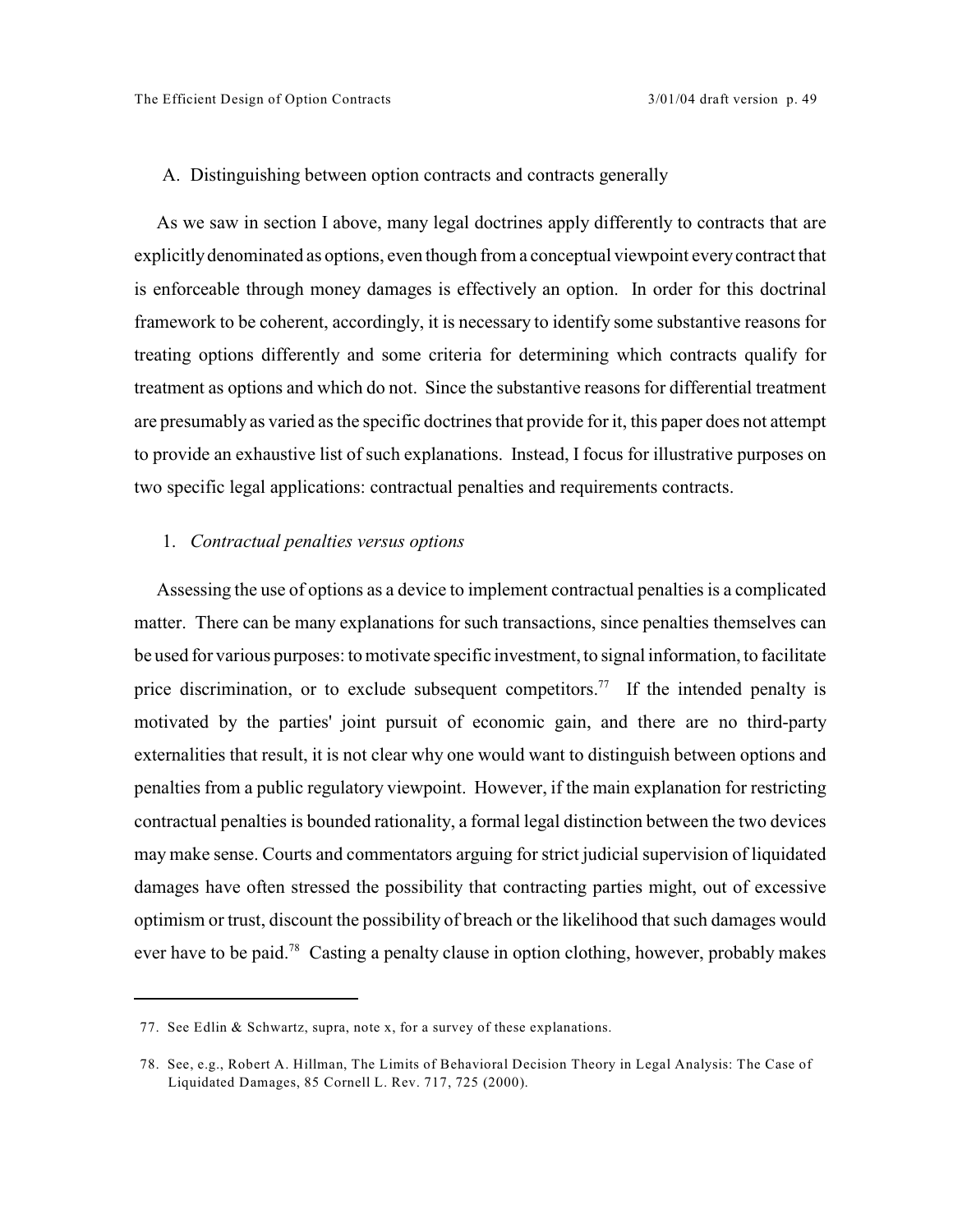it clearer to the less sophisticated party that the payment is a basic contractual obligation, especially if the penalty takes the form of a prepaid deposit. The use of an option or a deposit can therefore mitigate the concern that the party who makes the deposit might fail adequately to appreciate the risk she undertakes in doing so. Having to part with cash or other property in hand is a powerful corrective to such myopia.

Additionally, to the extent that one is sympathetic to the substantive purposes of the penalty doctrine, it may still be worth distinguishing between options and deposits that are substantively equivalent to penalty clauses and have no other plausible economic purpose, and options and deposits that have the effect of penalties but that also are motivated by other significant economic concerns. As an illustration, consider the role played by deposits in the typical commercial sales contract for new-construction, high-rise luxury condominiums. Such contracts typically provide for non-refundable down payments in the amount of 25% of the overall purchase price, even though 25% might well be an overestimate in some cases of the developer's lost expectation should the purchaser back out of the deal. Of course, it might also be an underestimate, as this market is a particularly volatile one; in New York City in particular, the luxury condominium market has experienced short-run price swings of 25% or greater several times in the last twenty years.

In this context, the non-refundable deposit operates as an important device for allocating price risk in a volatile and speculative market. Like financial derivative instruments more generally, it makes it possible for investors to spread risk more flexibly by splitting and selling off portions of both upside and downside risk to other market participants. The purchasers in such contracts are often themselves brokers or speculators who plan on reselling the condominium units to residential purchasers after the project is completed and marketing to the general public is feasible. Spreading risk in this way reduces the overall cost of financing commercial real estate developments, with associated benefits to the developers, brokers, and ultimate purchasers. Thus, even if the deposit has the effect (or even is partially motivated by the goal) of penalizing a cancelling buyer, its other economic benefits may justify exempting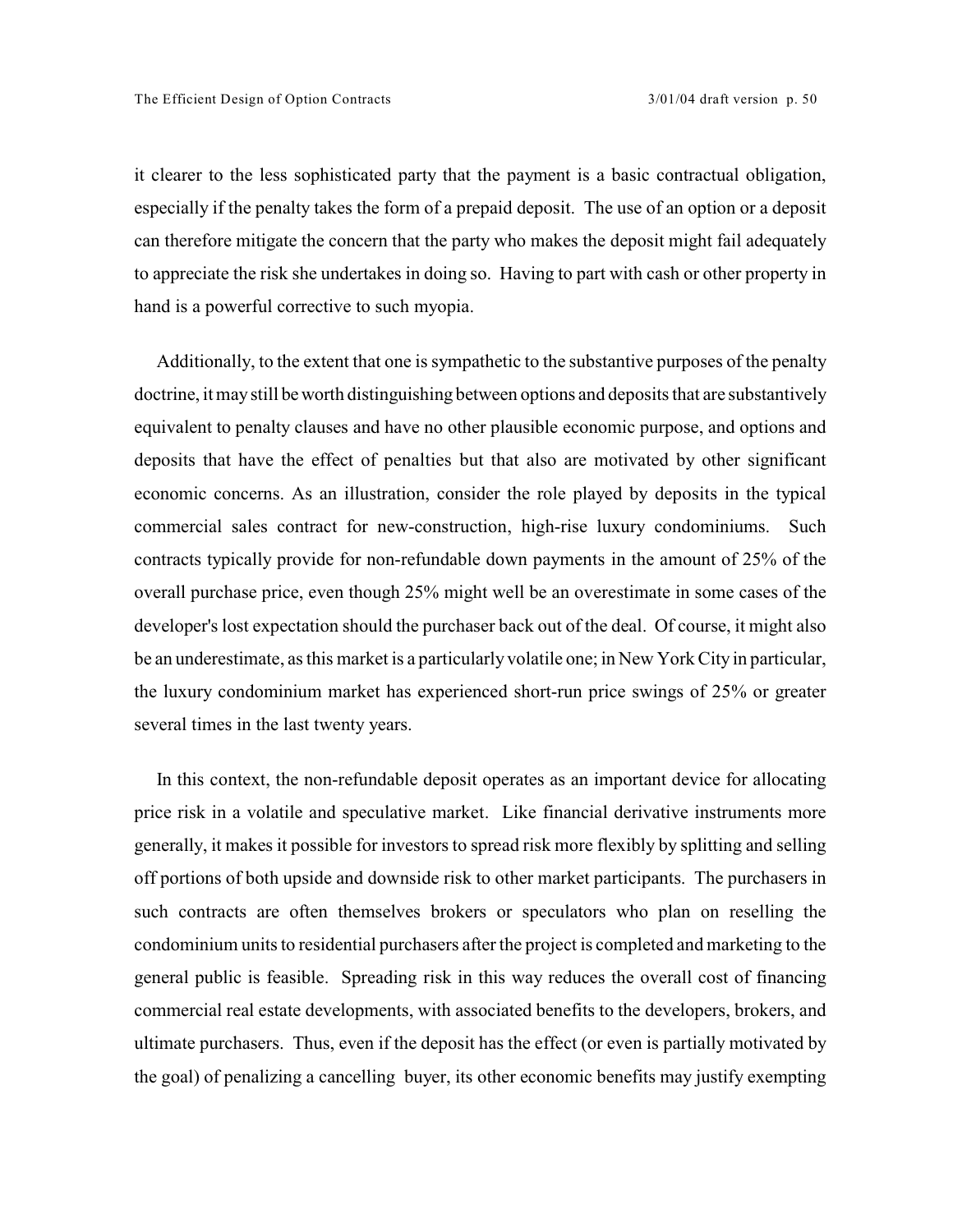it from the usual common-law rule prohibiting contractual penalties; and some important commercial jurisdictions have provided just such an exemption.<sup>79</sup> More generally, the penalty doctrine should not be applied to transactions involving commercially sophisticated parties with significant speculative purposes who are contracting in a volatile market, on similar logic.

#### 2. *Requirements contracts*

As indicated in section I, a requirements contract allows a buyer to obtain a call option on a guaranteed source of supply, without herself committing to purchase any particular quantity. For this reason, such contracts (as well as the symmetric output contract in which a seller obtains a put option to sell her entire production output) were not enforceable at common law, on the grounds that the party with the option had given no consideration. The modern rule under UCC 2-306 makes such contracts enforceable, with the complication that the optionee's discretion how much to buy must be exercised in good faith and in reasonable proportion to estimated or previously traded quantities. These remaining doctrinal limitations are considered by most commentators to be necessary safeguards against the risk that the optionee will exercise her discretion in an opportunistic way — for instance, by excessively increasing her purchases following a sharp increase in market price in order to resell to other buyers, when the parties had originally anticipated that the buyer would purchase the underlying good only as a production input.

Requirements contracts have very different risk and incentive properties than traditional fixed-quantity contracts. A fixed-quantity contract enforceable via money damages is also an option, but with a quite different exercise price. Under the fixed-price contract, the strike price S equals the contract price minus the expected cost of damages payable upon breach; while under the requirements contract the strike price equals the contract price in full. Accordingly, determining which configuration of strike price, option premium and term is appropriate (and

<sup>79.</sup> See, e.g., Lawrence v. Miller, supra, note ; Maxton Builders, Inc. v. Lo Galbo, supra, note .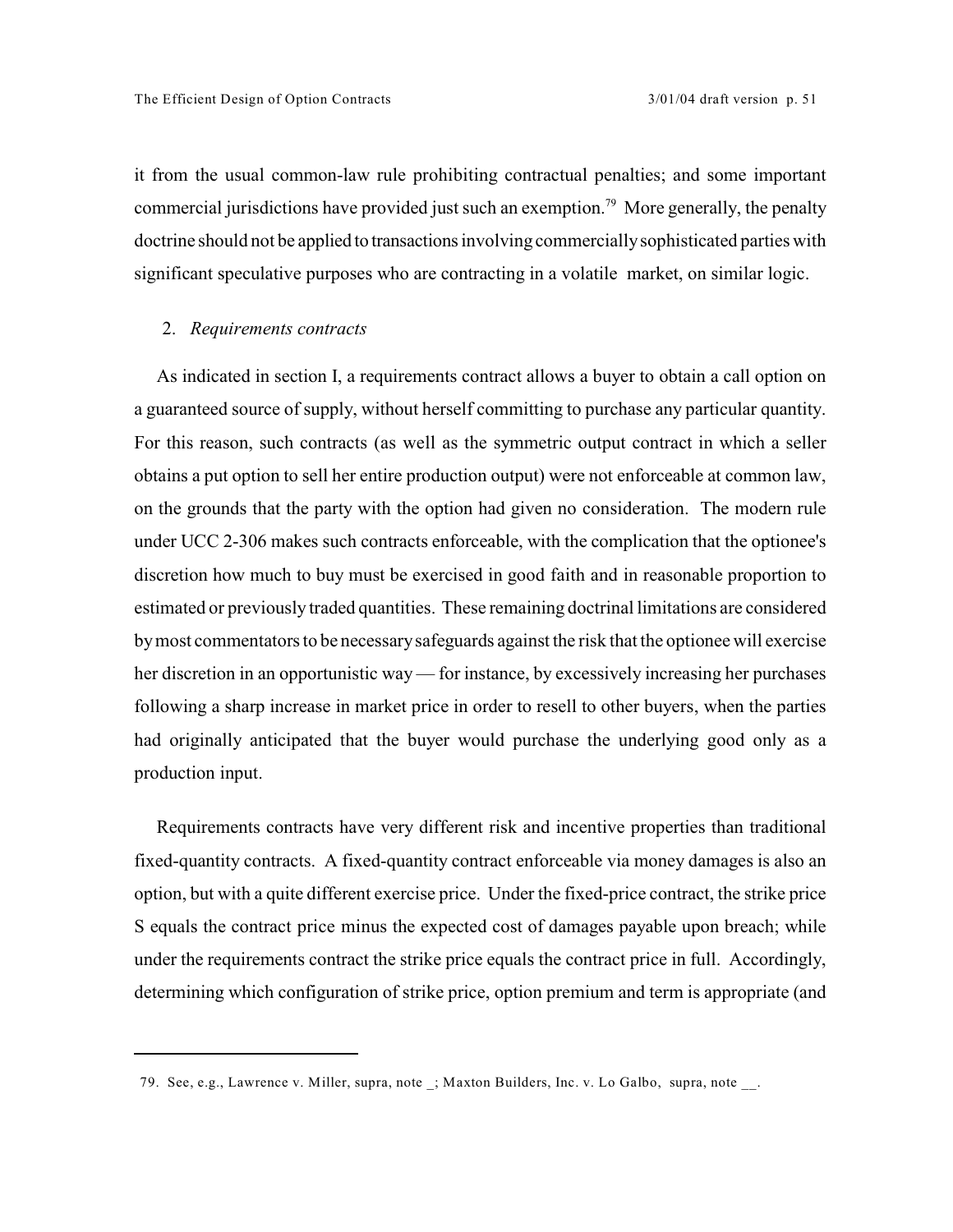hence determining whether a given exchange should be structures as a requirements or a fixedquantity contract) requires attention to the various considerations outlined in the framework of the previous sections.

One obvious transactional consideration in this regard is risk allocation, in that requirements contracts allow the seller to insure the buyer against the risk of events that affect her ex post demand. Indeed, it is on risk allocation grounds that requirement contracts are most frequently justified. But such contracts also serve other functions appearing on our list. They give the seller a stronger incentive to produce goods that the buyer will find useful, and signal the seller's confidence that the goods will be of high quality and available in sufficient supply. They also encourage the buyer to enter into relational investments such as storage facilities and purchases of complementary inputs, the value of which depends on the seller's performance and tender of the underlying goods.

On the other hand, requirements contracts have the disadvantage that the seller, in order to cover the expected costs of risk-bearing and buyer opportunism, must set a strike price above his ex post variable cost in order to break even, just as under resale price maintenance the seller must set a strike price that covers fully allocated overhead cost. The gap between variable cost and strike price implies that there will be some amount of allocative efficiency, which arises whenever the buyer's expost willingness to pay for the goods exceeds the variable cost but falls short of the exercise price. Absent some other device for eliminating such inefficiencies such as ex post renegotiation, accordingly, requirements contracts are only justified when this inefficiency is outweighed by countervailing advantages of risk allocation and signaling.

As a more specific illustration of these factors, consider the case of *Columbia Nitrogen Corp. v. Royster*<sup>80</sup>, which involved a dispute over express quantity terms in a contract between two chemical companies. Columbia, the buyer and defendant, had for several years sold

<sup>80. 451</sup> F.2d 3 (4th Cir. 1971).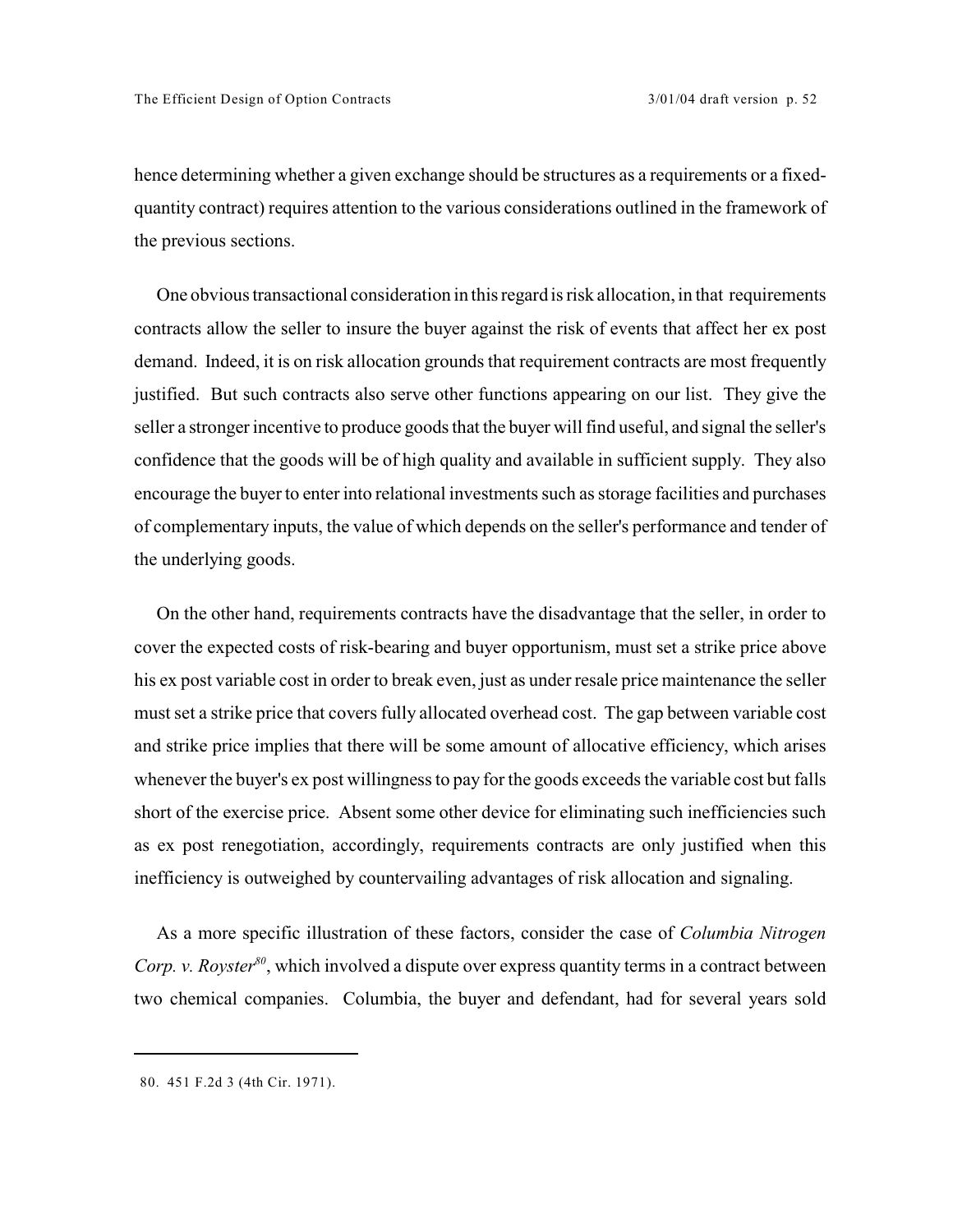significant amounts of nitrogen to Royster, which used the nitrogen as an input to the manufacture of chemical fertilizer. Royster then constructed a new facility that produced more phosphate (another fertilizer input) than it could itself use, and the companies executed a contract for Royster's sale of a minimum of 31,000 tons of phosphate each year for three years to Columbia, with an option to extend the term. The contract also contained a standard merger clause that excluded any verbal or prior understandings relating to the contract.

In between the execution of the contract and the time of performance, however, the market price of phosphate plunged, and as a result, Columbia ordered less than a tenth of the phosphate that Royster was scheduled to ship in the first contract year. When the case came to trial, Columbia claimed that notwithstanding the apparently explicit quantity clause, the contract was subject to a purported trade usage under which minimum quantities could be reduced at the buyer's option if she turned out not to need the goods. Essentially, Columbia claimed that an apparently explicit fixed-quantity contracts was really a requirements contract. It offered to prove this claim using the testimony of other participants in the trade, and by pointing to its pattern of dealings with Royster on previous contracts, in which Columbia as seller had allegedly allowed Royster as buyer to treat minimum quantities as optional requirements.

The *Columbia Nitrogen* case is generally regarded as the leading authority on UCC §2- 202(a), which provides that contract terms may be explained or supplemented by course of dealing, usage of trade or course of performance even when the terms appear to be unambiguous or when the writing is found to be a complete integration of the parties' agreement. Its outcome turned on the application of §1-205, which provides that "[t]he express terms of an agreement and an applicable course of dealing or usage of trade shall be construed wherever reasonable as consistent with each other; but when such construction is unreasonable express terms control both course of dealing and usage of trade and course of dealing controls usage of trade." In the end, the court held that it was possible to construe the alleged trade usage as consistent with the express quantity terms, and so allowed the evidence to go to the jury.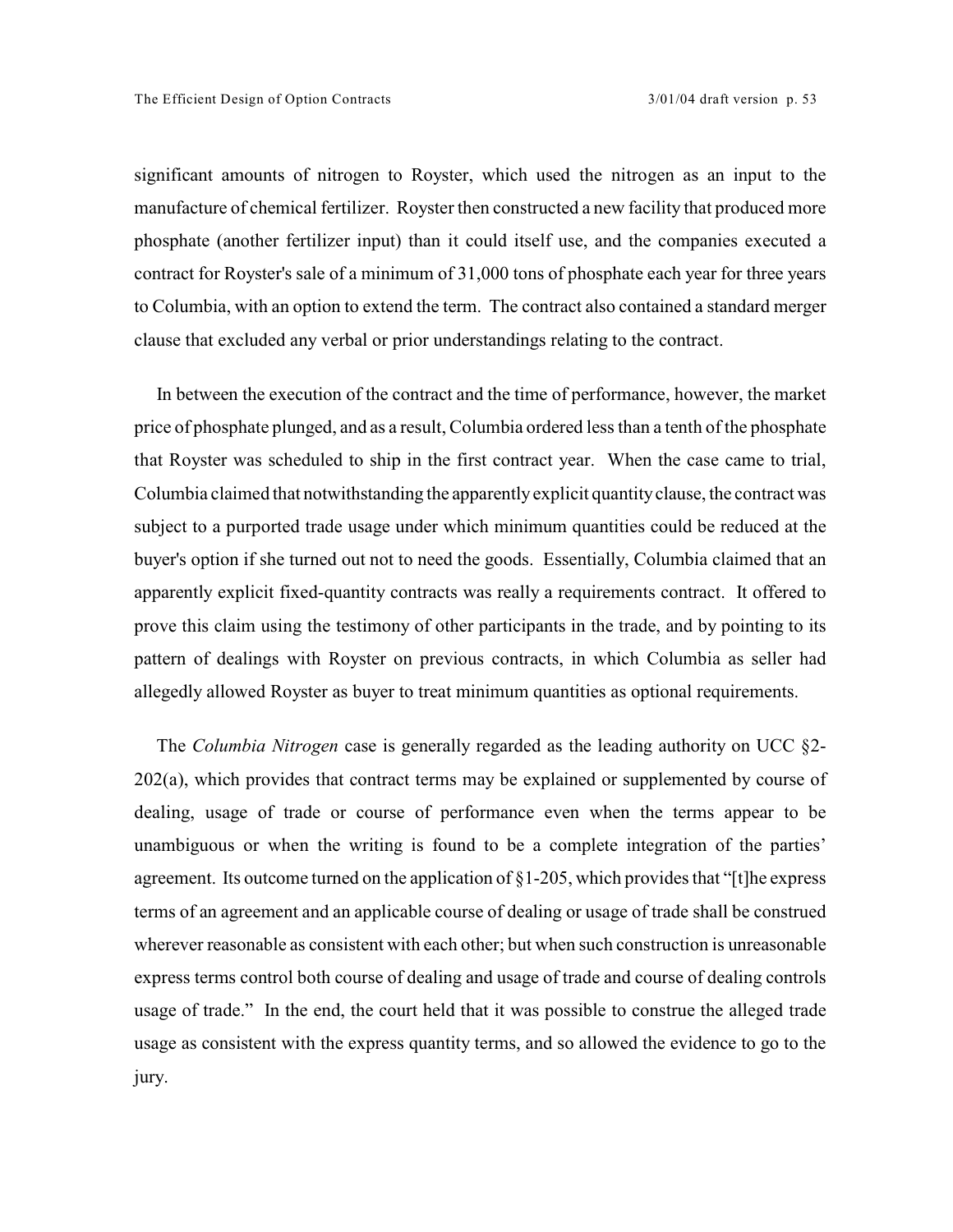The court's decision in the case has been criticized by various commentators on the dual grounds that it failed to give adequate weight to the express language of the contract and that it mistakenly labeled as a binding trade usage a pattern of behavior that more accurately reflected the parties' practical decisions not to insist on enforcing their legal rights.<sup>81</sup> Whether this criticism is merited in the particular instance cannot be definitively determined on basis of the information available in the court papers, but the framework of the previous sections can certainly be used to shed light on whether a requirement contract makes sense in this context, either as a general trade usage or in the particular contract in dispute. Given a pattern of dealing between the parties, a thick market on which to resell or cover, and the expectation of future business, structuring the agreement as a zero-premium requirements contract could well be efficient as a generalized trade usage, although the facts that the underlying good was a homogenous commodity subject to price fluctuation in world markets and that parties were operating in part as brokers for resale to others — both of which would subject an optionor to significant speculative risk — might call this conclusion into question. But given the differences from the typical business context of the standard exchange in the industry and from the parties' past course of dealing), it would likely not have been a good idea to apply this usage, if it existed, to the phosphate contract that underlay the parties' dispute in this case. Specifically, Royster had just entered a new line of business and had constructed a facility with significant excess capacity, so it was unclear how this new arrangement would work out or whether the parties would continue to deal on the same basis in the future. Similarly, Royster had likely used up significant capital and borrowing reserves in constructing its new facility, and thus faced an increased risk of finding itself in a substantially less liquid and perhaps overextended position in the event of an adverse price shift.

<sup>81.</sup> See e.g., Lisa Bernstein, \_\_\_\_; Victor Goldberg, Columbia Nitrogen v. Royster: Do as They Say, Not as They Do, unpublished manuscript, 2003; Richard Craswell, Do Trade Customs Exist?, in The Jurisprudential Foundations of Corporate and Commercial Law (Kraus & Waltz eds., 1999); Southern Concrete Servs., Inc. v. Mabelton Contractors, Inc., 407 F. Supp. 581 (N.D. Ga. 1975).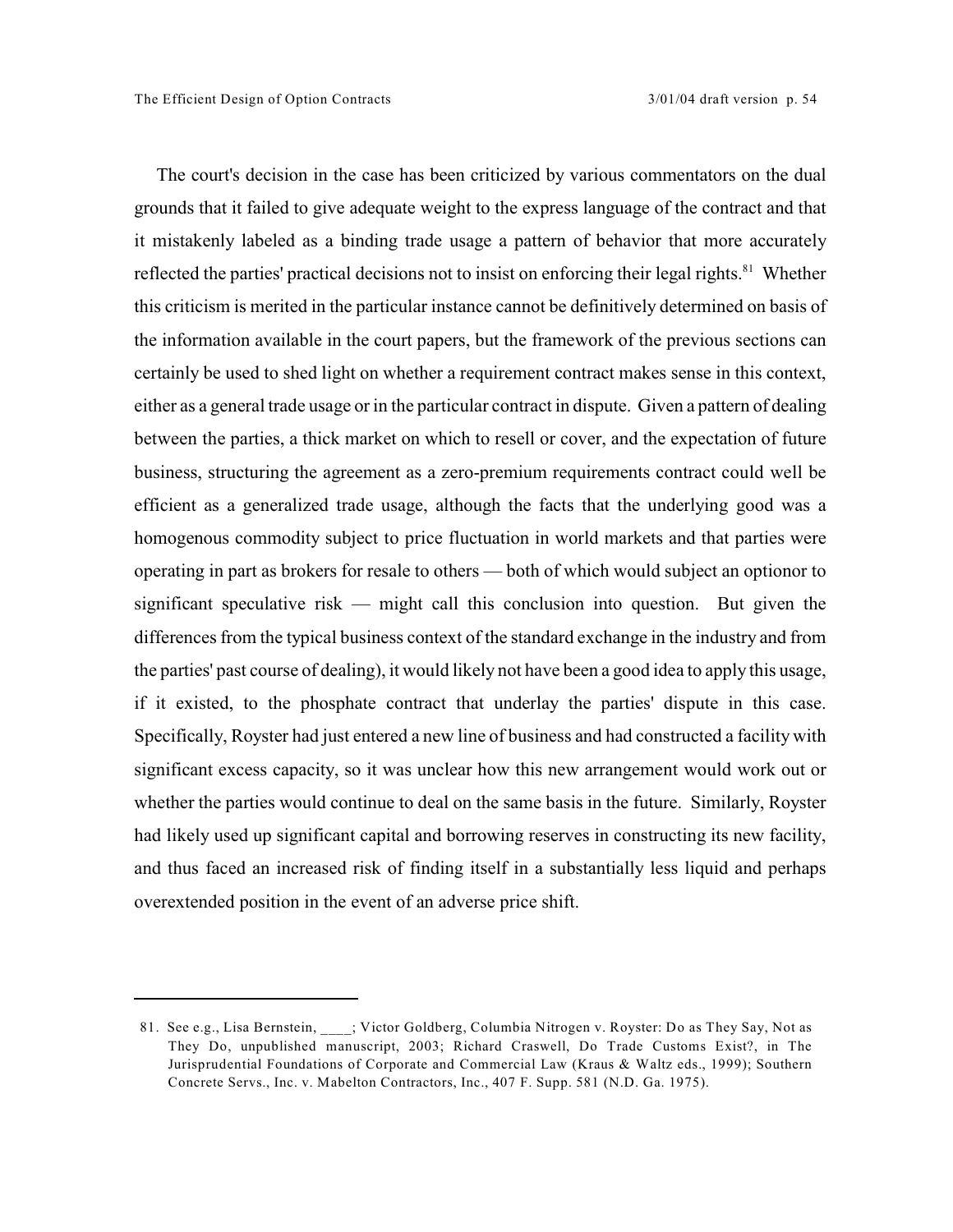For these reasons, an arrangement that may have been functional in the usual case was probably rather less so in this new economic environment. If the trial court in *Columbia Nitrogen* had been alert to these economic considerations, it might have concluded that even if there was a trade usage in the industry making all contracts into requirements contracts, that usage did not properly extend to this new situation. Or alternatively, if the parties and their attorneys had been alert to these considerations at the time they entered into their contract, they could have avoided the dispute and consequent litigation by explicitly referencing the alleged trade usage in their contract, and stating clearly that it was not to apply to this new exchange. Both possibilities illustrate how attention to the economic underpinnings of the option contract can improve legal decisionmaking, both from the perspective of ex post litigation, and of ex ante planning.

## B. Determinants of two-part pricing

In the first section of this paper, we also identified a number of transactional contexts in which parties front- or back-load payment in a way that appears to create ex post inefficient incentives for performance. Given the framework we have now developed, we are now in a position to identify some explanations forthese arrangements as well, which include, inter alia, firm offers, non-refundable deposits, and resale price maintenance.

## 1. *Firm offers*

Recall that zero-premium offers were unenforceable at common law due to lack of consideration, and still require special formalities to be enforceable today absent an estoppel claim. Reaching a policy conclusion over whether these rules should be further liberalized, or determining whether an offeree's reliance is reasonable in a particular case, requires understanding why zero-premium offers are made in the first place. The above framework suggests at least two scenarios in which such offers make economic sense, one applicable in new relationships, and one applicable in established relationships.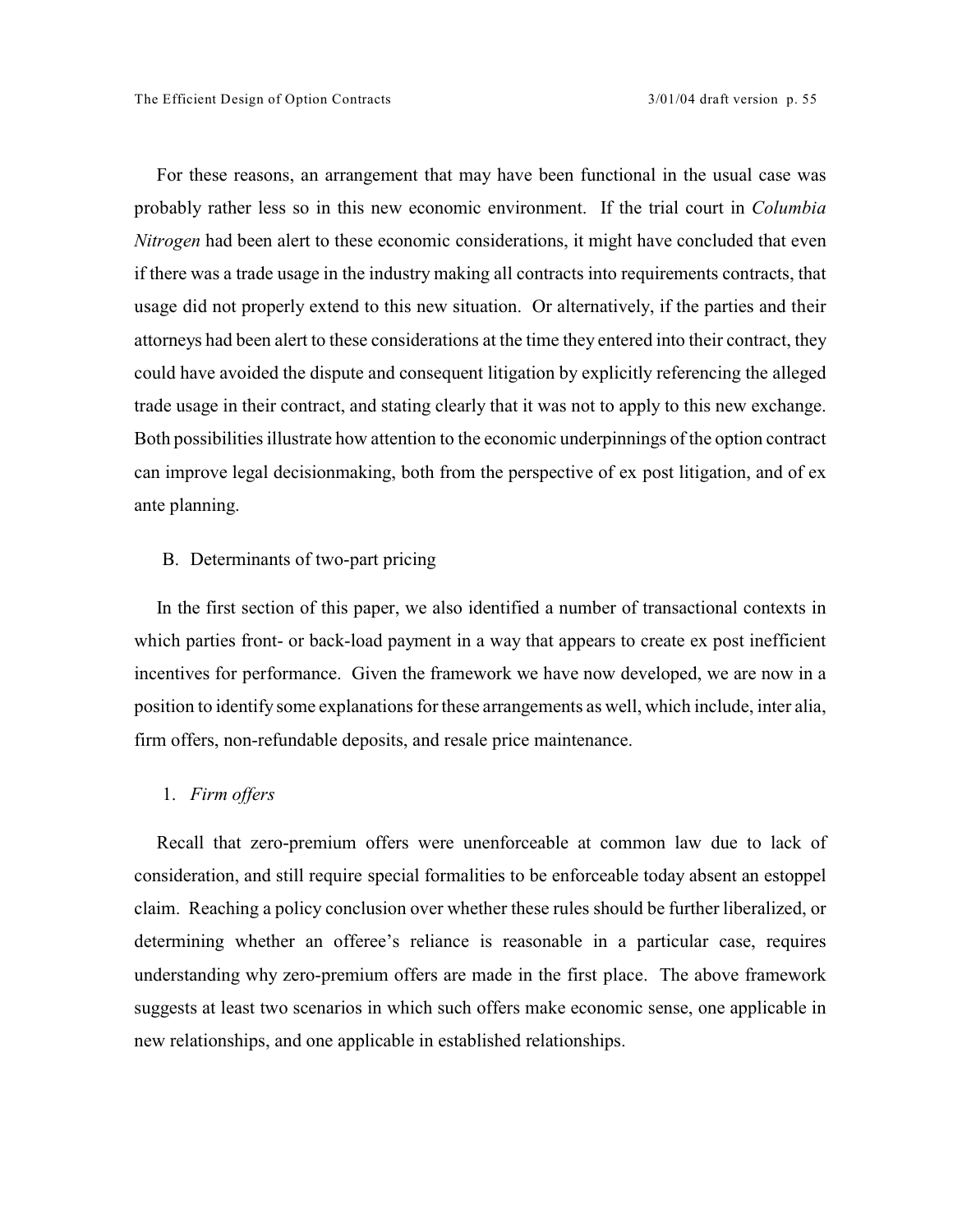The best explanation of such arrangements in new relationships is that they provide a channel for informational signaling. Specifically, in situations where a buyer is uninformed about the value of the underlying transaction, she will be unwilling to pay a significant up-front premium for an option that she does not yet know whether she will want to exercise. Indeed, under these circumstances it is a rational strategy for an informed seller to offer terms that are just barely acceptable to the buyer ex post, thus expropriating the full value of the up-front premium.<sup>82</sup> For the same reason, buyers will be reluctant to make any significant informational investment in a proposed exchange, even if such an investment is necessary to evaluate whether the transaction is worthwhile.

The seller thus offers a zero premium (or even a negative one) as a way of inducing the buyer to enter into the option, and also as a way of credibly signaling that the underlying transaction is of high value. Given this dynamic, we should expect to observe zero-premium offers in contexts where the parties do not know each other very well, and in transactions involving new or untested products, where other signaling or commitment mechanisms are unavailable.

But conversely, zero-premium price options may also make sense in relational settings as a way of saving on transaction costs. If the parties expect to engage in multiple repeated transactions, they can omit the up-front premium, saving the extra cost of record-keeping and payment processing, and make up the lost revenues on future contracts. Additionally, to the extent that options serve an insurance function for the optionee, parties who anticipate a longterm relationship can use firm offers to spread risk over their various individual transactions. And a practice of offering free options with positive value may also operate as a type of repeated gift exchange that, for either sociological or reputational reasons, helps bond the

<sup>82.</sup> For a formal model illustrating these incentives, see Avery Katz, Your Terms or Mine: The Duty to Read the Fine Print in Contracts, 21 Rand J. Econ. 518 (1990).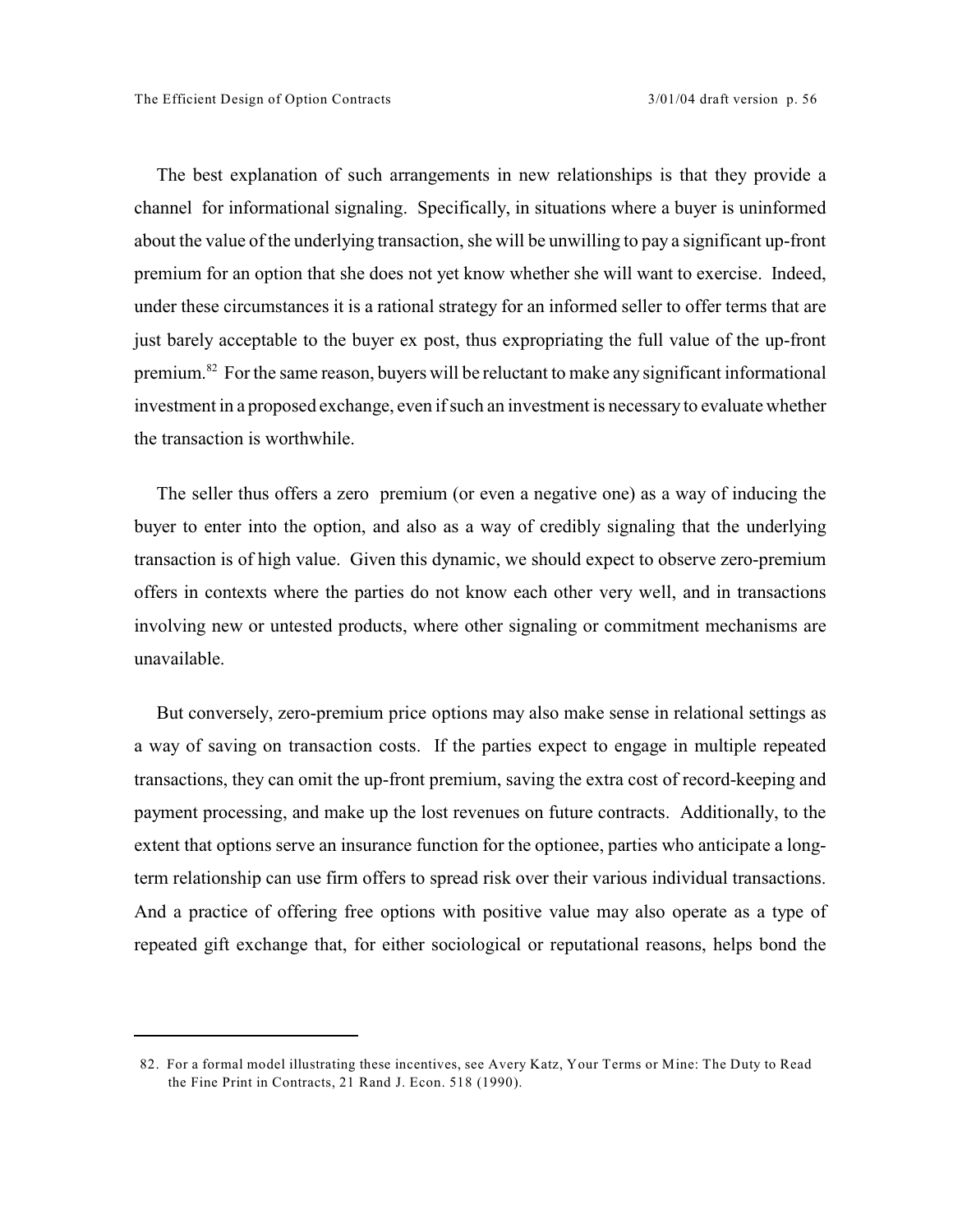parties together and thus reduce the chances of opportunistic behavior.<sup>83</sup> It may be this type of consideration that explained the pattern of behavior shown in the *Columbia Nitrogen* case discussed in subsection A.2 above — even putting aside the questions of whether that pattern should rise to the level of a legally binding trade usage, or whether such a usage should have been interpreted to extend to the specific contract at issue in the case.

## 2. *Variations in deposit policies.*

As we saw earlier, the apparent seasonal pattern of deposit policies is difficult to explain in terms of ex post incentives, because the structure of the deposits excessively deters the traveler from canceling a reservation in season, when the deposit is high relative to the resort's likely expectation losses, and inadequately deters cancellation out of season, when the deposit is low relative to expectation losses. Risk bearing seems a similarlyunlikelyexplanation for in-season policies, since the resort has many customers and is in business for the long haul, and is thus in a better position to spread the risk of most events that lead to cancellation. (On the other hand, risk bearing might well explain the lack of deposits out of season.) And an information signaling story seems implausible because the value of the exchange to the innkeeper is unlikely to depend on the traveler's private valuation; indeed, it should be the other way around.

There are three explanations for this pattern that do make sense, the first of which is bounded rationality. If vacation customers don't pay sufficient attention to the risk that they might need to cancel and hence lose their deposit, but do pay a lot of attention to the posted price, then a resort that chooses an ex post efficient deposit and adjusts its room rates accordingly will find that the customers respond disproportionately to the latter adjustment, and will lose revenues. Under such circumstances, it is possible that there would be a welfare improvement from regulation that required resorts to disclose or post their deposit policies on the same basis as

<sup>83. [</sup>Cite Ernst Fehr and others on how repeated gift exchange can provide superior incentives in environments where some fraction of the population is altruistic; also standard references on gift exchange.]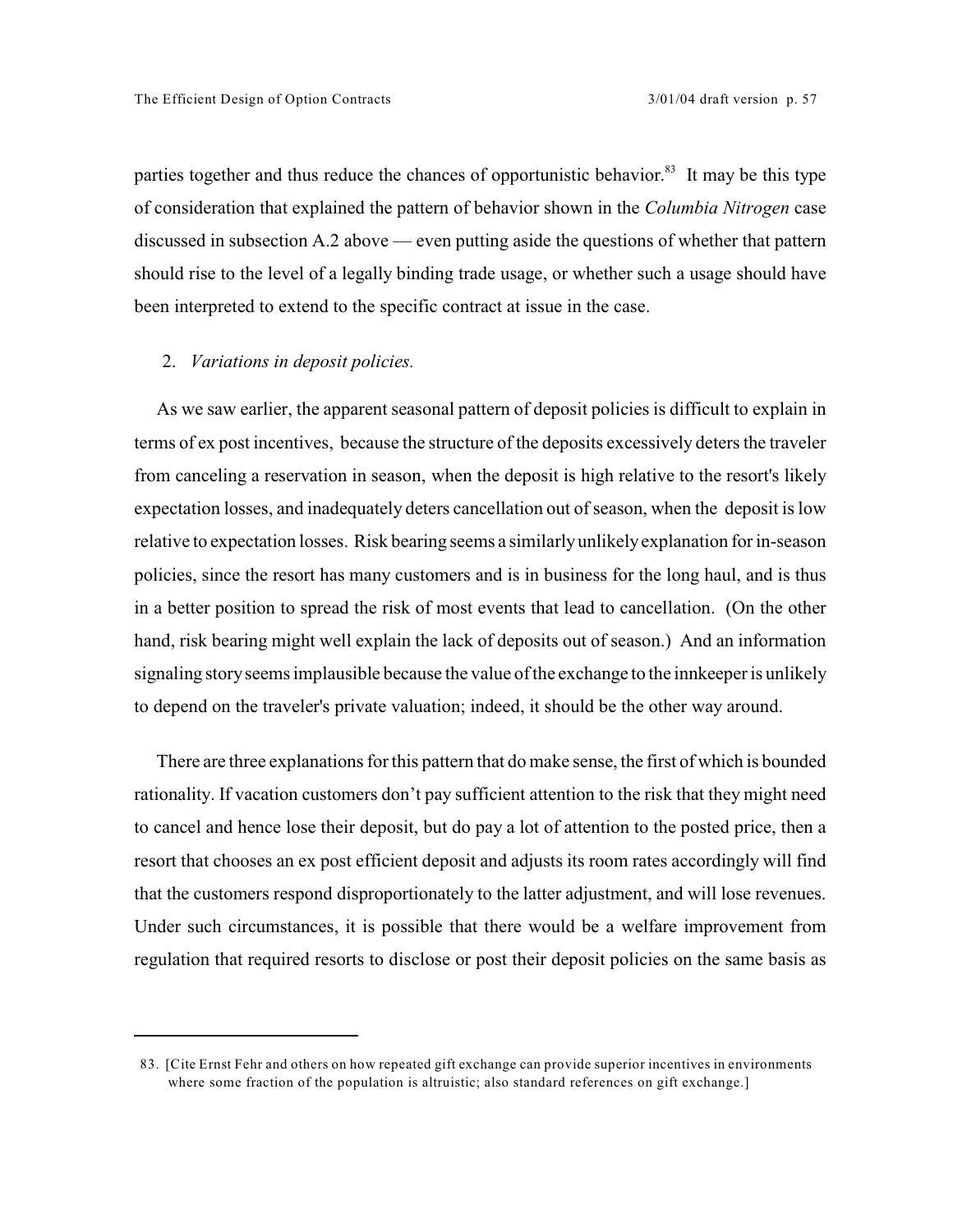price, although given the likely enforcement cost of such regulation and the relatively small efficiency loss from mispricing, the case for such a policy does not seem overwhelming.<sup>84</sup>

A second explanation, already mentioned above, might be coordination. An individual resort might choose a restrictive deposit policy in season because given that all other resorts in the area do the same, there are few last-minute walk-ins and the expected loss from cancellation is accordingly large. Such an explanation could not account, however, for the failure to require deposits out of season. Since excess capacity out of season is presumably common knowledge, the decision of travelers to chance a last-minute trip should not depend on resorts' deposit policies; and the chances of replacing a cancelled reservation is low in any event. Efficient ex post pricing therefore requires a deposit to protect the resort's lost expectation. Similarly, coordination would not account for the failure of car rental agencies or restaurants to permit free cancellation (although a comparative advantage in risk bearing might.)

Finally, non-refundable deposits could be a form of price discrimination, on the model of non-refundable airline tickets . This explanation could make sense if it were the case that lastminute travelers had more elastic demand than those who make reservations in advance, which seems at least plausible. Vacation travelers who reserve in advance presumably have a high preference for the specific location being reserved; while last-minute travelers are more likely to be choosing among a number of activities. If so, it would be rational for sellers to want to charge the last-minute customers a lower price and the advance customers a higher price. One way to do this would be to cut prices at the last minute, but this policy would not be sustainable if it became generally known, because then advance customers could cancel their reservations at the last minute and then immediately rebook at the last-minute price. The deposit policy achieves a similar result by collecting some of the price charged to advance travelers in the form of forfeited deposits. Last-minute customers, who never put down a deposit and hence never

<sup>84.</sup> See generally Samuel Issacharoff et al., Regulation for Conservatives: Behavioral Economics and the Case for 'Asymmetric Paternalism', 151 U. Pa. L. Rev. 1211 (2003).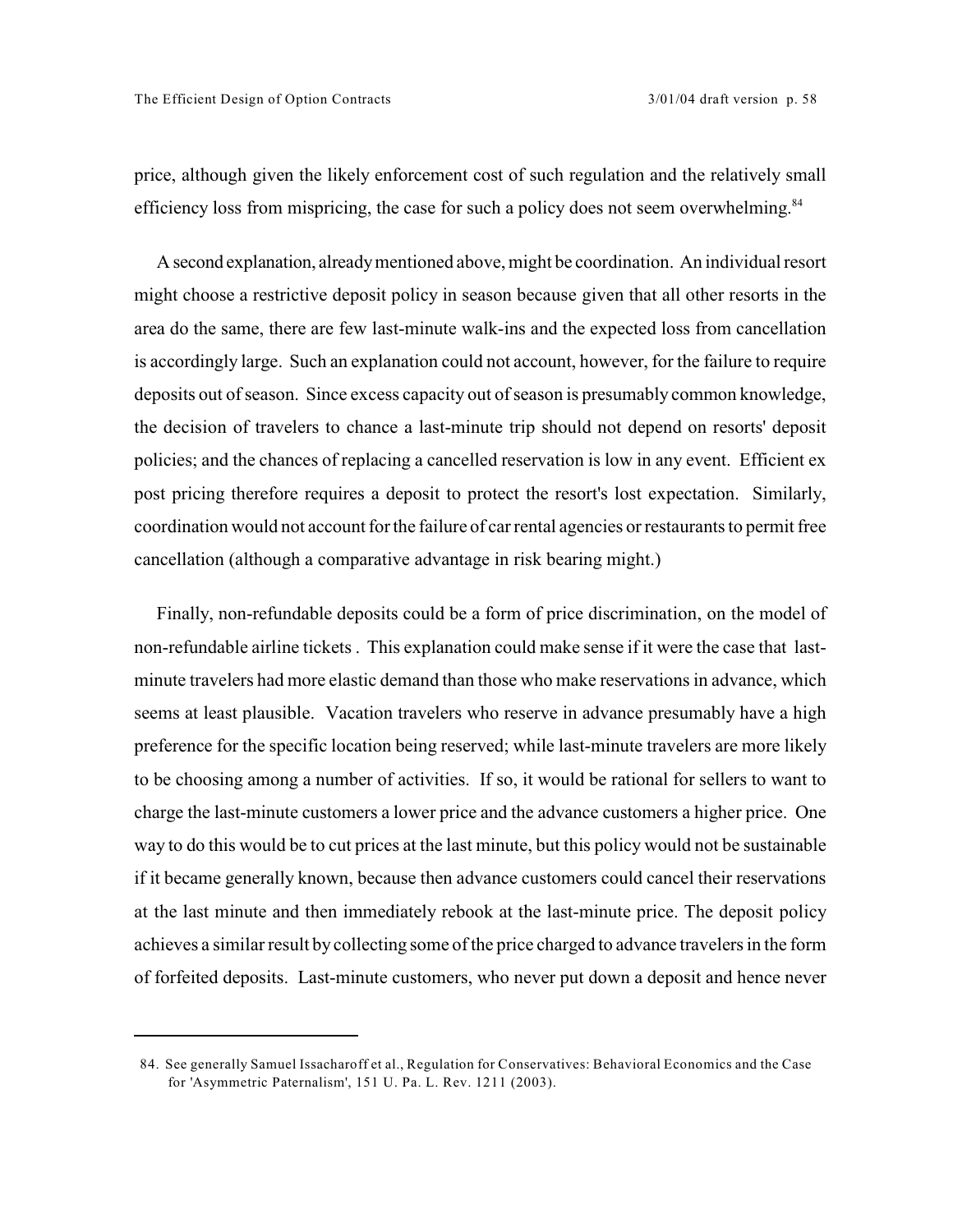lose one, thus pay a lower price on average. The price discrimination is sustainable, furthermore, because in order to obtain the lower price, it is necessary to run the risk of being unable to get a reservation at the particular resort, which advance customers would be less willing to chance. (Note that on this explanation, price discrimination works exactly opposite to the way in works in the airline context, where airlines charge a premium to last-minute business travelers and a discount to those who book in advance, on the grounds that the latter have more elastic demand.)

## 3. *Resale price maintenance and free provision of pre-sale services.*

Finally, consider the example of resale price maintenance As we have seen, this device resembles firm offers in that retailers charge a low or zero up-front price for the sales and informational services that are necessary for a potential buyer to get in a position to decide whether to buy. The main difference is that in the RPM context there is no explicit option offered top the customer (except to the extent that contract law or an applicable bait-and-switch statute requires the retailer to stand ready to sell.) But given that the up-front services have positive cost, it would be more efficient, other things being equal, to charge for them separately and accordingly to lower the price of the final product. Bundling the cost of pre-sale services into the final product cost means depressing demand below the efficient level, as those who buy cross-subsidize those who shop but do not buy. Why would firms want to give away sales services for free, especially in a competitive environment where some customers will consume the sales services and then purchase elsewhere from a discounter?

As we just observed in our discussion of firm offers, up-front cover charges won't work for new or unfamiliar products because buyers are uncertain about whether they will want to purchase. This is not a plausible explanation, however, for established firms with a commercial reputation; and historically it has been branded manufacturers that have been most likely to engage in RPM. Price discrimination is a logicallypossible explanation, but onlyworks if those buyers willing to pay a higher price for customer service and sales-related overhead are also